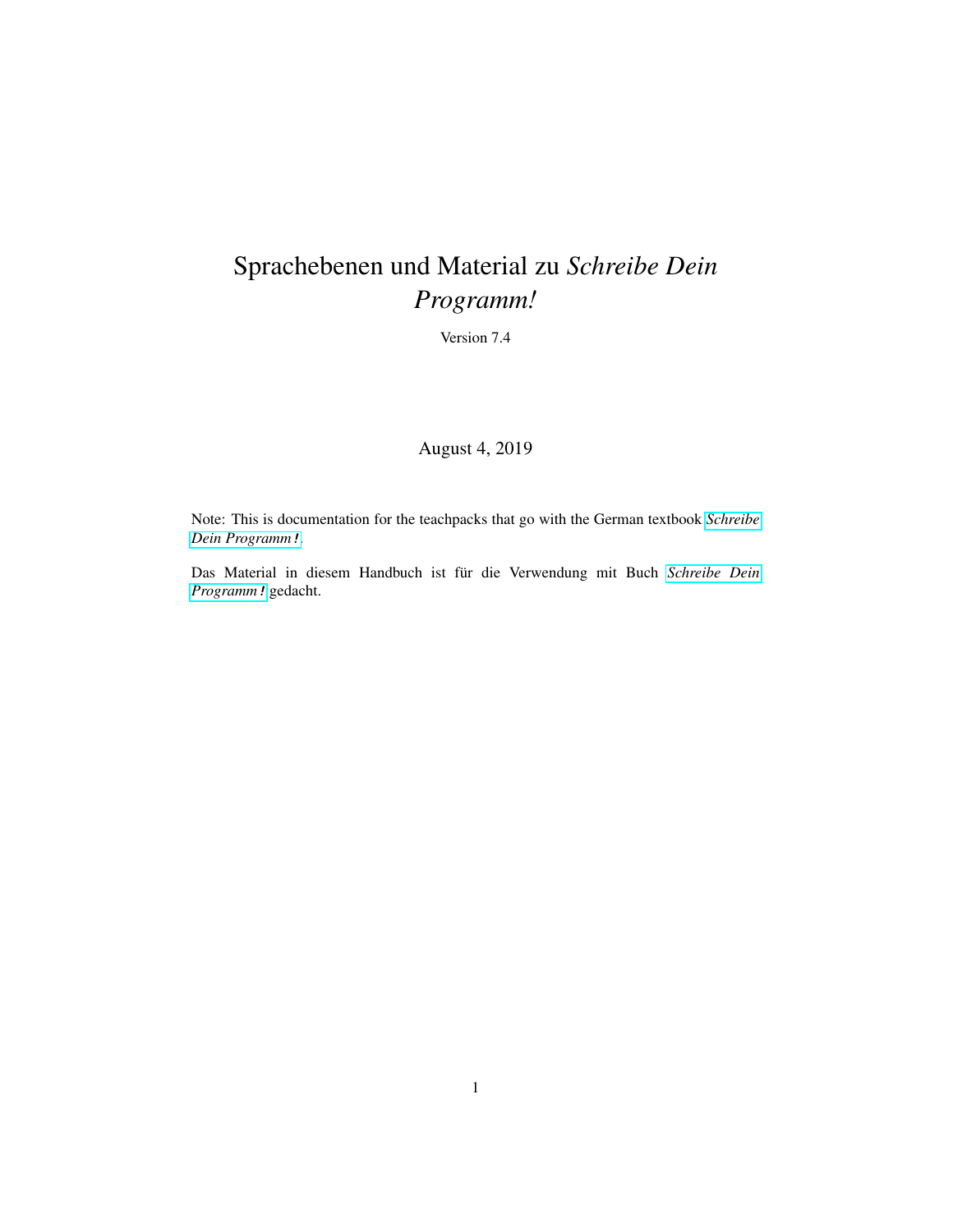# **Contents**

|                                     |     | 1 Schreibe Dein Programm! - Anfänger<br>4         |  |  |
|-------------------------------------|-----|---------------------------------------------------|--|--|
|                                     | 1.1 | 7                                                 |  |  |
|                                     | 1.2 | $\overline{7}$                                    |  |  |
|                                     | 1.3 | 7                                                 |  |  |
|                                     | 1.4 | 8                                                 |  |  |
|                                     | 1.5 | 8                                                 |  |  |
|                                     | 1.6 | 8                                                 |  |  |
|                                     | 1.7 | 8                                                 |  |  |
|                                     | 1.8 | 9<br>if                                           |  |  |
|                                     | 1.9 | 9                                                 |  |  |
|                                     |     | $\overline{Q}$                                    |  |  |
|                                     |     | 9                                                 |  |  |
|                                     |     | 10                                                |  |  |
|                                     |     | 10                                                |  |  |
|                                     |     | 10                                                |  |  |
|                                     |     | 11                                                |  |  |
|                                     |     | 11                                                |  |  |
|                                     |     | 11                                                |  |  |
|                                     |     | 12                                                |  |  |
|                                     |     | 12                                                |  |  |
|                                     |     | 12                                                |  |  |
|                                     |     | 12                                                |  |  |
|                                     |     | 14                                                |  |  |
|                                     |     | 14                                                |  |  |
|                                     |     | 15                                                |  |  |
|                                     |     |                                                   |  |  |
|                                     |     | 2 Schreibe Dein Programm!<br>25                   |  |  |
|                                     | 2.1 | 28                                                |  |  |
|                                     | 2.2 | 29                                                |  |  |
|                                     | 2.3 | 30                                                |  |  |
|                                     | 2.4 | 30                                                |  |  |
|                                     |     | 3 Schreibe Dein Programm! - fortgeschritten<br>41 |  |  |
|                                     | 3.1 | 45                                                |  |  |
|                                     | 3.2 | 45                                                |  |  |
|                                     | 3.3 | 45                                                |  |  |
|                                     | 3.4 | 46                                                |  |  |
|                                     | 3.5 | 46<br>lambda/ $\lambda$                           |  |  |
|                                     | 3.6 | 46                                                |  |  |
|                                     |     |                                                   |  |  |
| 4 Konstruktionsanleitungen 1 bis 10 |     |                                                   |  |  |
|                                     | 4.1 | 60                                                |  |  |
|                                     | 4.2 | 60                                                |  |  |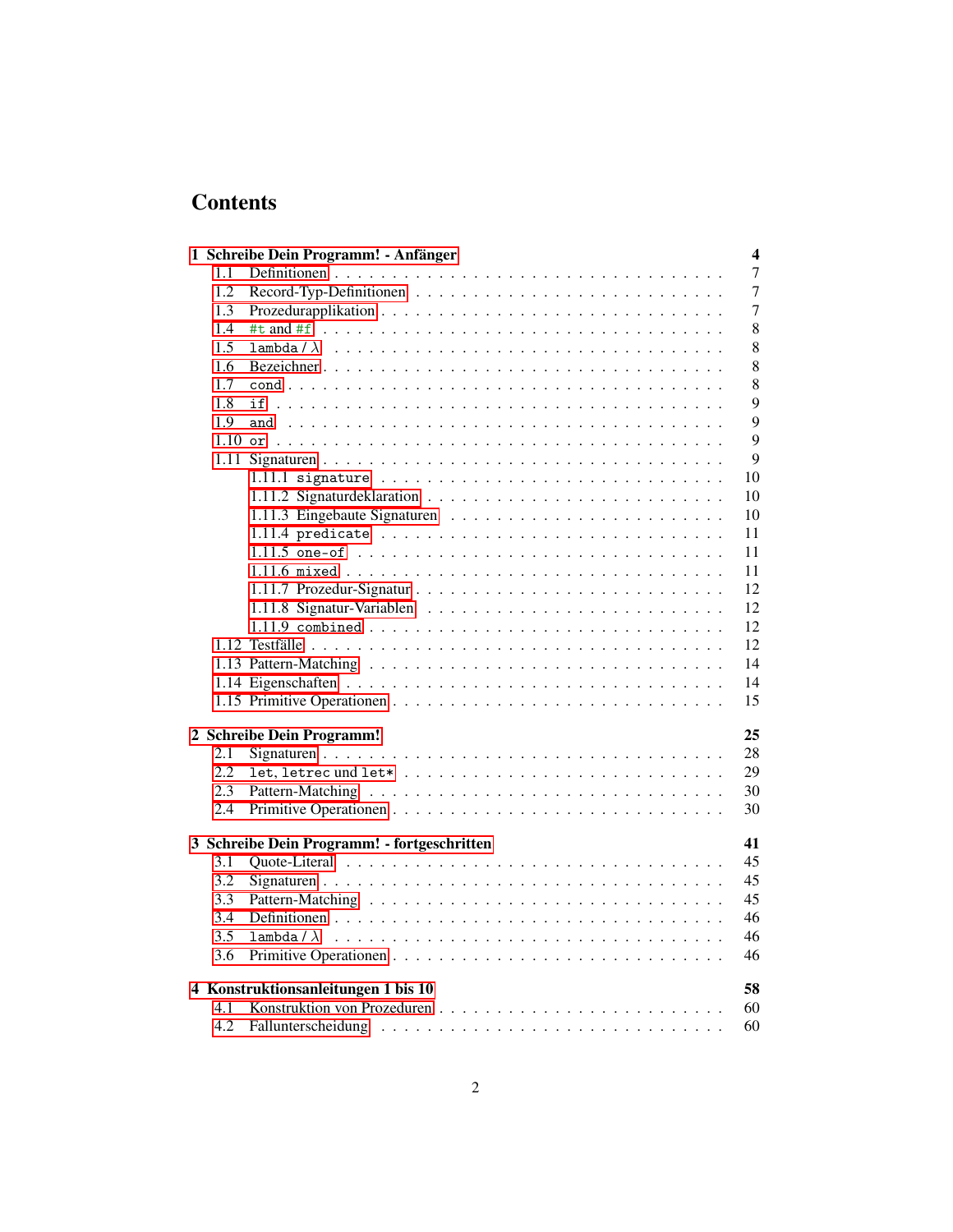| 4.3                                 |  | 61 |  |  |  |  |
|-------------------------------------|--|----|--|--|--|--|
| 4.4                                 |  | 61 |  |  |  |  |
| 4.5                                 |  | 62 |  |  |  |  |
| 4.6                                 |  | 62 |  |  |  |  |
| 4.7                                 |  | 63 |  |  |  |  |
| 4.8                                 |  | 63 |  |  |  |  |
| 4.9                                 |  | 64 |  |  |  |  |
| 66<br>5 sdp: Sprachen als Libraries |  |    |  |  |  |  |
| 5.1                                 |  | 66 |  |  |  |  |
| 5.2                                 |  | 66 |  |  |  |  |
| 5.3                                 |  | 66 |  |  |  |  |
| Index                               |  |    |  |  |  |  |
| Index                               |  |    |  |  |  |  |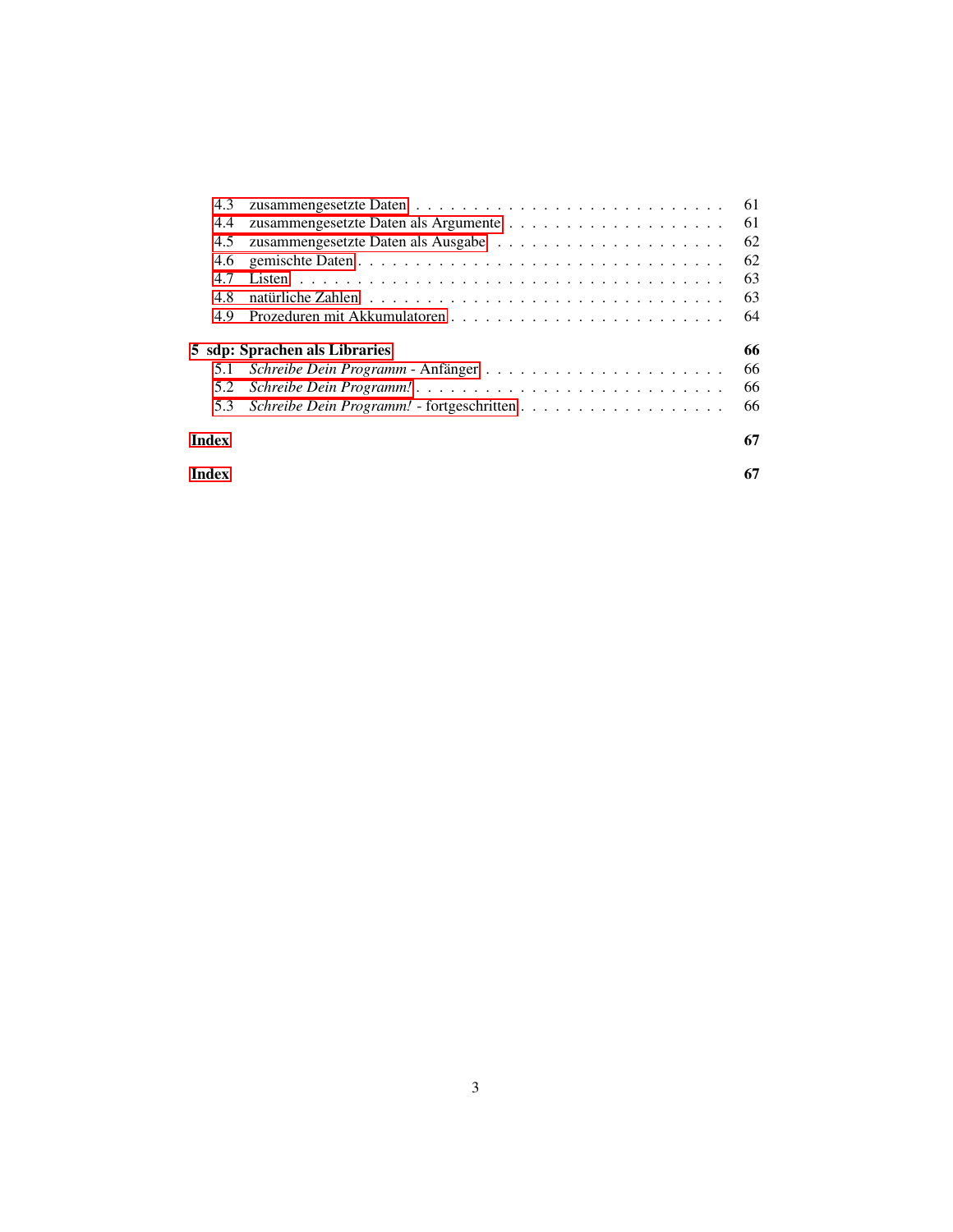## <span id="page-3-0"></span>1 Schreibe Dein Programm! - Anfänger

This is documentation for the language level *Schreibe Dein Programm! - Anfänger* to go with the German textbook *Schreibe Dein Programm!*.

```
program = def-or-expr ...def-cr-expr = definition| expr
             | test-case
 definition = (define id expr)(define-record-procedures id id id (field ...))
             | (define-record-procedures id id (field ...))
             | (define-record-procedures-parametric (id id ...) id id (id ...))
             | (: id sig)
       expr = (expr expr ...) ; Prozedurapplikation
             | #t
             | #f
             | number
             | string
             \vert (lambda (id ...) expr)
             | (\lambda (id ...) \exp r)| id ; Name
             | (cond (expr expr) (expr expr) ...)
             | (cond (expr expr) ... (else expr))
             | (if expr expr)
             (and expr \ldots)\vert (or expr \ldots)
             | (match expr (pattern expr) ...)
              (signature sig)
              (for-all ((id sig) ...) expr)( == > expr expr)field = id| (id id)
        sig = id| (predicate expr)
             | (one-of expr ...)
             | (mixed sig ...)
              | (sig ... -> sig) ; Prozedur-Signatur
              | (list-of sig)
             | (nonempty-list-of sig)
```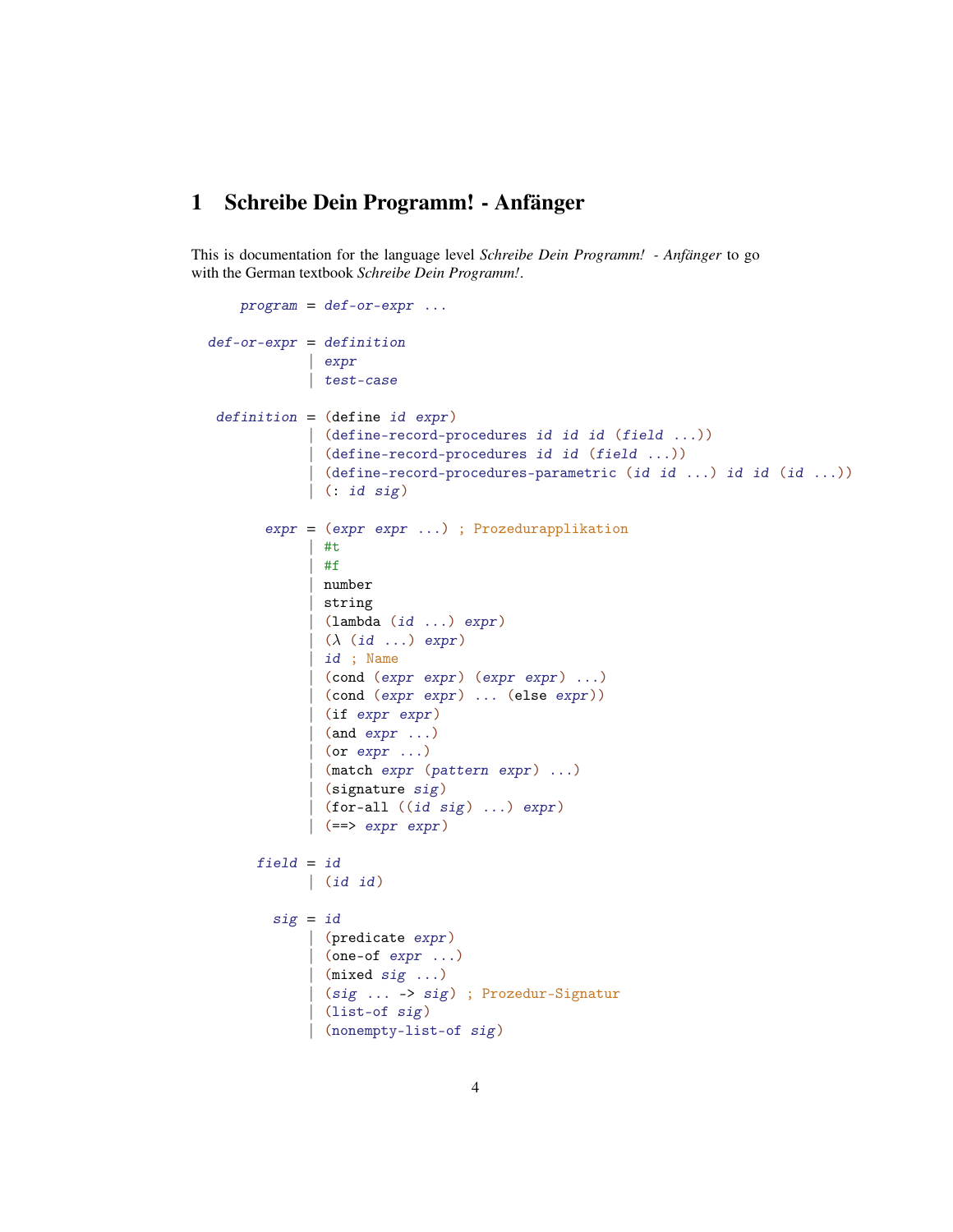```
| %a %b %c ; Signatur-Variable
          | (combined sig ...)
 pattern = #t| #f
          | number
          | string
          | id
          | (constructor pattern ...)
test-case = (check-expect expr expr)| (check-within expr expr expr)
          | (check-member-of expr expr ...)
          | (check-satisfied expr expr)
          | (check-range expr expr expr)
          | (check-error expr expr)
          | (check-property expr)
```
Ein id ist eine Folge von Zeichen, die weder Leerzeichen noch eins der folgenden Zeichen enthält:

 $" , ' ' ( ) [ ] { } \} ] ; #$ 

Ein number ist eine Zahl wie z.B. 123, 3/2 oder 5.5.

Ein string ist eine Zeichenkette, und durch ein Paar von " umschlossen. So sind z.B. "abcdef", "This is a string" und "Dies ist eine Zeichenkette, die \" enthält." Zeichenketten.

#### Zahlen

```
* : (number number number ... -> number)
+ : (number number number ... -> number)
- : (number number ... -> number)
/ : (number number number ... -> number)
< : (real real real ... -> boolean)
<= : (real real real ... -> boolean)
= : (number number number ... -> boolean)
> : (real real real ... -> boolean)
>= : (real real real ... -> boolean)
abs : (real -> real)
acos : (number -> number)
angle : (number -> real)
asin : (number -> number)
atan : (number -> number)
ceiling : (real -> integer)
complex? : (any -> boolean)
```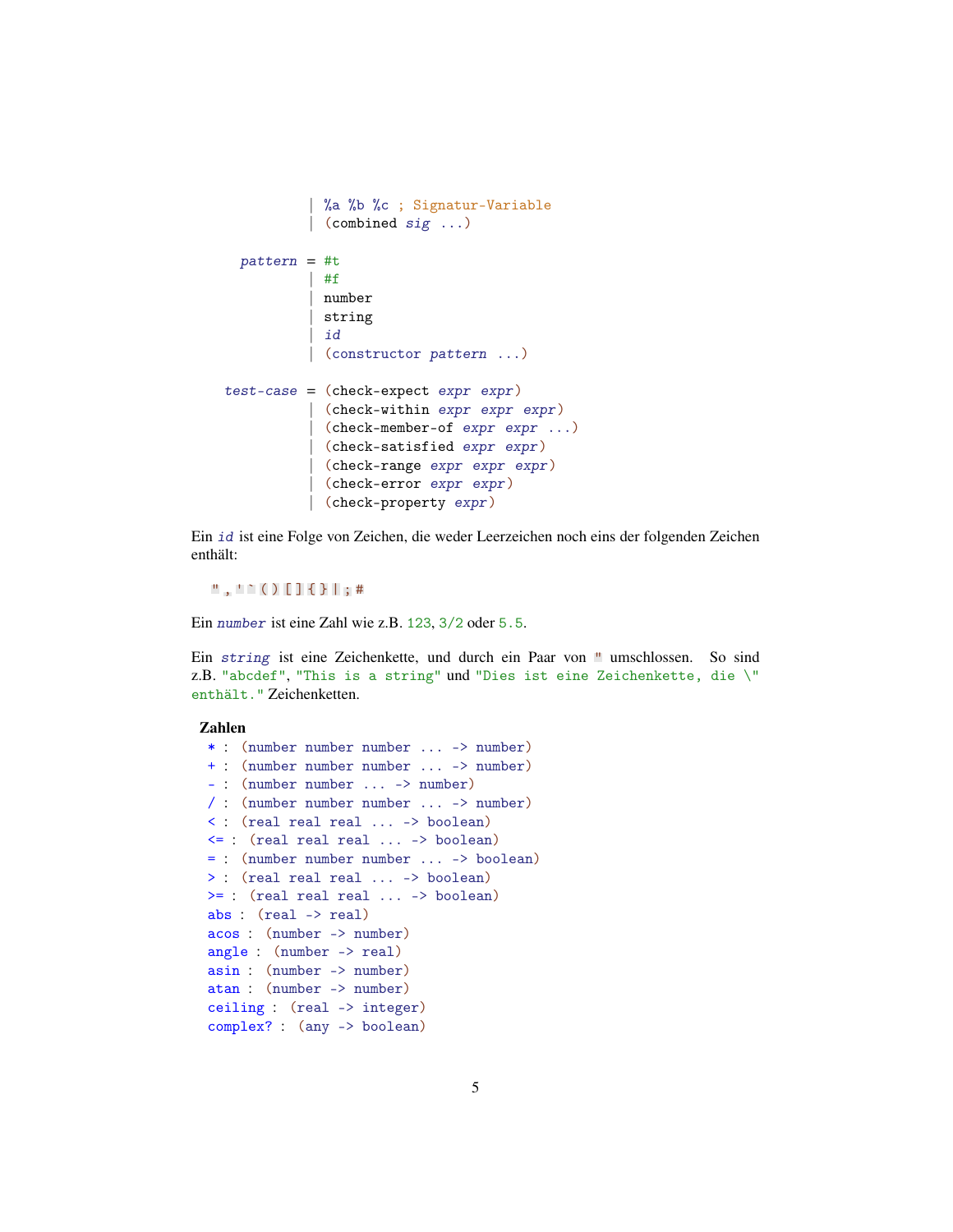```
cos : (number -> number)
 current-seconds : (-> natural)
 denominator : (rational -> natural)
 even? : (integer -> boolean)
 exact->inexact : (number -> number)
 exact? : (number -> boolean)
 exp : (number -> number)
 expt : (number number -> number)
 floor : (real -> integer)
 gcd : (integer integer ... -> natural)
 imag-part : (number -> real)
 inexact->exact : (number -> number)
 inexact? : (number -> boolean)
 integer? : (any -> boolean)
lcm : (integer integer ... -> natural)
 log : (number -> number)
 magnitude : (number -> real)
make-polar : (real real -> number)
max : (real real ... -> real)
min : (real real ... -> real)
modulo : (integer integer -> integer)
natural? : (any -> boolean)
negative? : (number -> boolean)
 number->string : (number -> string)
 number? : (any -> boolean)
 numerator : (rational -> integer)
 odd? : (integer -> boolean)
 positive? : (number -> boolean)
 quotient : (integer integer -> integer)
random : (natural -> natural)
rational? : (any -> boolean)
real-part : (number -> real)
real? : (any -> boolean)
remainder : (integer integer -> integer)
 round : (real -> integer)
 sin : (number -> number)
 sqrt : (number -> number)
string->number : (string -> (mixed number false))
tan : (number -> number)
 zero? : (number -> boolean)
boolesche Werte
 boolean=? : (boolean boolean -> boolean)
boolean? : (any -> boolean)
false? : (any -> boolean)
not : (boolean -> boolean)
 true? : (any -> boolean)
```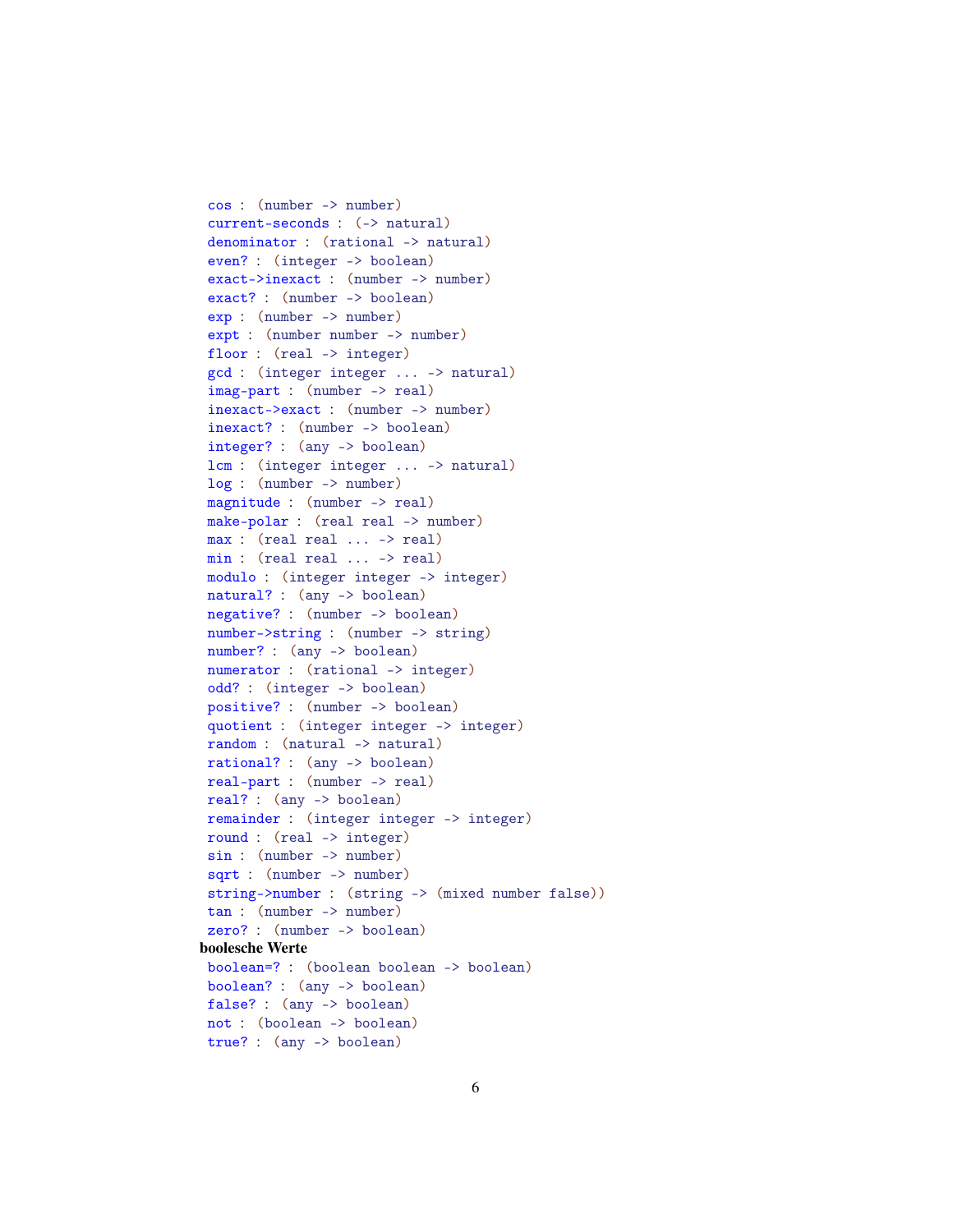#### Listen Zeichenketten

```
string->strings-list : (string -> (list string))
 string-append : (string string ... -> string)
 string-length : (string -> natural)
 string<=? : (string string string ... -> boolean)
 string<? : (string string string ... -> boolean)
 string=? : (string string string ... -> boolean)
 string>=? : (string string string ... -> boolean)
 string>? : (string string string ... -> boolean)
 string? : (any -> boolean)
 strings-list->string : ((list string) -> string)
Symbole
Verschiedenes
read : (-) any)
 violation : (string -> unspecific)
 write-newline : (-> unspecific)
 write-string : (string -> unspecific)
```
#### <span id="page-6-0"></span>1.1 Definitionen

(define id expr)

Diese Form ist eine Definition, und bindet id als globalen Namen an den Wert von expr.

## <span id="page-6-1"></span>1.2 Record-Typ-Definitionen

```
(define-record-functions t c p (sel sig) ...)
(define-record-functions t c (sel sig) ...)
```
Die define-record-functions-Form ist eine Definition für einen neuen Record-Typ. Dabei ist t der Name der Record-Signatur, c der Name des Konstruktors und p der (optionale) Name des Prädikats.

Jedes (sel sig) beschreibt ein *Feld* des Record-Typs, wobei sel der Name des Selektors für das Feld und sig die Signatur des Feldes ist.

#### <span id="page-6-2"></span>1.3 Prozedurapplikation

 $\bullet$  (expr expr ...)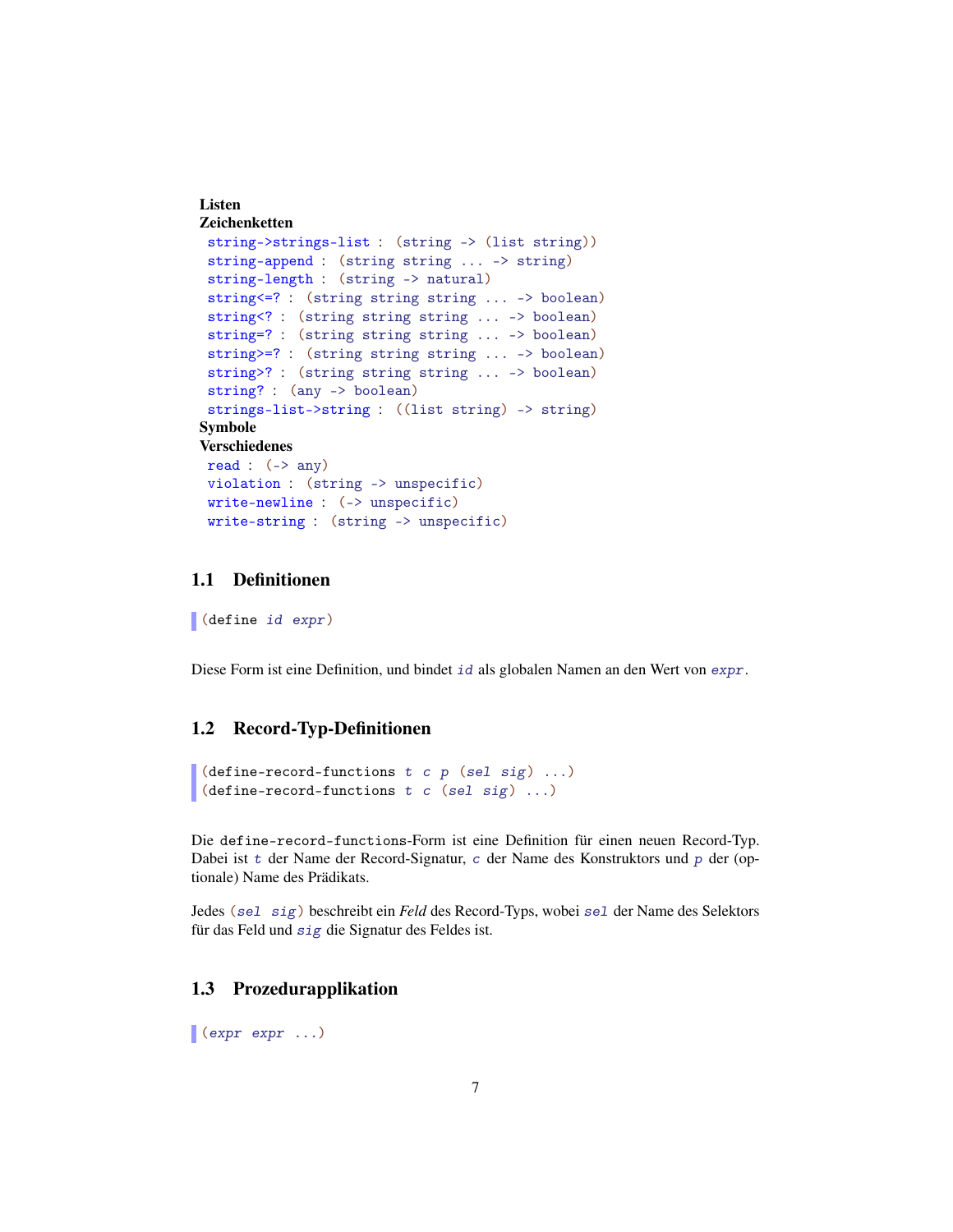Dies ist eine Prozeduranwendung oder Applikation. Alle exprs werden ausgewertet: Der Operator (also der erste Ausdruck) muß eine Prozedur ergeben, die genauso viele Argumente akzeptieren kann, wie es Operanden, also weitere exprs gibt. Die Anwendung wird dann ausgewertet, indem der Rumpf der Applikation ausgewertet wird, nachdem die Parameter der Prozedur durch die Argumente, also die Werte der Operanden ersetzt wurden.

#### <span id="page-7-0"></span>1.4  $#t$  and  $#f$

#t ist das Literal für den booleschen Wert "wahr", #f das Literal für den booleschen Wert "falsch".

#### <span id="page-7-1"></span>1.5 lambda/ $\lambda$

(lambda (id ...) expr)

Ein Lambda-Ausdruck ergibt bei der Auswertung eine neue Prozedur.

 $\Lambda$  (id ...) expr)

 $\lambda$  ist ein anderer Name für lambda.

#### <span id="page-7-2"></span>1.6 Bezeichner

#### $\vert$  id

Eine Variable bezieht sich auf die, von innen nach außen suchend, nächstgelegene Bindung durch lambda, let, letrec, oder let\*. Falls es keine solche lokale Bindung gibt, muß es eine Definition oder eine eingebaute Bindung mit dem entsprechenden Namen geben. Die Auswertung des Namens ergibt dann den entsprechenden Wert.

#### <span id="page-7-3"></span>1.7 cond

(cond (expr expr) ... (expr expr))

Ein cond-Ausdruck bildet eine Verzweigung, die aus mehreren Zweigen besteht. Jeder Zweig besteht aus einem Test und einem Ausdruck. Bei der Auswertung werden die Zweige nacheinander abgearbeitet. Dabei wird jeweils zunächst der Test ausgewertet, der jeweils einen booleschen Wert ergeben müssen. Beim ersten Test, der #t ergibt, wird der Wert des Ausdrucks des Zweigs zum Wert der gesamten Verzweigung. Wenn kein Test #t ergibt, wird das Programm mit einer Fehlermeldung abgebrochen.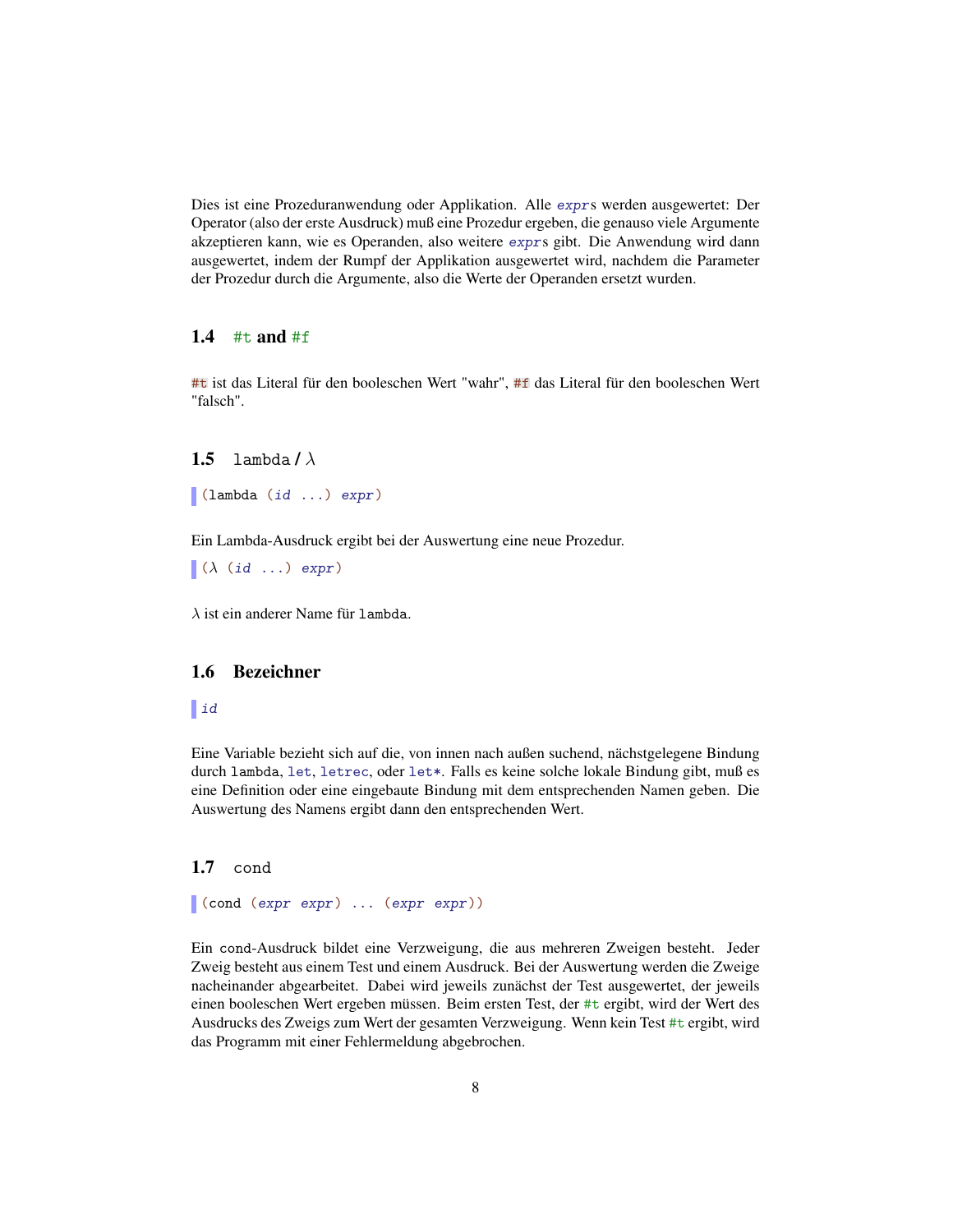```
(cond (expr expr) ... (else expr))
```
Die Form des cond-Ausdrucks ist ähnlich zur vorigen, mit der Ausnahme, daß in dem Fall, in dem kein Test #t ergibt, der Wert des letzten Ausdruck zum Wert der cond-Form wird.

else

Das Schlüsselwort else kann nur in cond benutzt werden.

### <span id="page-8-0"></span>1.8 if

```
(if expr expr expr)
```
Eine if-Form ist eine binäre Verzweigung. Bei der Auswertung wird zunächst der erste Operand ausgewertet (der Test), der einen booleschen Wert ergeben muß. Ergibt er #t, wird der Wert des zweiten Operanden (die Konsequente) zum Wert der if-Form, bei #f der Wert des dritten Operanden (die Alternative).

<span id="page-8-1"></span>1.9 and

 $\vert$  (and expr  $\ldots$  )

Bei der Auswertung eines and-Ausdrucks werden nacheinander die Operanden (die boolesche Werte ergeben müssen) ausgewertet. Ergibt einer #f, ergibt auch der and-Ausdruck #f; wenn alle Operanden #t ergeben, ergibt auch der and-Ausdruck #t.

<span id="page-8-2"></span>1.10 or

 $\vert$  (or expr  $\ldots$ )

Bei der Auswertung eines or-Ausdrucks werden nacheinander die Operanden (die boolesche Werte ergeben müssen) ausgewertet. Ergibt einer #t, ergibt auch der or-Ausdruck #t; wenn alle Operanden #f ergeben, ergibt auch der or-Ausdruck #f.

#### <span id="page-8-3"></span>1.11 Signaturen

Signaturen können statt der Verträge aus dem Buch geschrieben werden: Während Verträge reine Kommentare sind, überprüft DrRacket Signaturen und meldet etwaige Verletzungen.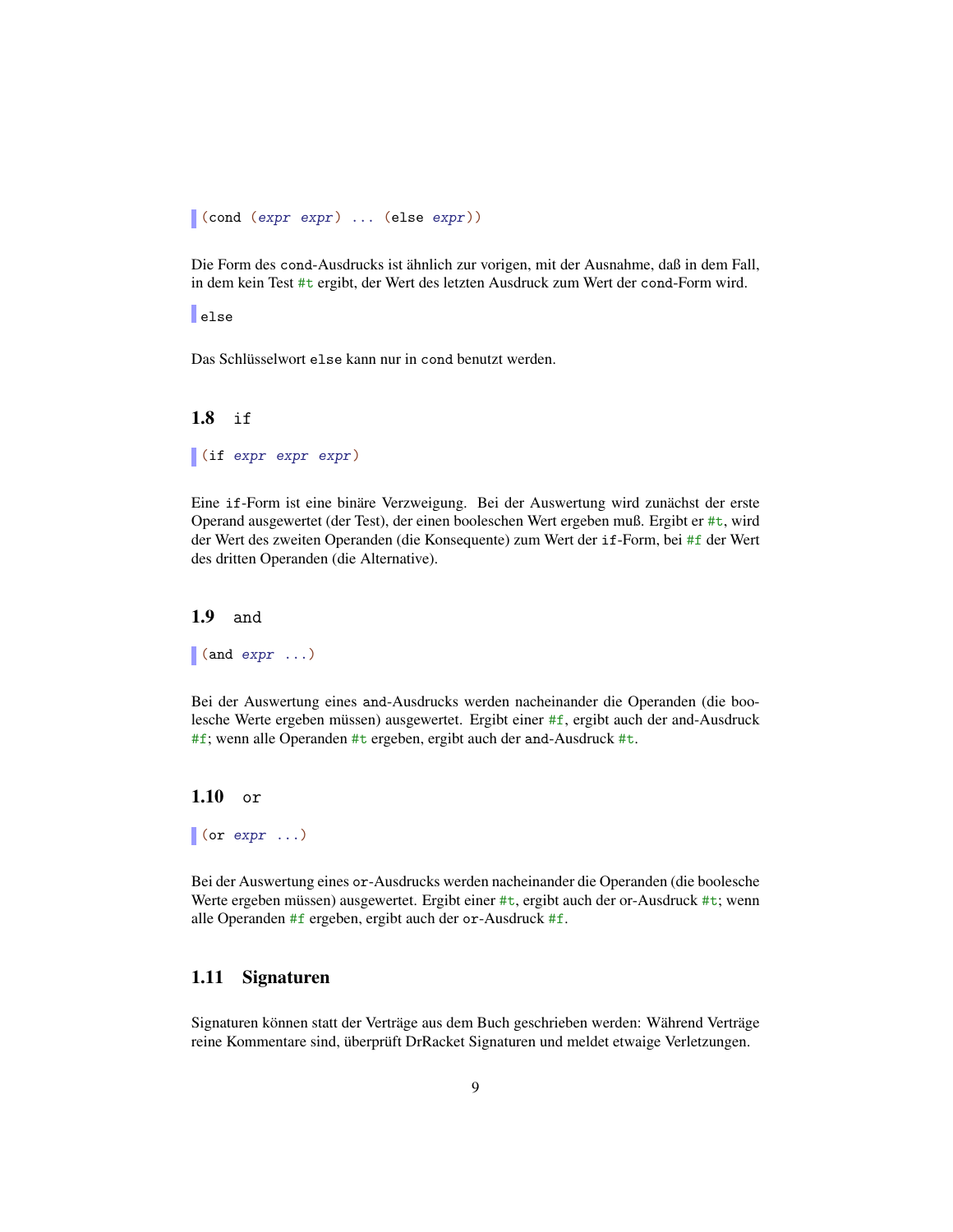#### <span id="page-9-0"></span>1.11.1 signature

(signature sig)

Diese Form liefert die Signatur mit der Notation sig.

#### <span id="page-9-1"></span>1.11.2 Signaturdeklaration

 $\vert$  (: id sig)

Diese Form erklärt sig zur gültigen Signatur für id.

#### <span id="page-9-2"></span>1.11.3 Eingebaute Signaturen

number

Signatur für beliebige Zahlen.

 $\|$ real

Signatur für reelle Zahlen.

rational

Signatur für rationale Zahlen.

integer

Signatur für ganze Zahlen.

natural

Signatur für ganze, nichtnegative Zahlen.

**boolean** 

Signatur für boolesche Werte.

true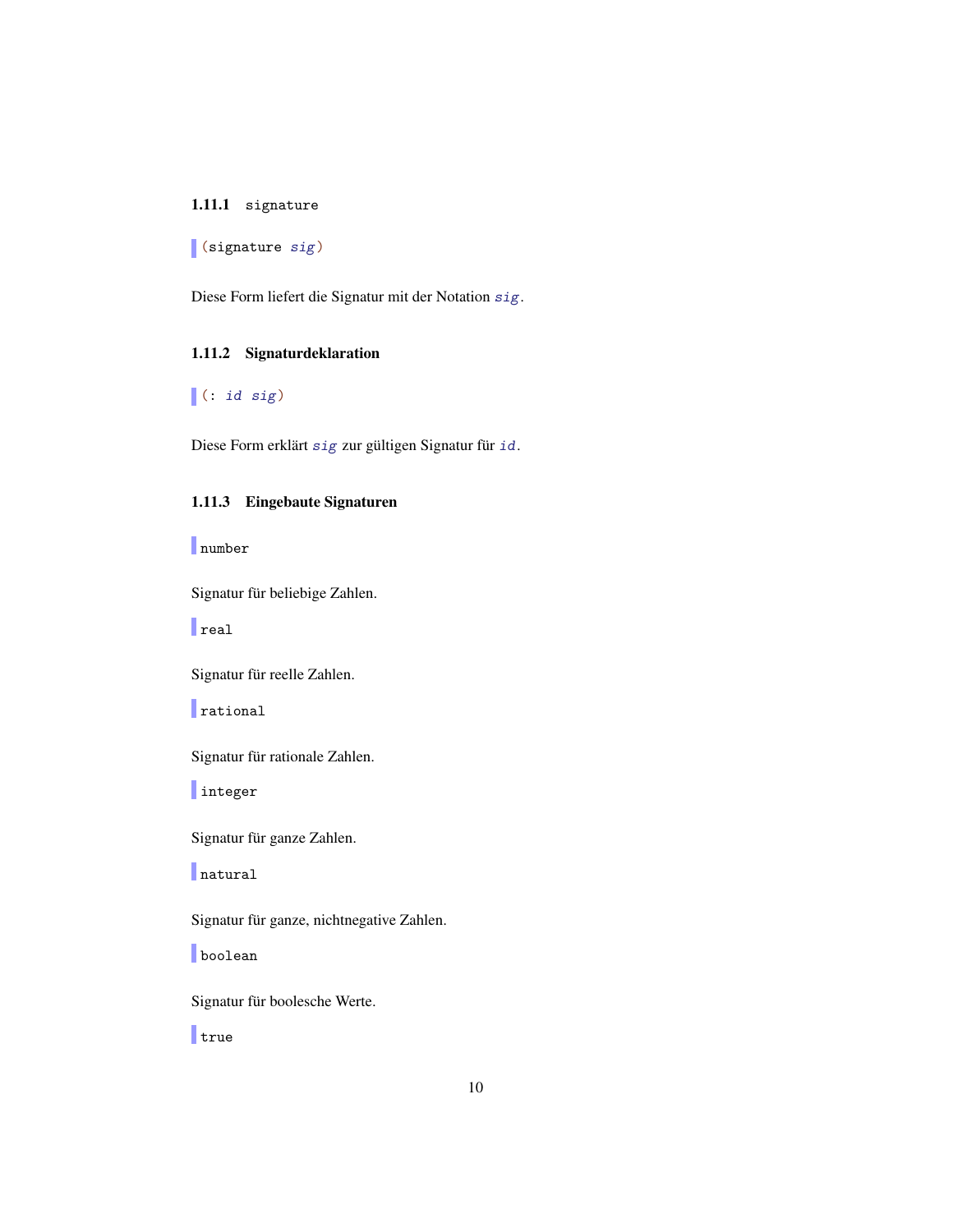Signatur für  $\scheme[#t]$ .

| false

Signatur für \scheme[#f].

string

Signatur für Zeichenketten.

any

Signatur, die auf alle Werte gültig ist.

signature

Signatur für Signaturen.

property

Signatur für Eigenschaften.

<span id="page-10-0"></span>1.11.4 predicate

(predicate expr)

Bei dieser Signatur muß expr als Wert ein Prädikat haben, also eine Prozedur, die einen beliebigen Wert akzeptiert und entweder #t oder #f zurückgibt. Die Signatur ist dann für einen Wert gültig, wenn das Prädikat, darauf angewendet, #t ergibt.

```
1.11.5 one-of
(one-of expr ...)
```
Diese Signatur ist für einen Wert gültig, wenn er gleich dem Wert eines der expr ist.

```
1.11.6 mixed
(mixed sig ...)
```
Diese Signatur ist für einen Wert gültig, wenn er für eine der Signaturen sig gültig ist.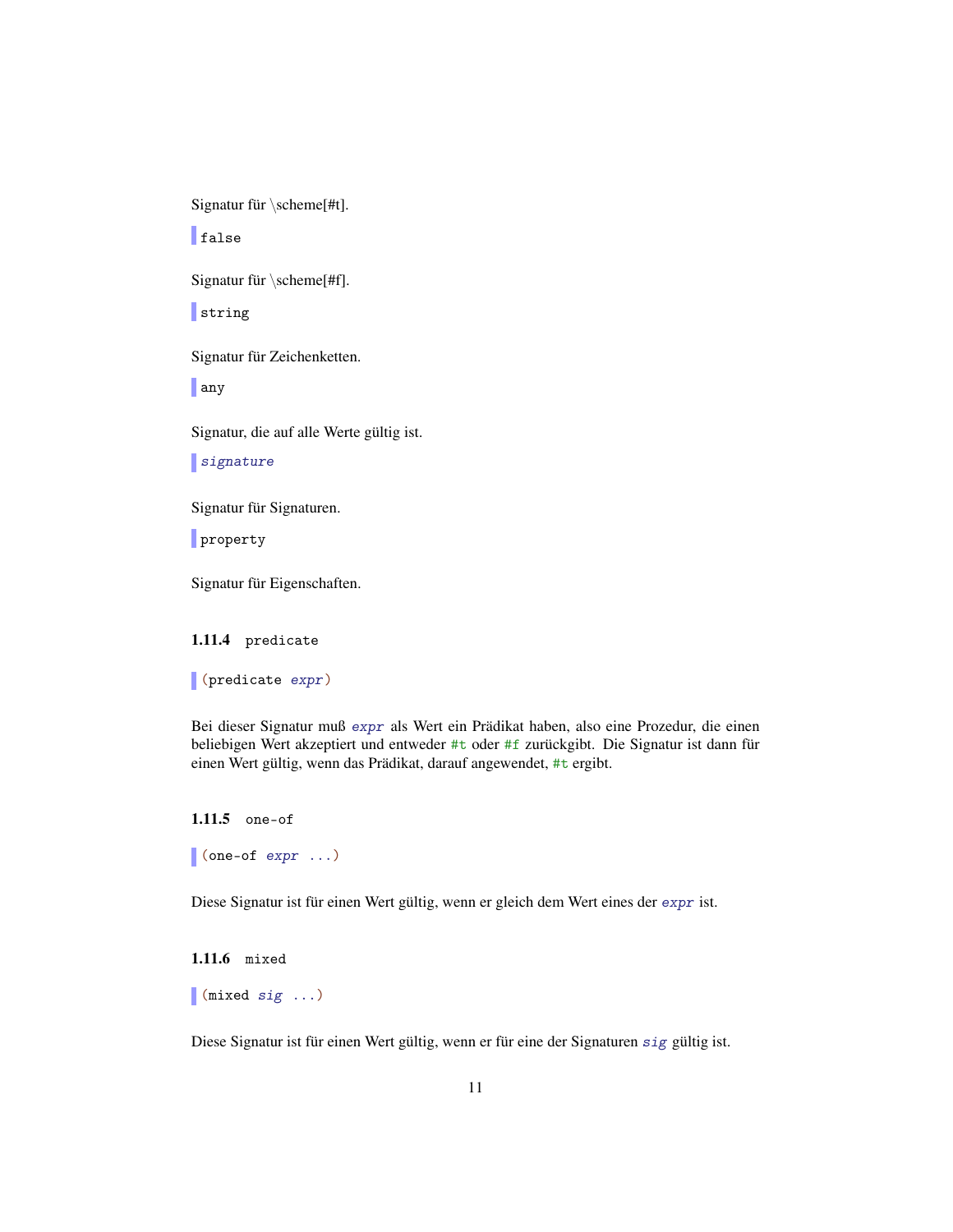#### <span id="page-11-0"></span>1.11.7 Prozedur-Signatur

 $\|$  ->

## $\vert$  (sig  $\ldots$  -> sig)

Diese Signatur ist dann für einen Wert gültig, wenn dieser eine Prozedur ist. Er erklärt außerdem, daß die Signaturen vor dem -> für die Argumente der Prozedur gelten und die Signatur nach dem -> für den Rückgabewert. }

#### <span id="page-11-1"></span>1.11.8 Signatur-Variablen

 $\mathscr{C}$  $\| \gamma_b$  $\mathscr{C}$ 

 $\mathbb{R}$ 

Dies ist eine Signaturvariable: sie steht für eine Signatur, die für jeden Wert gültig ist.

<span id="page-11-2"></span>1.11.9 combined

(combined sig ...)

Diese Signatur ist für einen Wert gültig, wenn sie für alle der Signaturen sig gültig ist.

## <span id="page-11-3"></span>1.12 Testfälle

```
(check-expect expr expr)
```
Dieser Testfall überprüft, ob der erste expr den gleichen Wert hat wie der zweite expr, wobei das zweite expr meist ein Literal ist.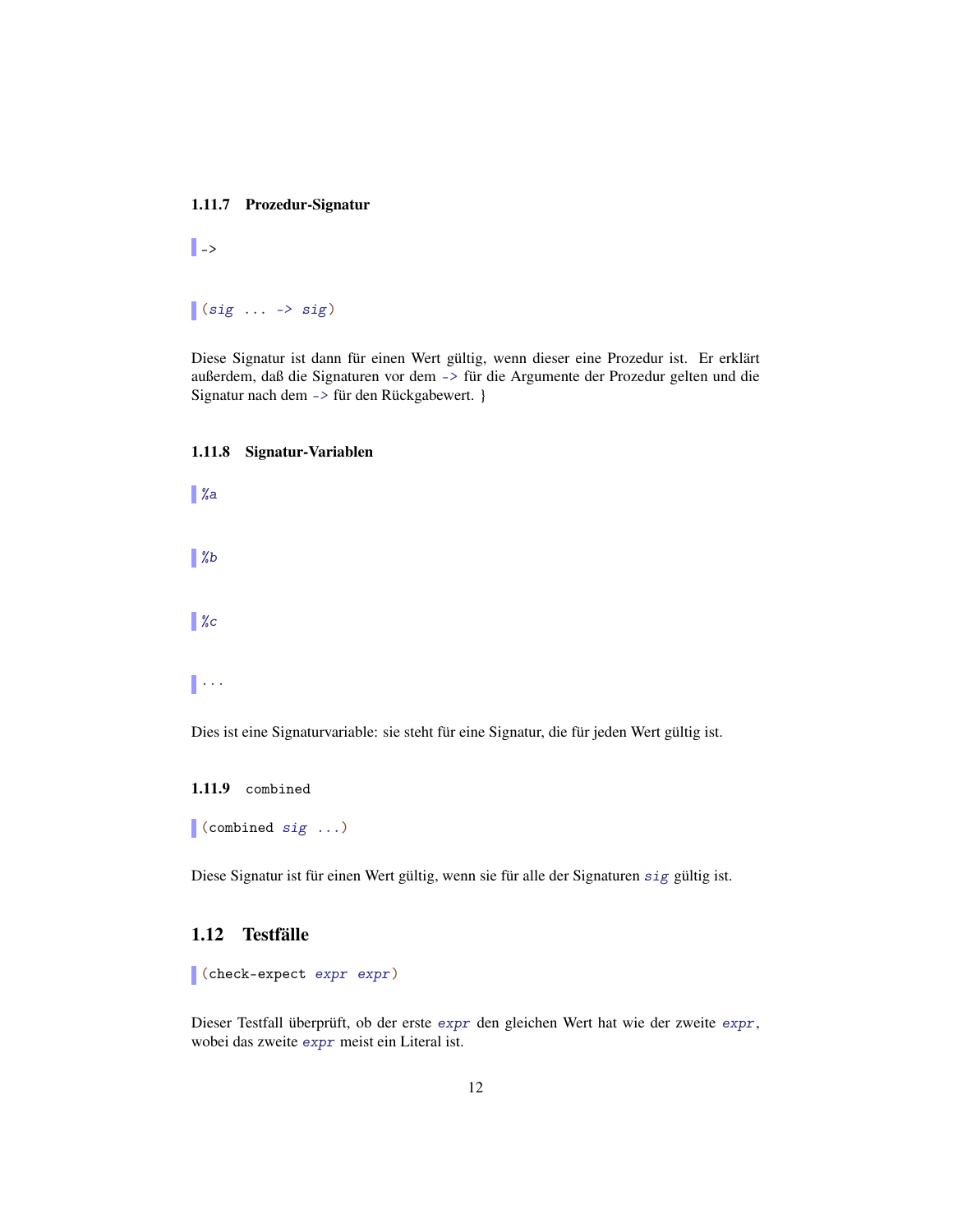(check-within expr expr expr)

Wie check-expect, aber mit einem weiteren Ausdruck, der als Wert eine Zahl delta hat. Der Testfall überprüft, daß jede Zahl im Resultat des ersten expr maximal um delta von der entsprechenden Zahl im zweiten expr abweicht.

```
(check-member-of expr expr ...)
```
Ähnlich wie check-expect: Der Testfall überprüft, daß das Resultat des ersten Operanden gleich dem Wert eines der folgenden Operanden ist.

```
(check-satisfied expr pred)
```
Ähnlich wie check-expect: Der Testfall überprüft, ob der Wert des Ausdrucks expr vom Prädikat pred erfüllt wird - das bedeutet, daß die Prozedur pred den Wert #t liefert, wenn sie auf den Wert von expr angewendet wird.

Der folgende Test wird also bestanden:

```
(check-satisfied 1 odd?)
```
Der folgende Test hingegen wird hingegen nicht bestanden:

(check-satisfied 1 even?)

(check-range expr expr expr)

Ähnlich wie check-expect: Alle drei Operanden müssen Zahlen sein. Der Testfall überprüft, ob die erste Zahl zwischen der zweiten und der dritten liegt (inklusive).

```
(check-error expr expr)
```
Dieser Testfall überprüft, ob der erste expr einen Fehler produziert, wobei die Fehlermeldung der Zeichenkette entspricht, die der Wert des zweiten expr ist.

```
(check-property expr)
```
Dieser Testfall überprüft experimentell, ob die Eigenschaft expr erfüllt ist. Dazu werden zufällige Werte für die mit for-all quantifizierten Variablen eingesetzt: Damit wird überprüft, ob die Bedingung gilt.

*Wichtig:* check-property funktioniert nur für Eigenschaften, bei denen aus den Signaturen sinnvoll Werte generiert werden können. Dies ist für die meisten eingebauten Signaturen der Fall, aber nicht für Signaturvariablen und Signaturen, die mit predicate oder define-record-functions definiert wurden - wohl aber für Signaturen, die mit dem durch define-record-functions-parametric definierten Signaturkonstruktor erzeugt wurden.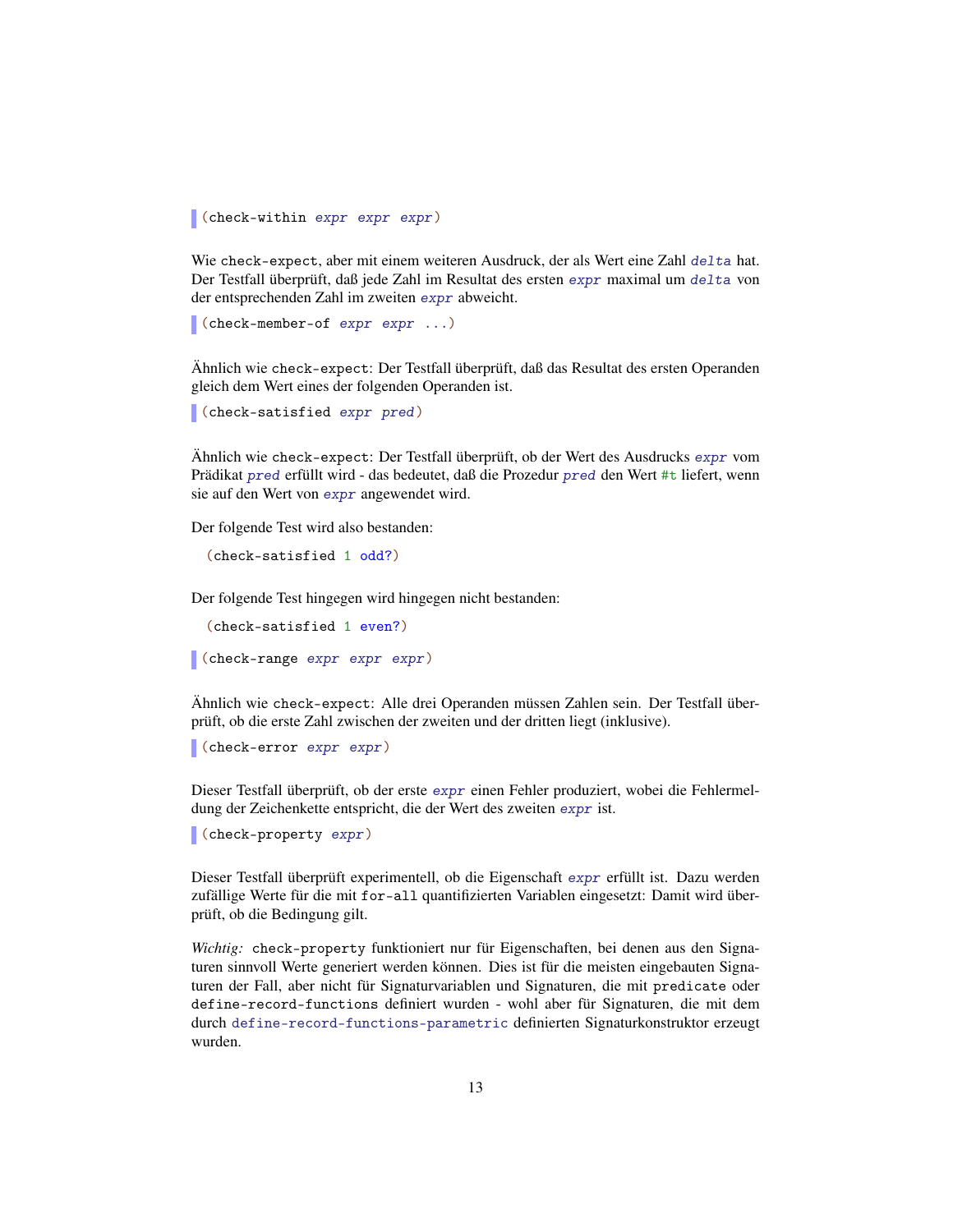### <span id="page-13-0"></span>1.13 Pattern-Matching

```
(match expr (pattern expr) ...)
pattern = id
         | #t
          | #f
          string
          | number
          | (constructor pattern ...)
```
Ein match- Ausdruck führt eine Verzweigung durch, ähnlich wie cond. Dazu wertet match zunächst einmal den Ausdruck expr nach dem match zum Wert *v* aus. Es prüft dann nacheinander jeden Zweig der Form (pattern expr) dahingehend, ob das Pattern pattern darin auf den Wert *v* paßt ("matcht"). Beim ersten passenden Zweig (pattern expr) macht match dann mit der Auswertung voh expr weiter.

Ob ein Wert *v* paßt, hängt von pattern ab:

- Ein Pattern, das ein Literal ist (#t, #f, Zeichenketten string, Zahlen number) paßt nur dann, wenn der Wert *v* gleich dem Pattern ist.
- Ein Pattern, das ein Bezeichner id ist, paßt auf *jeden* Wert. Der Bezeichner wird dann an diesen Wert gebunden und kann in dem Ausdruck des Zweigs benutzt werden.
- Ein Pattern (constructor pattern ...), bei dem constructor ein Record-Konstruktor ist (ein *Konstruktor-Pattern*), paßt auf *v*, falls *v* ein passender Record ist, und dessen Felder auf die entsprechenden Patterns passen, die noch im Konstruktor-Pattern stehen.

## <span id="page-13-1"></span>1.14 Eigenschaften

Eine *Eigenschaft* definiert eine Aussage über einen Scheme-Ausdruck, die experimentell überprüft werden kann. Der einfachste Fall einer Eigenschaft ist ein boolescher Ausdruck. Die folgende Eigenschaft gilt immer:

 $(= 1 1)$ 

Es ist auch möglich, in einer Eigenschaft Variablen zu verwenden, für die verschiedene Werte eingesetzt werden. Dafür müssen die Variablen gebunden und *quantifiziert* werden, d.h. es muß festgelegt werden, welche Signatur die Werte der Variable erfüllen sollen. Eigenschaften mit Variablen werden mit der for-all-Form erzeugt:

(for-all  $((id sig) ... ) expr)$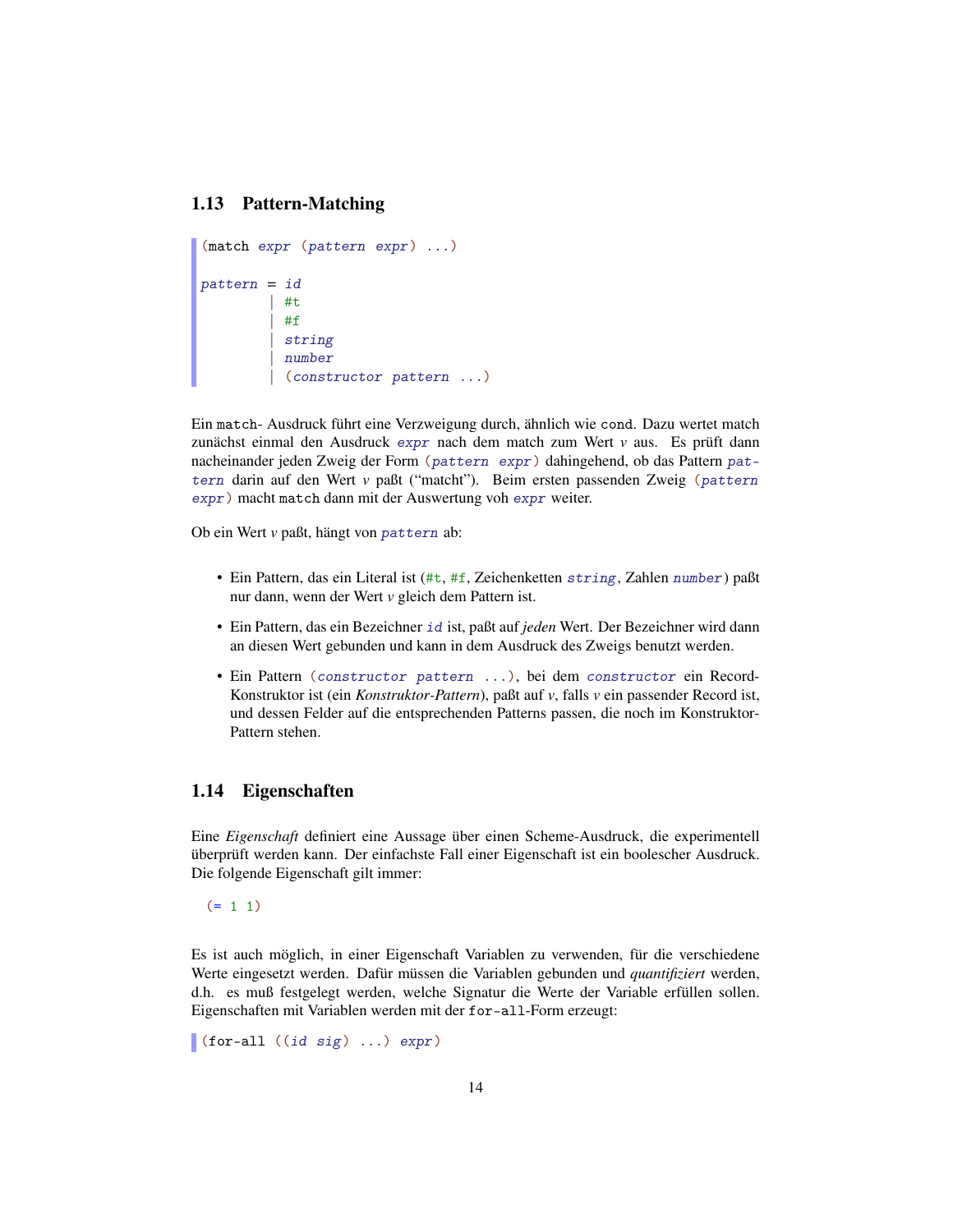Dies bindet die Variablen id in der Eigenschaft expr. Zu jeder Variable gehört eine Signatur sig, der von den Werten der Variable erfüllt werden muß.

Beispiel:

```
(for-all ((x integer))
  (= x (\; (* x 2) 2)))
```

```
(expect expr expr)
```
Ein expect-Ausdruck ergibt eine Eigenschaft, die dann gilt, wenn die Werte von expr und expr gleich sind, im gleichen Sinne wie bei check-expect.

```
(expect-within expr expr expr)
```
Wie expect, aber entsprechend check-within mit einem weiteren Ausdruck, der als Wert eine Zahl delta hat. Die resultierende Eigenschaft gilt, wenn jede Zahl im Resultat des ersten expr maximal um delta von der entsprechenden Zahl im zweiten expr abweicht.

```
(expect-member-of expr expr ...)
```
Wie expect, aber entsprechend check-member-of mit weiteren Ausdrücken, die mit dem ersten verglichen werden. Die resultierende Eigenschaft gilt, wenn das erste Argument gleich einem der anderen Argumente ist.

```
(expect-range expr expr expr)
```
Wie expect, aber entsprechend check-range: Die Argumente müssen Zahlen sein. Die Eigenschaft gilt, wenn die erste Zahl zwischen der zweiten und dritten Zahl liegt (inklusive).

```
| (==> expr expr)
```
Der erste Operand ist ein boolescher Ausdruck, der zweite Operand eine Eigenschaft: (==> c p) legt fest, daß die Eigenschaft p nur erfüllt sein muß, wenn c (die *Bedingung*) #t ergibt, also erfüllt ist.

(for-all ((x integer))  $(==> (even? x))$  $(= x (* 2 (( x 2))))$ 

### <span id="page-14-0"></span>1.15 Primitive Operationen

\* : (number number number ... -> number)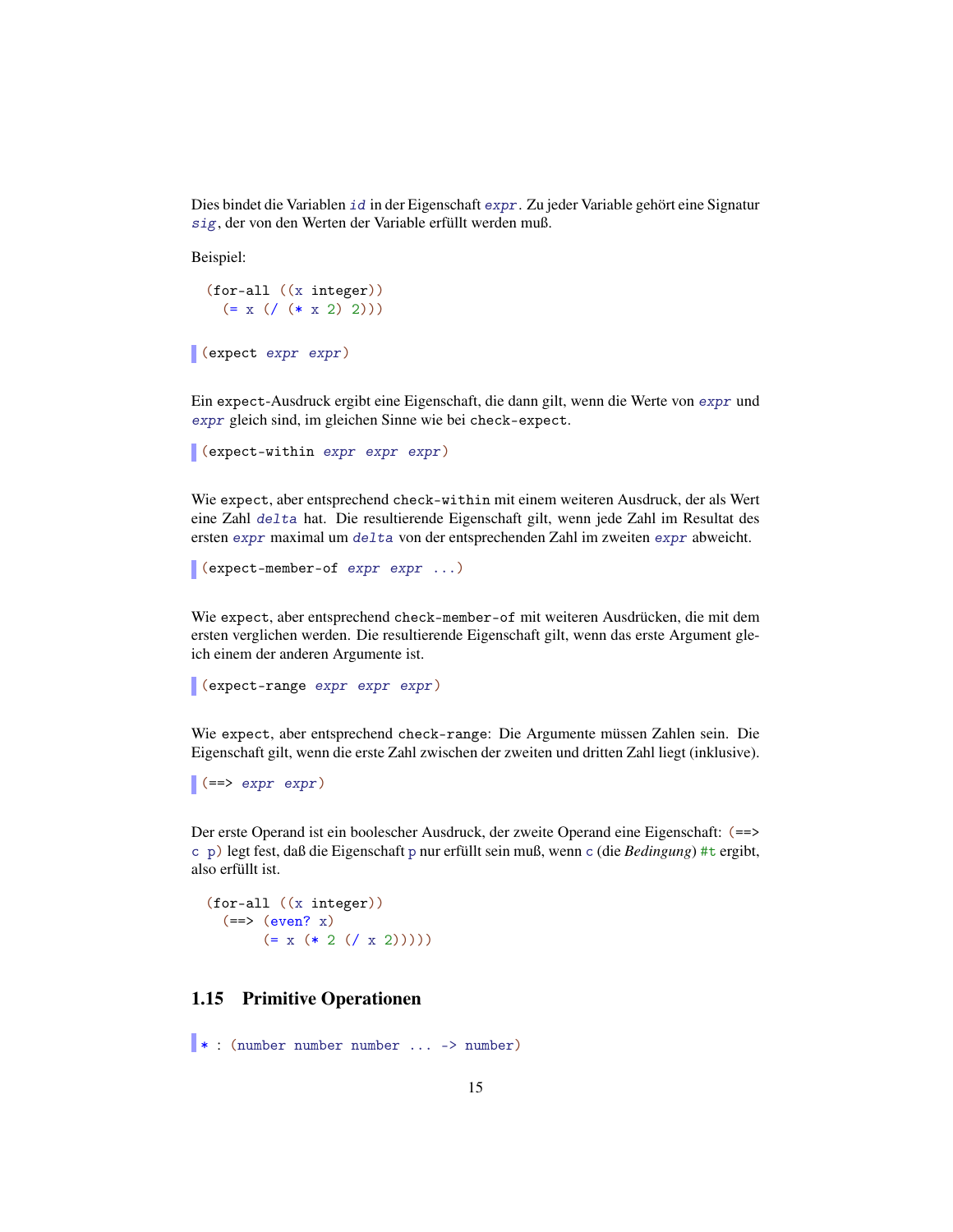Produkt berechnen

```
+ : (number number number ... -> number)
```
Summe berechnen

 $\vert \cdot \vert$  (number number ... -> number)

bei mehr als einem Argument Differenz zwischen der ersten und der Summe aller weiteren Argumente berechnen; bei einem Argument Zahl negieren

/ : (number number number ... -> number)

das erste Argument durch das Produkt aller weiteren Argumente berechnen

 $\vert$  < : (real real real ... -> boolean)

Zahlen auf kleiner-als testen

 $\prec$ = : (real real real ... -> boolean)

Zahlen auf kleiner-gleich testen

 $\vert$  = : (number number number ... -> boolean)

Zahlen auf Gleichheit testen

|> : (real real real ... -> boolean)

Zahlen auf größer-als testen

 $\Rightarrow$  : (real real real ... -> boolean)

Zahlen auf größer-gleich testen

abs : (real -> real)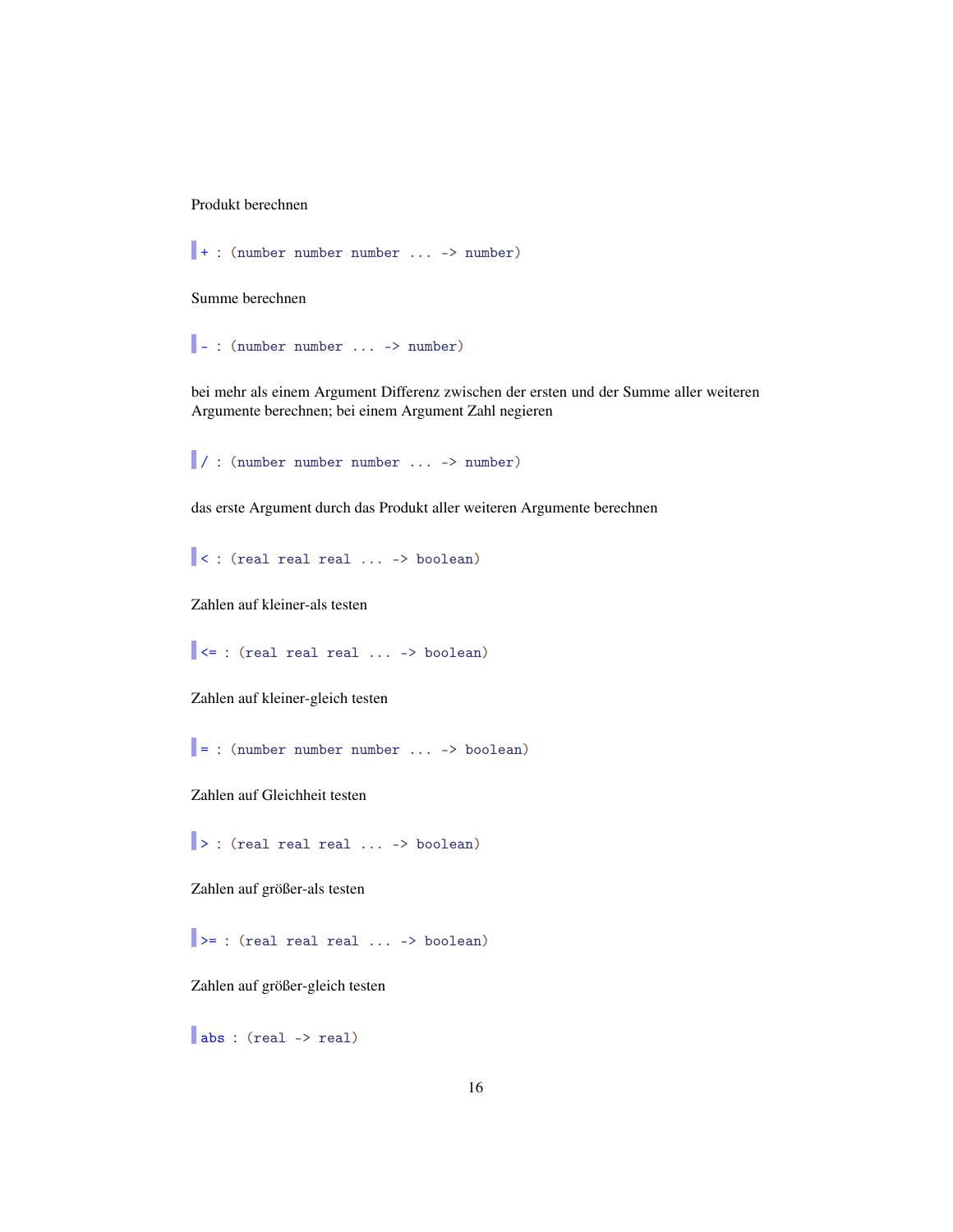Absolutwert berechnen

acos : (number -> number)

Arcuscosinus berechnen (in Radian)

angle : (number -> real)

Winkel einer komplexen Zahl berechnen

asin : (number -> number)

Arcussinus berechnen (in Radian)

atan : (number -> number)

Arcustangens berechnen (in Radian)

ceiling : (real -> integer)

nächste ganze Zahl oberhalb einer rellen Zahlen berechnen

complex? : (any -> boolean)

feststellen, ob ein Wert eine komplexe Zahl ist

cos : (number -> number)

Cosinus berechnen (Argument in Radian)

current-seconds : (-> natural)

aktuelle Zeit in Sekunden seit einem unspezifizierten Startzeitpunkt berechnen

denominator : (rational -> natural)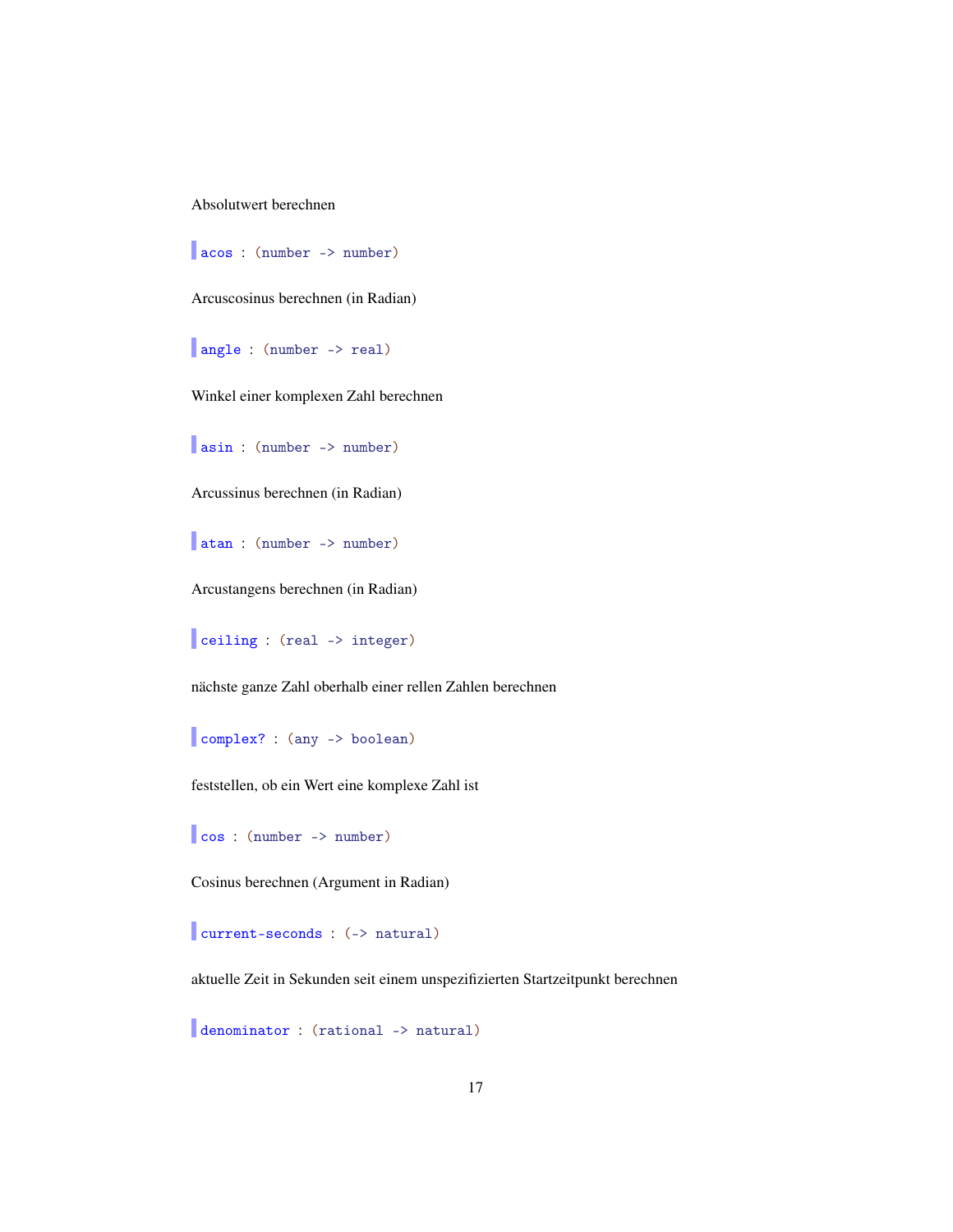Nenner eines Bruchs berechnen

even? : (integer -> boolean)

feststellen, ob eine Zahl gerade ist

exact->inexact : (number -> number)

eine Zahl durch eine inexakte Zahl annähern

exact? : (number -> boolean)

feststellen, ob eine Zahl exakt ist

exp : (number -> number)

Exponentialfunktion berechnen (e hoch Argument)

expt : (number number -> number)

Potenz berechnen (erstes Argument hoch zweites Argument)

floor : (real -> integer)

nächste ganze Zahl unterhalb einer rellen Zahlen berechnen

gcd : (integer integer ... -> natural)

größten gemeinsamen Teiler berechnen

imag-part : (number -> real)

imaginären Anteil einer komplexen Zahl extrahieren

inexact->exact : (number -> number)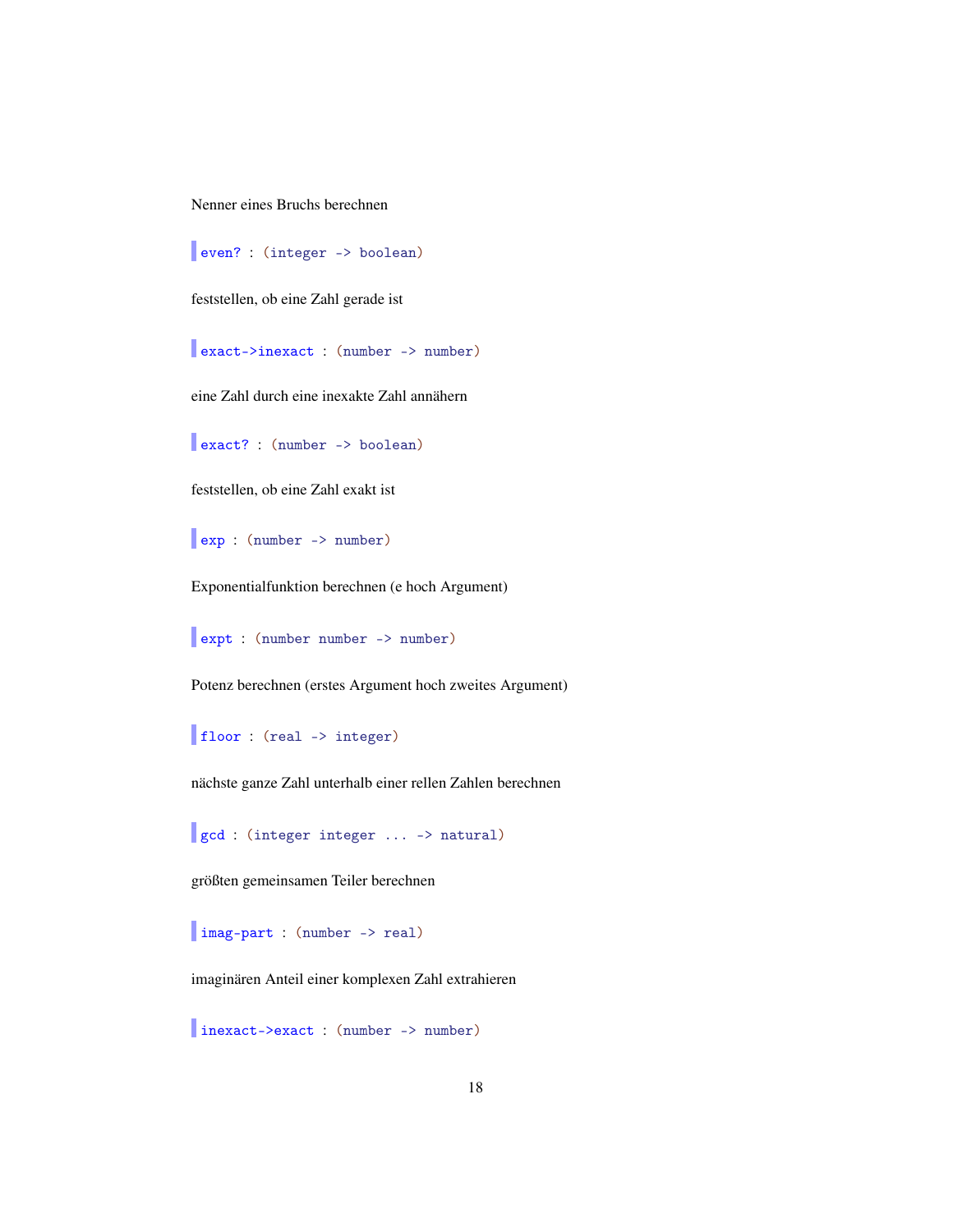eine Zahl durch eine exakte Zahl annähern

inexact? : (number -> boolean)

feststellen, ob eine Zahl inexakt ist

integer? : (any -> boolean)

feststellen, ob ein Wert eine ganze Zahl ist

lcm : (integer integer ... -> natural)

kleinstes gemeinsames Vielfaches berechnen

log : (number -> number)

natürlichen Logarithmus (Basis e) berechnen

magnitude : (number -> real)

Abstand zum Ursprung einer komplexen Zahl berechnen

make-polar : (real real -> number)

komplexe Zahl aus Abstand zum Ursprung und Winkel berechnen

max : (real real ... -> real)

Maximum berechnen

min : (real real ... -> real)

Minimum berechnen

modulo : (integer integer -> integer)

Divisionsmodulo berechnen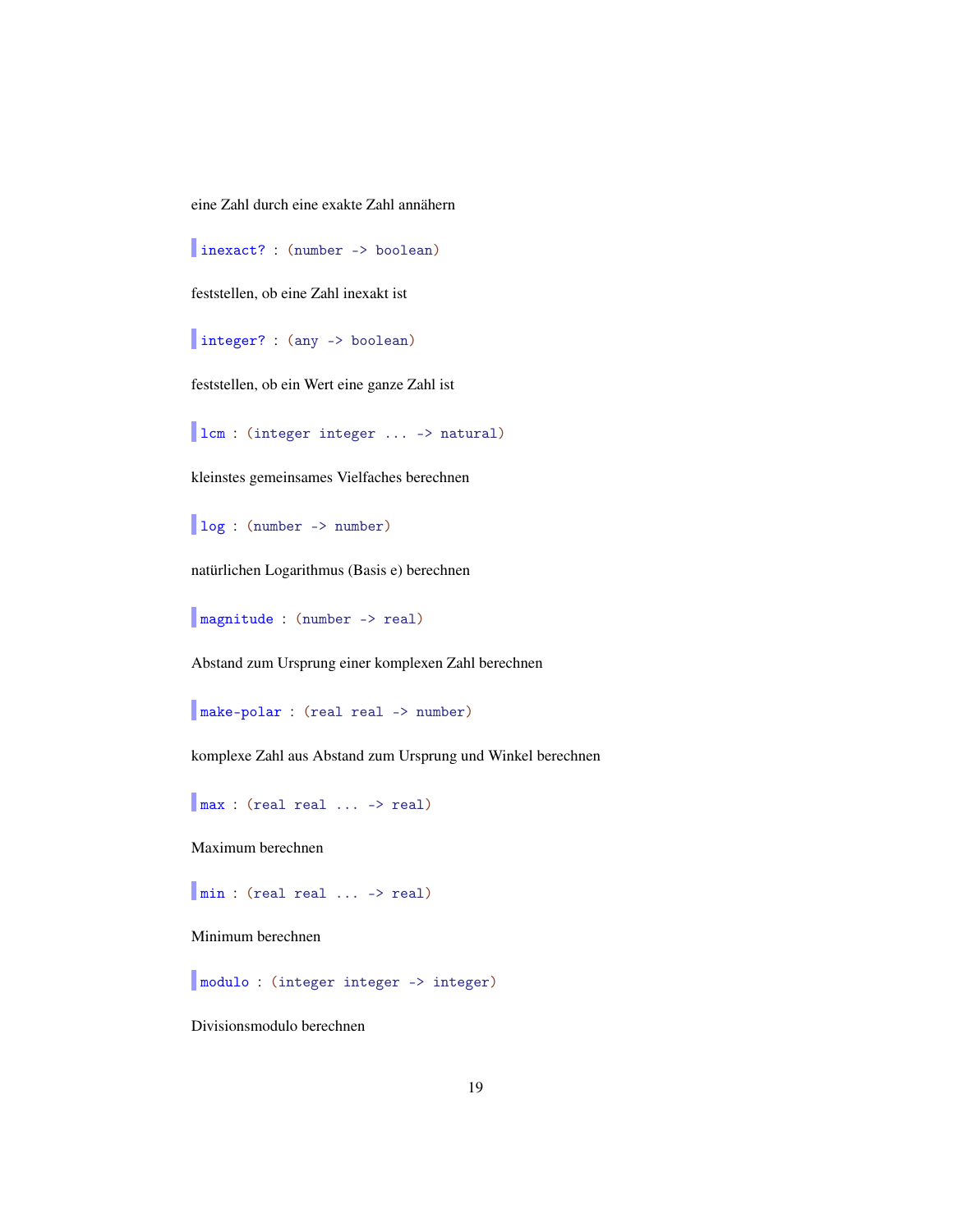## natural? : (any -> boolean)

feststellen, ob ein Wert eine natürliche Zahl (inkl. 0) ist

negative? : (number -> boolean)

feststellen, ob eine Zahl negativ ist

number->string : (number -> string)

Zahl in Zeichenkette umwandeln

number? : (any -> boolean)

feststellen, ob ein Wert eine Zahl ist

numerator : (rational -> integer)

Zähler eines Bruchs berechnen

odd? : (integer -> boolean)

feststellen, ob eine Zahl ungerade ist

positive? : (number -> boolean)

feststellen, ob eine Zahl positiv ist

quotient : (integer integer -> integer)

ganzzahlig dividieren

random : (natural -> natural)

eine natürliche Zufallszahl berechnen, die kleiner als das Argument ist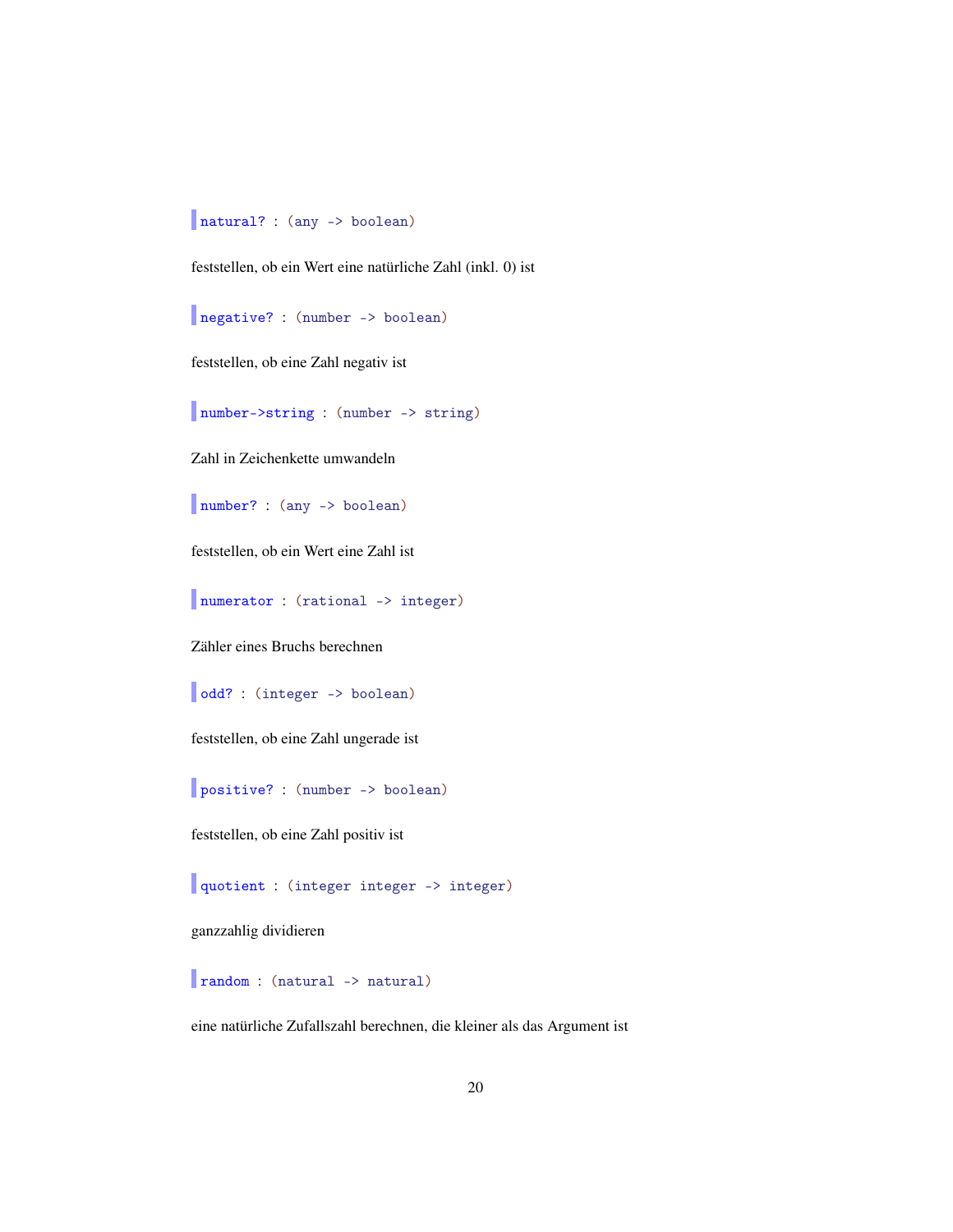rational? : (any -> boolean)

feststellen, ob eine Zahl rational ist

real-part : (number -> real)

reellen Anteil einer komplexen Zahl extrahieren

real? : (any -> boolean)

feststellen, ob ein Wert eine reelle Zahl ist

remainder : (integer integer -> integer)

Divisionsrest berechnen

round : (real -> integer)

relle Zahl auf eine ganze Zahl runden

sin : (number -> number)

Sinus berechnen (Argument in Radian)

sqrt : (number -> number)

Quadratwurzel berechnen

string->number : (string -> (mixed number false))

Zeichenkette in Zahl umwandeln, falls möglich

tan : (number -> number)

Tangens berechnen (Argument in Radian)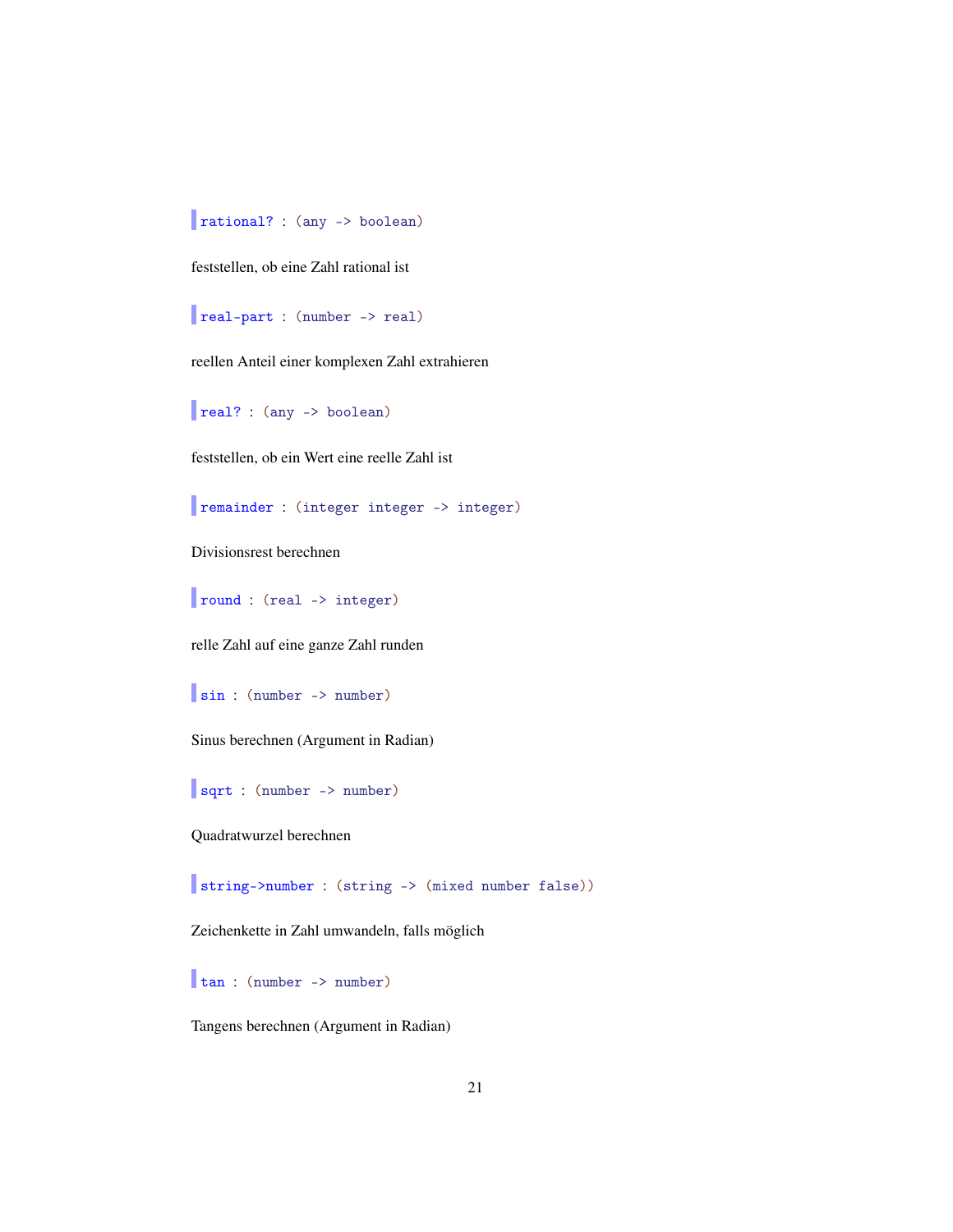zero? : (number -> boolean)

feststellen, ob eine Zahl Null ist

boolean=? : (boolean boolean -> boolean)

Booleans auf Gleichheit testen

boolean? : (any -> boolean)

feststellen, ob ein Wert ein boolescher Wert ist

false? : (any -> boolean)

feststellen, ob ein Wert #f ist

not : (boolean -> boolean)

booleschen Wert negieren

true? : (any -> boolean)

feststellen, ob ein Wert #t ist

string->strings-list : (string -> (list string))

Eine Zeichenkette in eine Liste von Zeichenketten mit einzelnen Zeichen umwandeln

string-append : (string string ... -> string)

Hängt Zeichenketten zu einer Zeichenkette zusammen

string-length : (string -> natural)

Liefert Länge einer Zeichenkette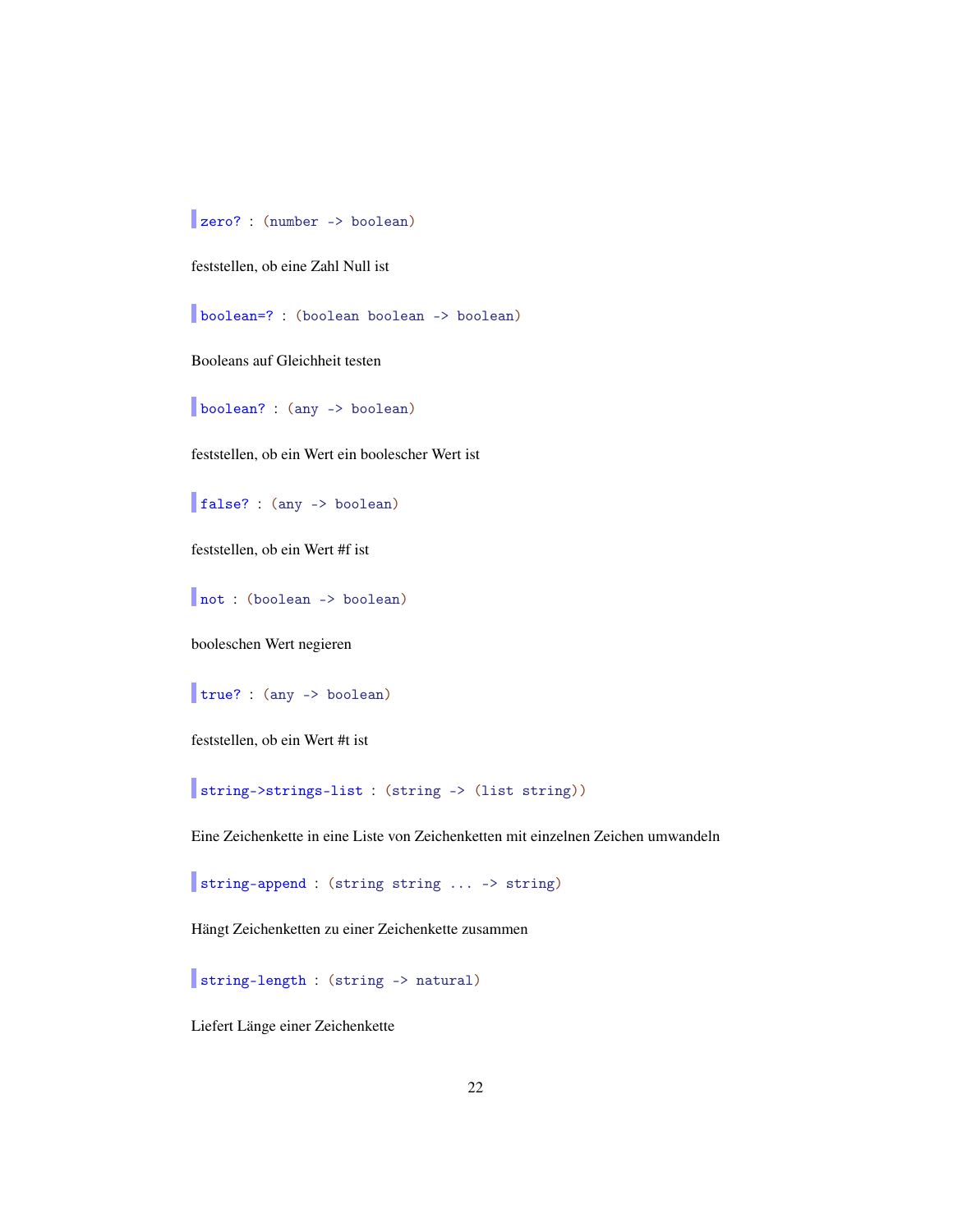string<=? : (string string string ... -> boolean)

Zeichenketten lexikografisch auf kleiner-gleich testen

string<? : (string string string ... -> boolean)

Zeichenketten lexikografisch auf kleiner-als testen

string=? : (string string string ... -> boolean)

Zeichenketten auf Gleichheit testen

string>=? : (string string string ... -> boolean)

Zeichenketten lexikografisch auf größer-gleich testen

string>? : (string string string ... -> boolean)

Zeichenketten lexikografisch auf größer-als testen

```
string? : (any -> boolean)
```
feststellen, ob ein Wert eine Zeichenkette ist

strings-list->string : ((list string) -> string)

Eine Liste von Zeichenketten in eine Zeichenkette umwandeln

 $\vert$  read : (-> any)

Externe Repräsentation eines Werts in der REPL einlesen und den zugehörigen Wert liefern

violation : (string -> unspecific)

Programmm mit Fehlermeldung abbrechen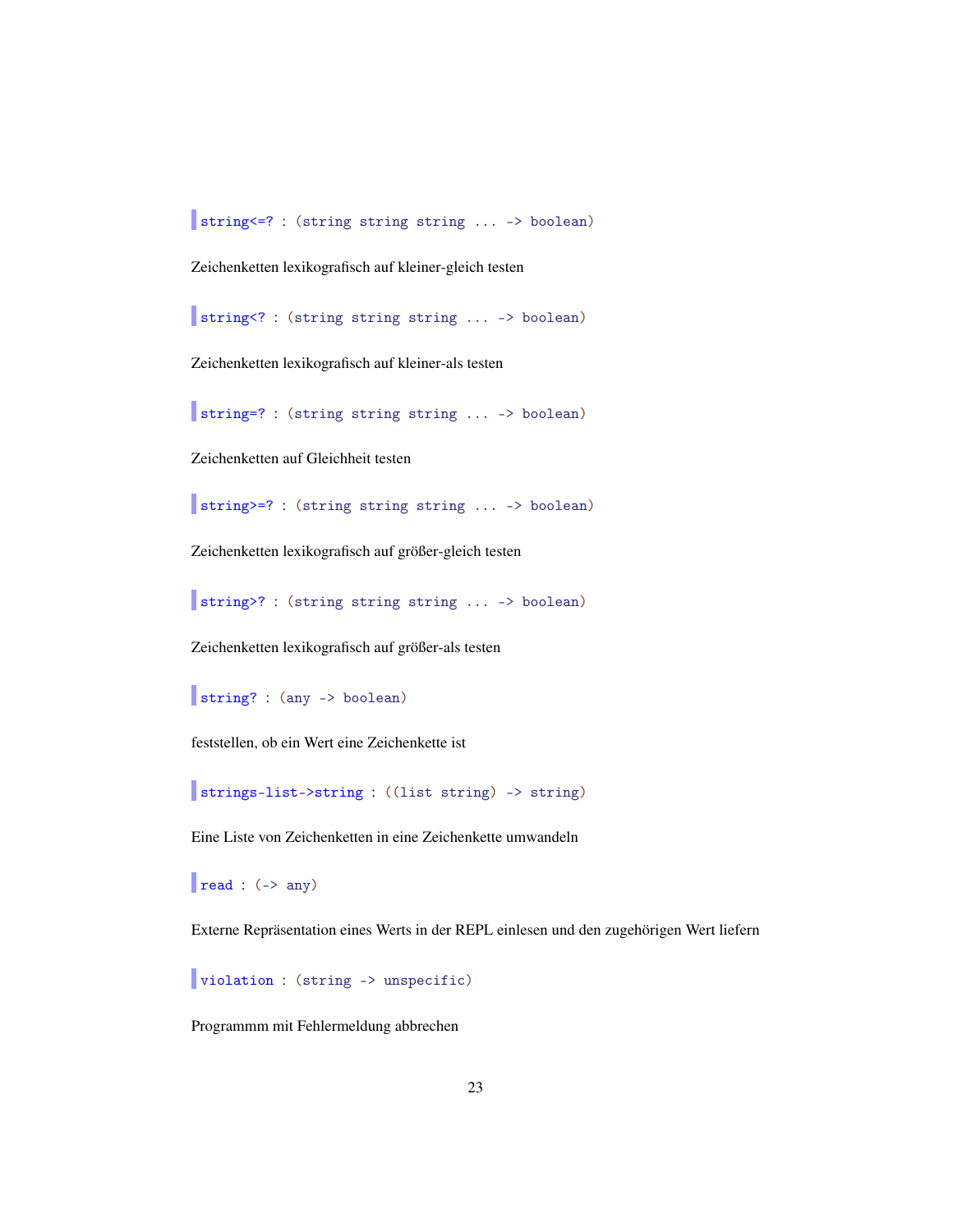write-newline : (-> unspecific)

Zeilenumbruch ausgeben

write-string : (string -> unspecific)

Zeichenkette in REPL ausgeben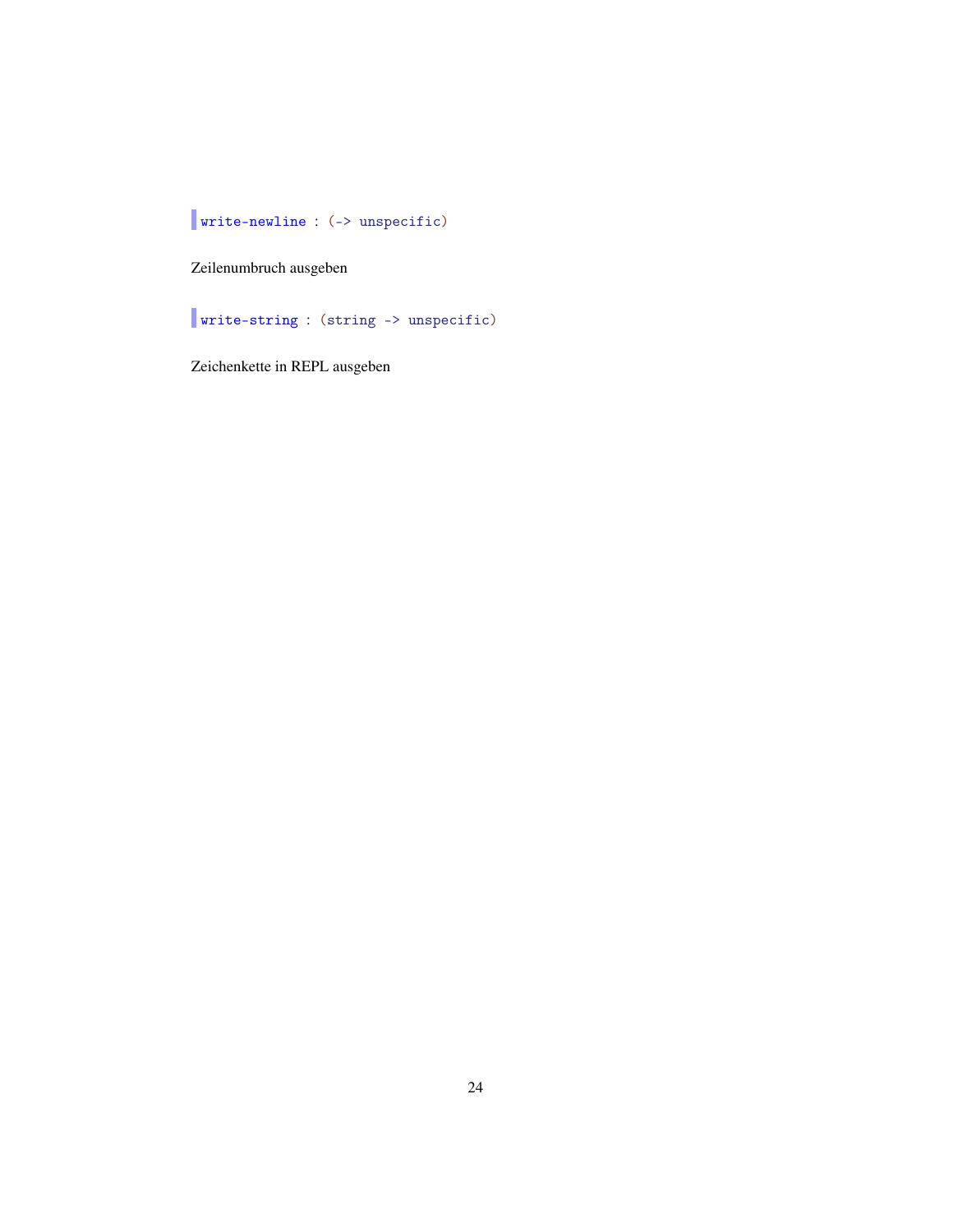## <span id="page-24-0"></span>2 Schreibe Dein Programm!

This is documentation for the language level *Schreibe Dein Programm!* to go with the German textbooks *Schreibe Dein Programm!*.

```
program = def-or-expr ...def-cr-expr = definition| expr
             | test-case
 definition = (define id expr)(define-record-procedures id id id (field ...))
             | (define-record-procedures id id (field ...))
             | (define-record-procedures-parametric (id id ...) id id (id ...))
             | (: id sig)
       expr = (expr expr ...) ; Prozedurapplikation
             | #t
             | #f
             | number
             | string
             \vert (lambda (id ...) expr)
             (\lambda (id ...) expr)
             | id ; Name
             | (cond (expr expr) (expr expr) ...)
               | (cond (expr expr) ... (else expr))
             | (if expr expr)
              (and expr \dots)| (or expr \ldots)
               (match expr (pattern expr) ...)
               (signature sig)
              (for-all ((id sig) ...) expr)| (=-> expr expr)(\text{let } ((id \text{ expr}) (... ...)) \text{ expr})(letrec ((id expr) (... ...)) expr)
             | (let* ((id expr) (... ...)) expr)
      field = id| (id id)
        sig = id| (predicate expr)
               (one-of expr ...)\vert (mixed sig ...)
```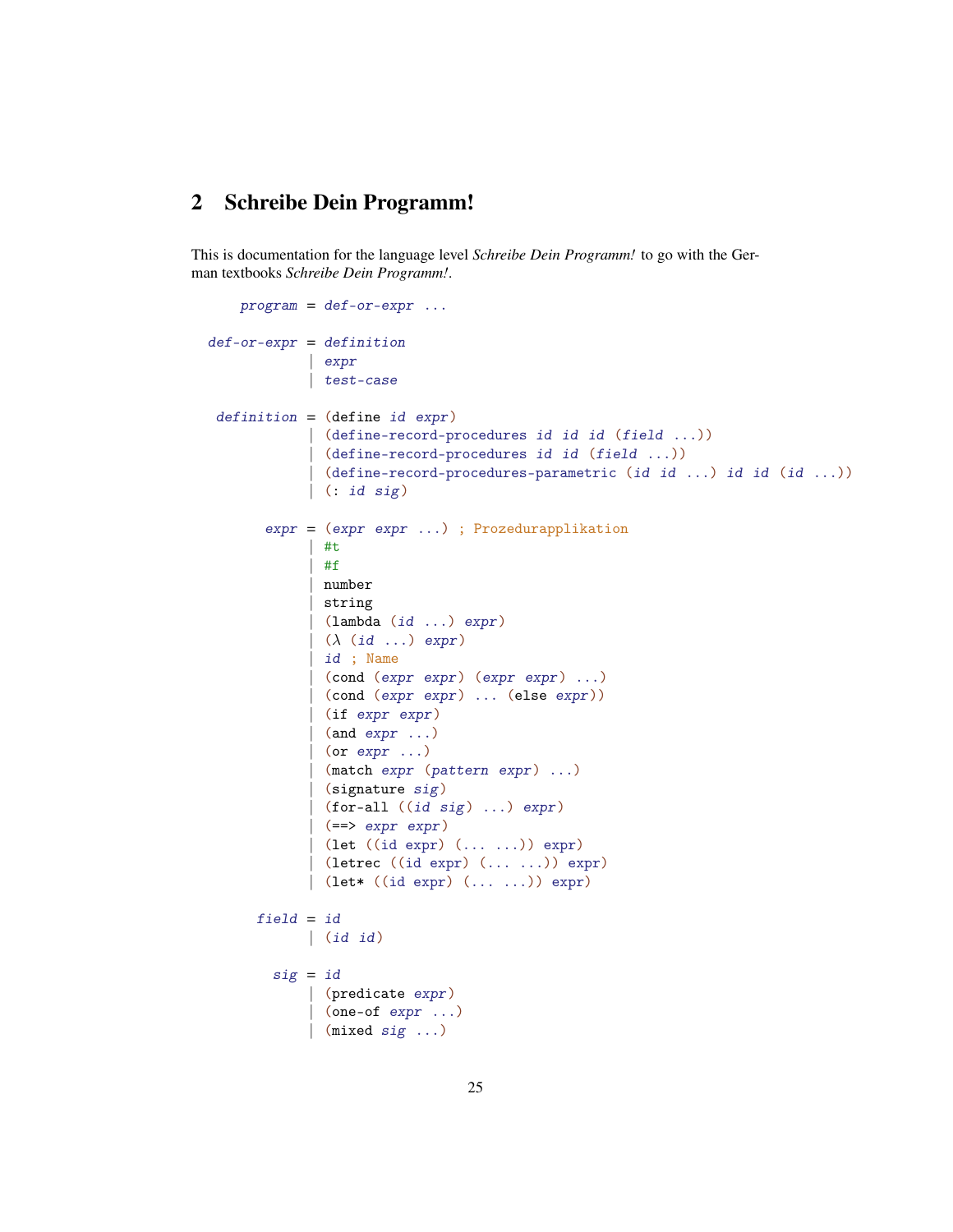```
| (sig ... -> sig) ; Prozedur-Signatur
           | (list-of sig)
          | (nonempty-list-of sig)
          | %a %b %c ; Signatur-Variable
           (combined sig ...)
           | (list-of sig)
          | (nonempty-list-of sig)
 pattern = #t| #f
          | number
          | string
           | id
          | (constructor pattern ...)
          | empty
          | (make-pair pattern pattern)
          | (list pattern ...)
test-case = (check-expect expr expr)
          | (check-within expr expr expr)
           | (check-member-of expr expr ...)
          | (check-satisfied expr expr)
          | (check-range expr expr expr)
            | (check-error expr expr)
          | (check-property expr)
```
Ein id ist eine Folge von Zeichen, die weder Leerzeichen noch eins der folgenden Zeichen enthält:

 $" , '` ( ) [ ] { } \{ } \} | ;#$ 

Ein number ist eine Zahl wie z.B. 123, 3/2 oder 5.5.

Ein string ist eine Zeichenkette, und durch ein Paar von " umschlossen. So sind z.B. "abcdef", "This is a string" und "Dies ist eine Zeichenkette, die \" enthält." Zeichenketten.

#### Zahlen

```
* : (number number number ... -> number)
+ : (number number number ... -> number)
- : (number number ... -> number)
/ : (number number number ... -> number)
< : (real real real ... -> boolean)
<= : (real real real ... -> boolean)
= : (number number number ... -> boolean)
> : (real real real ... -> boolean)
```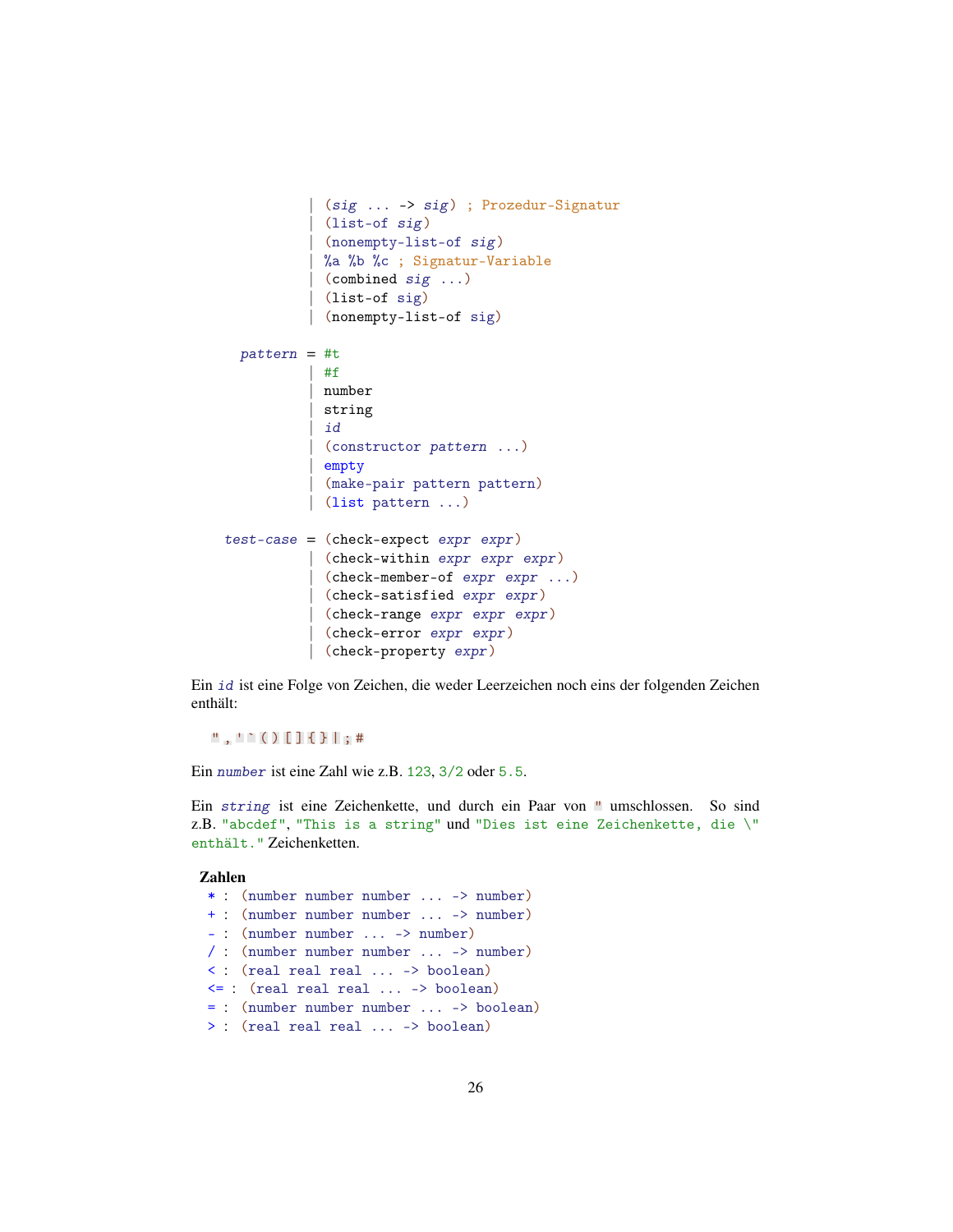>= : (real real real ... -> boolean) abs : (real -> real) acos : (number -> number) angle : (number -> real) asin : (number -> number) atan : (number -> number) ceiling : (real -> integer) complex? : (any -> boolean) cos : (number -> number) current-seconds : (-> natural) denominator : (rational -> natural) even? : (integer -> boolean) exact->inexact : (number -> number) exact? : (number -> boolean) exp : (number -> number) expt : (number number -> number) floor : (real -> integer) gcd : (integer integer ... -> natural) imag-part : (number -> real) inexact->exact : (number -> number) inexact? : (number -> boolean) integer? : (any -> boolean) lcm : (integer integer ... -> natural) log : (number -> number) magnitude : (number -> real) make-polar : (real real -> number) max : (real real ... -> real) min : (real real ... -> real) modulo : (integer integer -> integer) natural? : (any -> boolean) negative? : (number -> boolean) number->string : (number -> string) number? : (any -> boolean) numerator : (rational -> integer) odd? : (integer -> boolean) positive? : (number -> boolean) quotient : (integer integer -> integer) random : (natural -> natural) rational? : (any -> boolean) real-part : (number -> real) real? : (any -> boolean) remainder : (integer integer -> integer) round : (real -> integer) sin : (number -> number) sqrt : (number -> number) string->number : (string -> (mixed number false))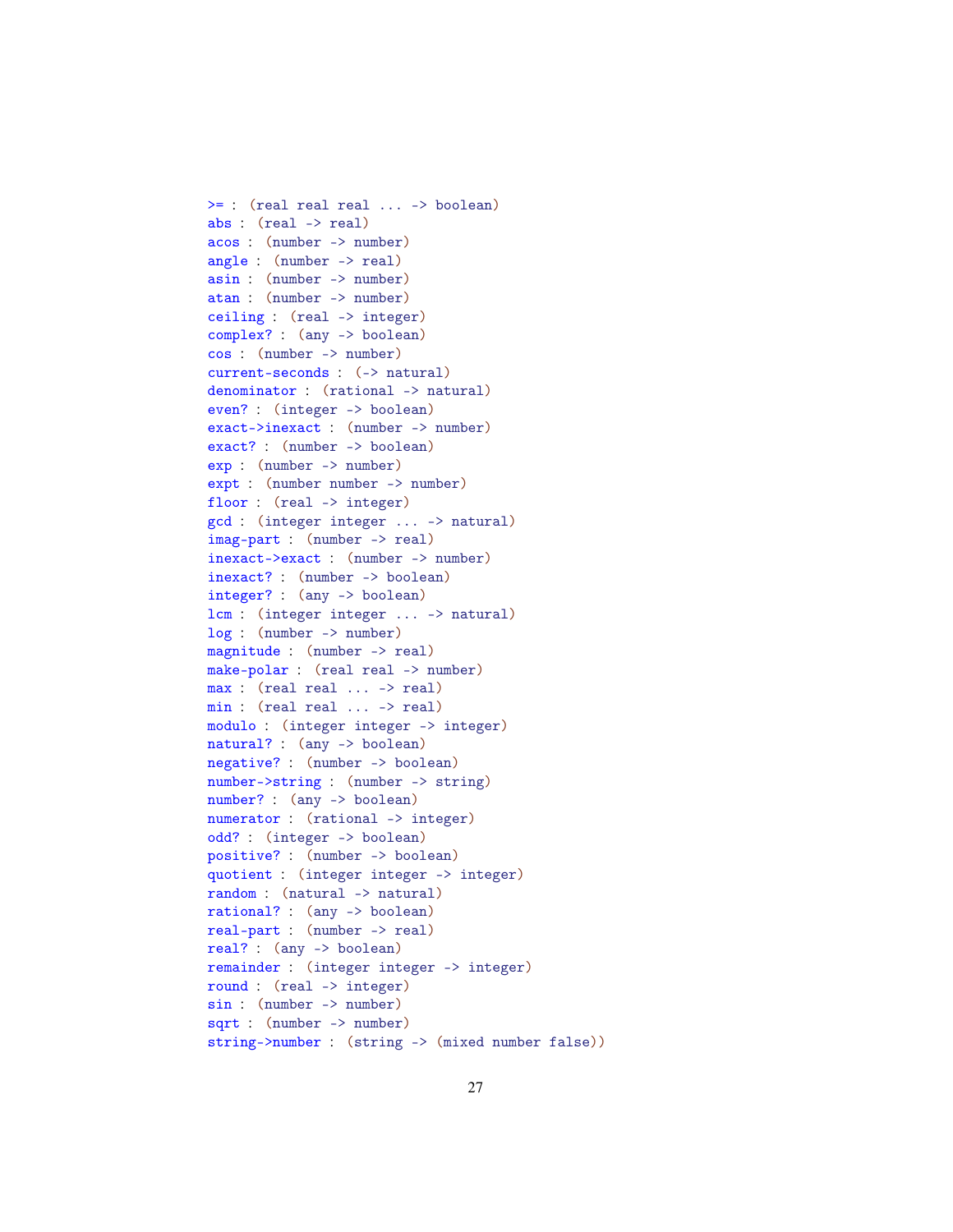```
tan : (number -> number)
 zero? : (number -> boolean)
boolesche Werte
 boolean=? : (boolean boolean -> boolean)
 boolean? : (any -> boolean)
 false? : (any -> boolean)
 not : (boolean -> boolean)
 true? : (any -> boolean)
Listen
 append : ((list-of)_{a} ) ... -> (iist-of)_{a} )cons : (\%a \text{ (list-of)}\&a) \rightarrow (\text{list-of)}\&a))cons? : (any -> boolean)
 empty : list
 empty? : (any -> boolean)
 filter : ((\%a \rightarrow boolean) (list-of \%a) \rightarrow (list-of \%a))
 first : ((list-of %a) -> %a)fold : (\%b \ (\%a \ \%b \ -> \%) (list-of \%a) -> \%b)length : ((list-of %a) -> natural)
 list : (%a ... -> (list-of %a))
 list-ref : ((list-of %a) natural -> %a)rest : ((list-of)_{a}) \rightarrow (list-of)_{a})reverse : ((list-of)_{a}) \rightarrow (list-of)_{a})Zeichenketten
 string->strings-list : (string -> (list string))
 string-append : (string string ... -> string)
 string-length : (string -> natural)
 string<=? : (string string string ... -> boolean)
 string<? : (string string string ... -> boolean)
 string=? : (string string string ... -> boolean)
 string>=? : (string string string ... -> boolean)
 string>? : (string string string ... -> boolean)
 string? : (any -> boolean)
 strings-list->string : ((list string) -> string)
Symbole
Verschiedenes
 for-each : ((\%a \rightarrow \%b) (list \%a) \rightarrow unspecific)
 map : ((\%a \to \%b) (list \%a) \to (list \%b))
 read : (-) any)
 violation : (string -> unspecific)
 write-newline : (-> unspecific)
 write-string : (string -> unspecific)
```
#### <span id="page-27-0"></span>2.1 Signaturen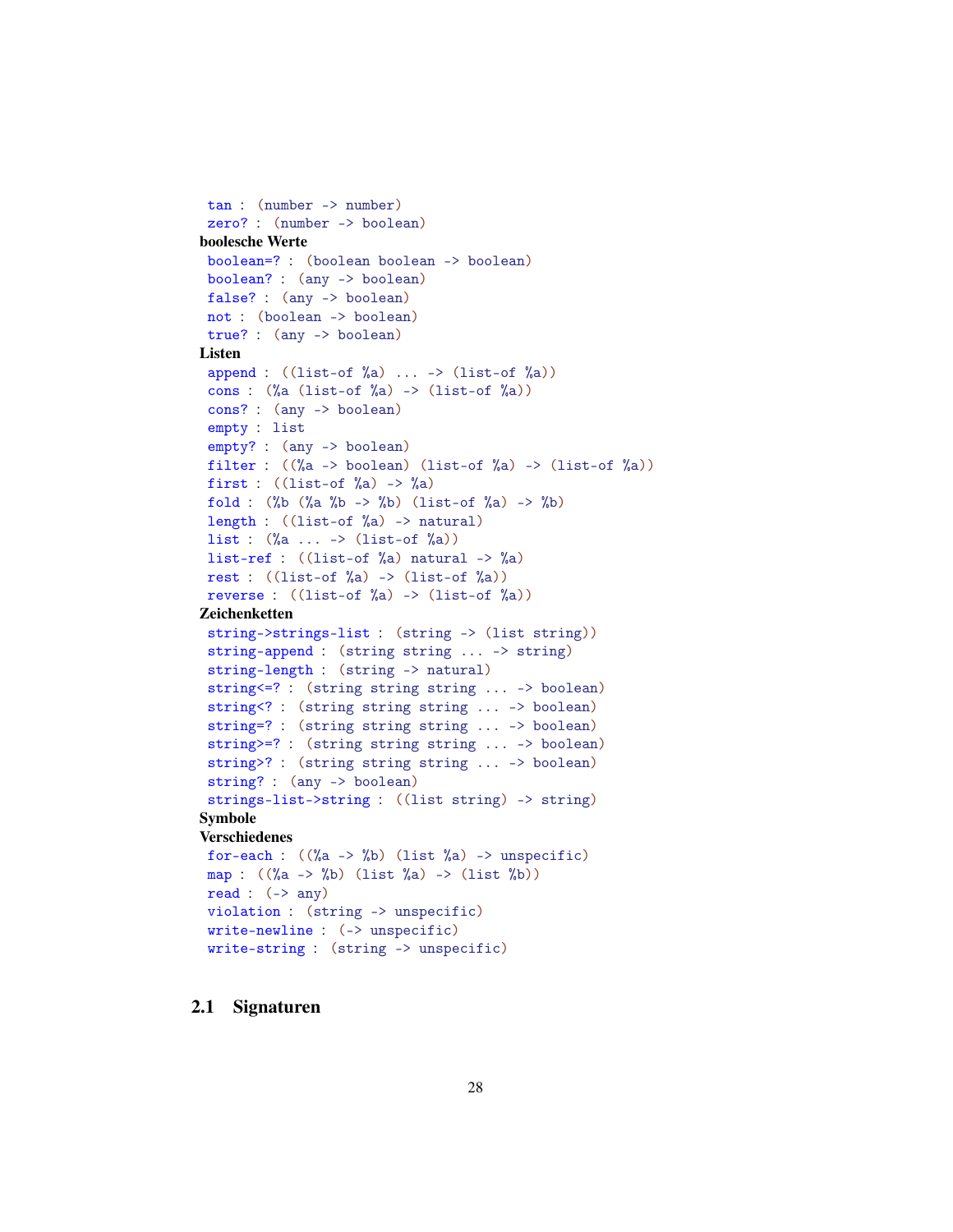empty-list

Signatur für die leere Liste.

(list-of sig)

Diese Signatur ist dann für einen Wert gültig, wenn dieser eine Liste ist, für dessen Elemente sig gültig ist.

```
(nonempty-list-of sig)
```
Diese Signatur ist dann für einen Wert gültig, wenn dieser eine nichtleere Liste ist, für dessen Elemente sig gültig ist.

#### <span id="page-28-0"></span>2.2 let, letrec und let\*

```
(let ((id expr) ...) expr)
```
Bei einem let-Ausdruck werden zunächst die exprs aus den (id expr)-Paaren ausgewertet. Ihre Werte werden dann im Rumpf-expr für die Namen id eingesetzt. Dabei können sich die Ausdrücke nicht auf die Namen beziehen.

```
(define a 3)
(let ((a 16)
       (b a))
  (+ b a))\Rightarrow 19
```
Das Vorkommen von a in der Bindung von b bezieht sich also auf das a aus der Definition, nicht das a aus dem let-Ausdruck.

```
(letrec ((id expr) ...) expr)
```
Ein letrec-Ausdruck ist ähnlich zum entsprechenden let-Ausdruck, mit dem Unterschied, daß sich die exprs aus den Bindungen auf die gebundenen Namen beziehen dürfen.

```
\vert (let* ((id expr) ...) expr)
```
Ein let\*-Ausdruck ist ähnlich zum entsprechenden let-Ausdruck, mit dem Unterschied, daß sich die exprs aus den Bindungen auf die Namen beziehen dürfen, die jeweils vor dem expr gebunden wurden. Beispiel: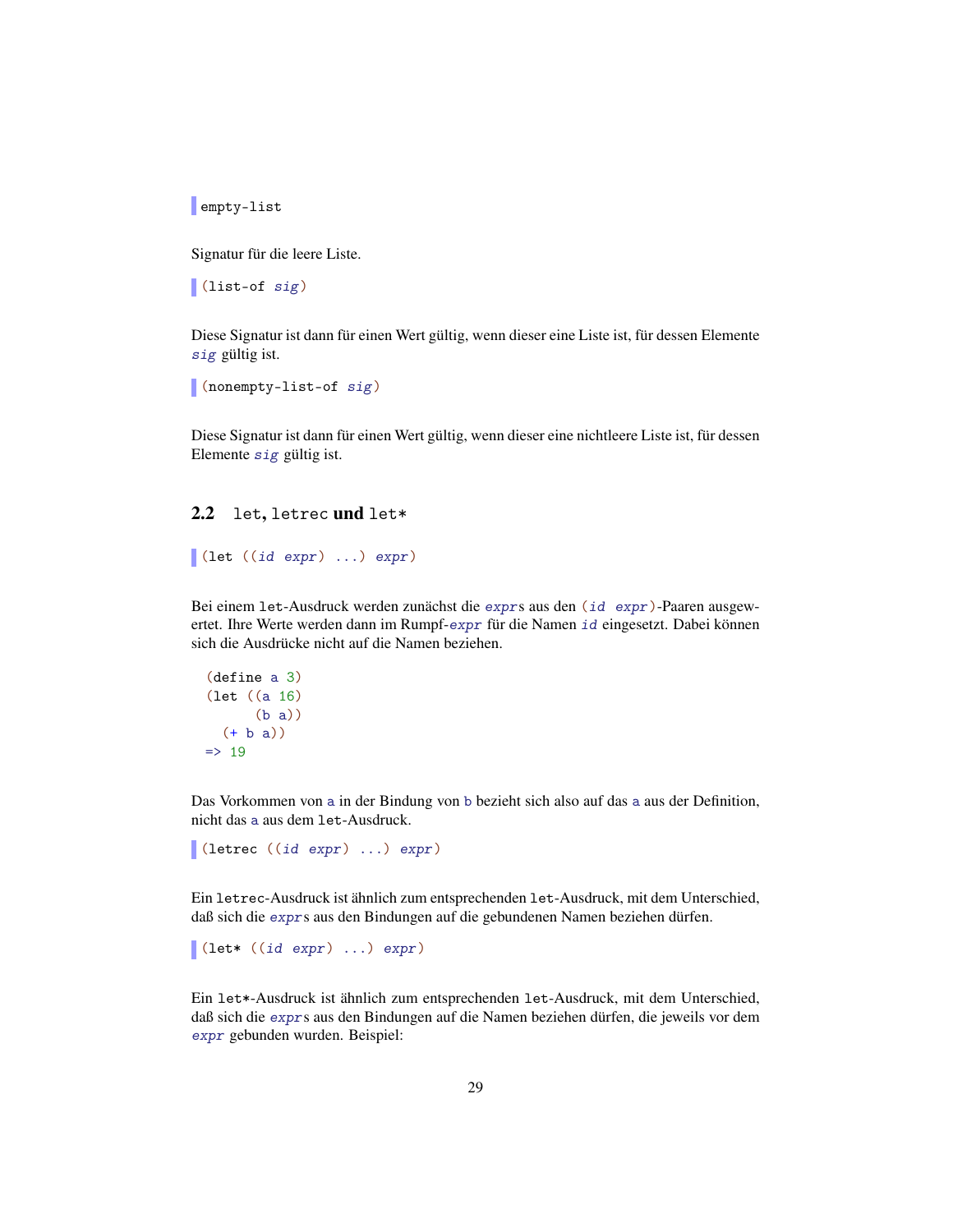```
(define a 3)
(let* ((a 16)
        (b a))
  (+ b a))
\Rightarrow 32
```
Das Vorkommen von a in der Bindung von b bezieht sich also auf das a aus dem let\*- Ausdruck, nicht das a aus der globalen Definition.

## <span id="page-29-0"></span>2.3 Pattern-Matching

```
(match expr (pattern expr) ...)
pattern = ...| empty
        | (make-pair pattern pattern )
        | (list pattern ...)
```
Zu den Patterns aus der "Anfänger"-Sprache kommen noch drei neue hinzu:

- Das Pattern empty paßt auf die leere Liste.
- Das Pattern (make-pair pattern pattern ) paßt auf Paare, bei denen die beiden inneren Patterns auf first bzw. rest passen.
- Das Pattern [(list pattern ...)] paßt auf Listen, die genauso viele Elemente haben, wie Teil-Patterns im list-Pattern stehen und bei denen die inneren Patterns auf die Listenelemente passen.

## <span id="page-29-1"></span>2.4 Primitive Operationen

```
* : (number number number ... -> number)
```
Produkt berechnen

 $+$ : (number number number ... -> number)

Summe berechnen

- : (number number ... -> number)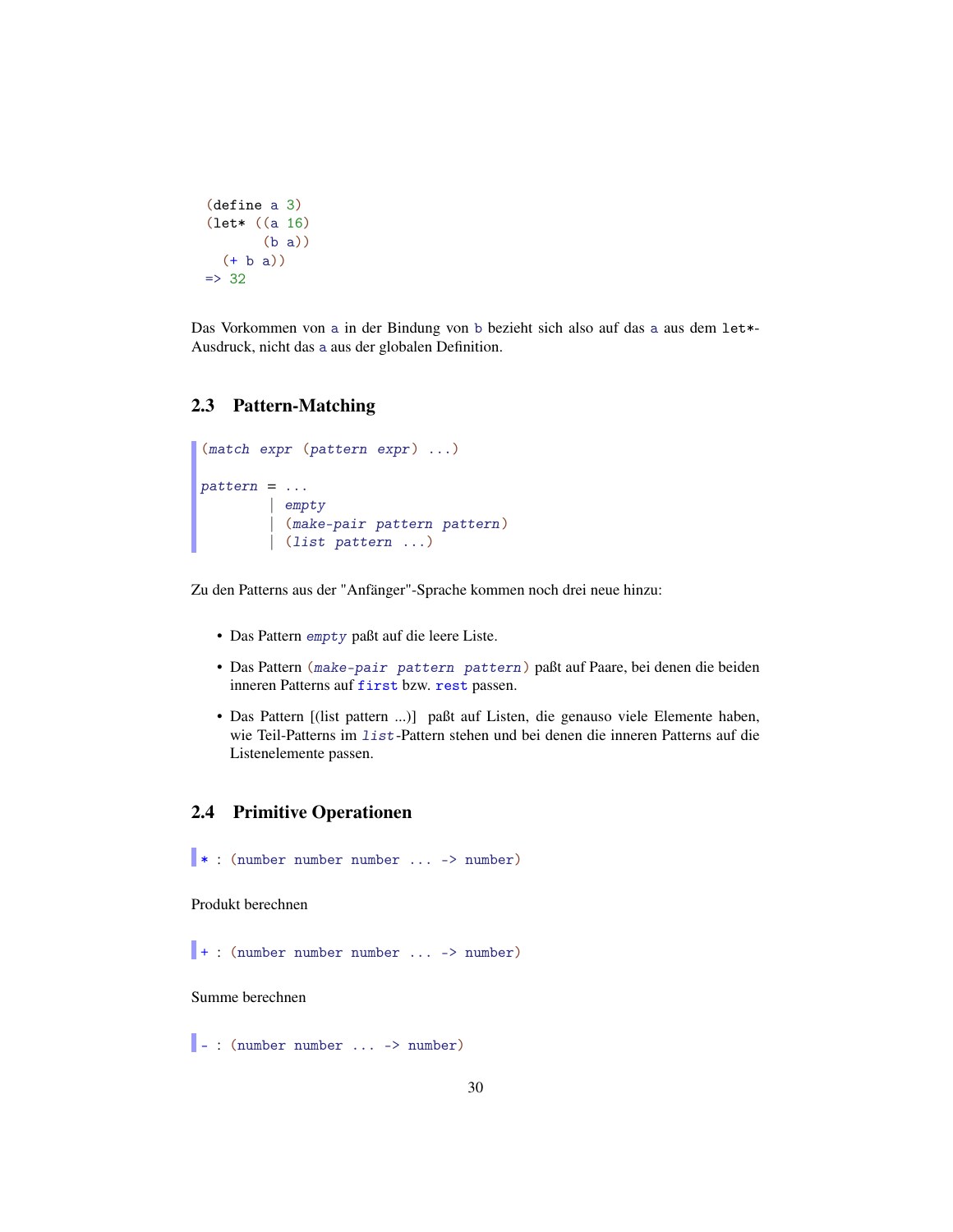bei mehr als einem Argument Differenz zwischen der ersten und der Summe aller weiteren Argumente berechnen; bei einem Argument Zahl negieren

/ : (number number number ... -> number)

das erste Argument durch das Produkt aller weiteren Argumente berechnen

< : (real real real ... -> boolean)

Zahlen auf kleiner-als testen

 $\vert \vert$  <= : (real real real ... -> boolean)

Zahlen auf kleiner-gleich testen

 $=$  : (number number number ... -> boolean)

Zahlen auf Gleichheit testen

|> : (real real real ... -> boolean)

Zahlen auf größer-als testen

 $\Rightarrow$  : (real real real ... -> boolean)

Zahlen auf größer-gleich testen

abs : (real -> real)

Absolutwert berechnen

acos : (number -> number)

Arcuscosinus berechnen (in Radian)

angle : (number -> real)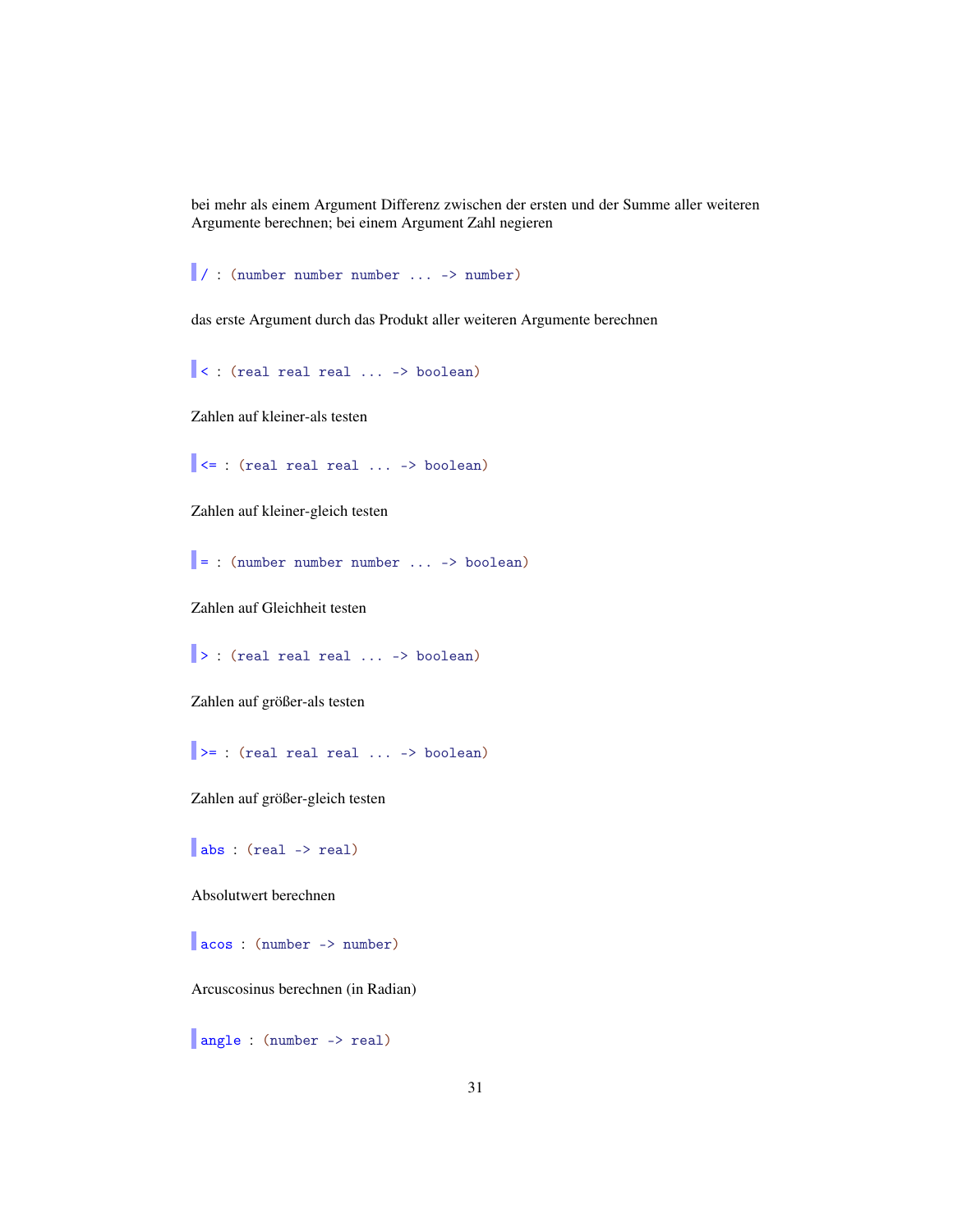Winkel einer komplexen Zahl berechnen

asin : (number -> number)

Arcussinus berechnen (in Radian)

atan : (number -> number)

Arcustangens berechnen (in Radian)

ceiling : (real -> integer)

nächste ganze Zahl oberhalb einer rellen Zahlen berechnen

complex? : (any -> boolean)

feststellen, ob ein Wert eine komplexe Zahl ist

cos : (number -> number)

Cosinus berechnen (Argument in Radian)

current-seconds : (-> natural)

aktuelle Zeit in Sekunden seit einem unspezifizierten Startzeitpunkt berechnen

denominator : (rational -> natural)

Nenner eines Bruchs berechnen

even? : (integer -> boolean)

feststellen, ob eine Zahl gerade ist

exact->inexact : (number -> number)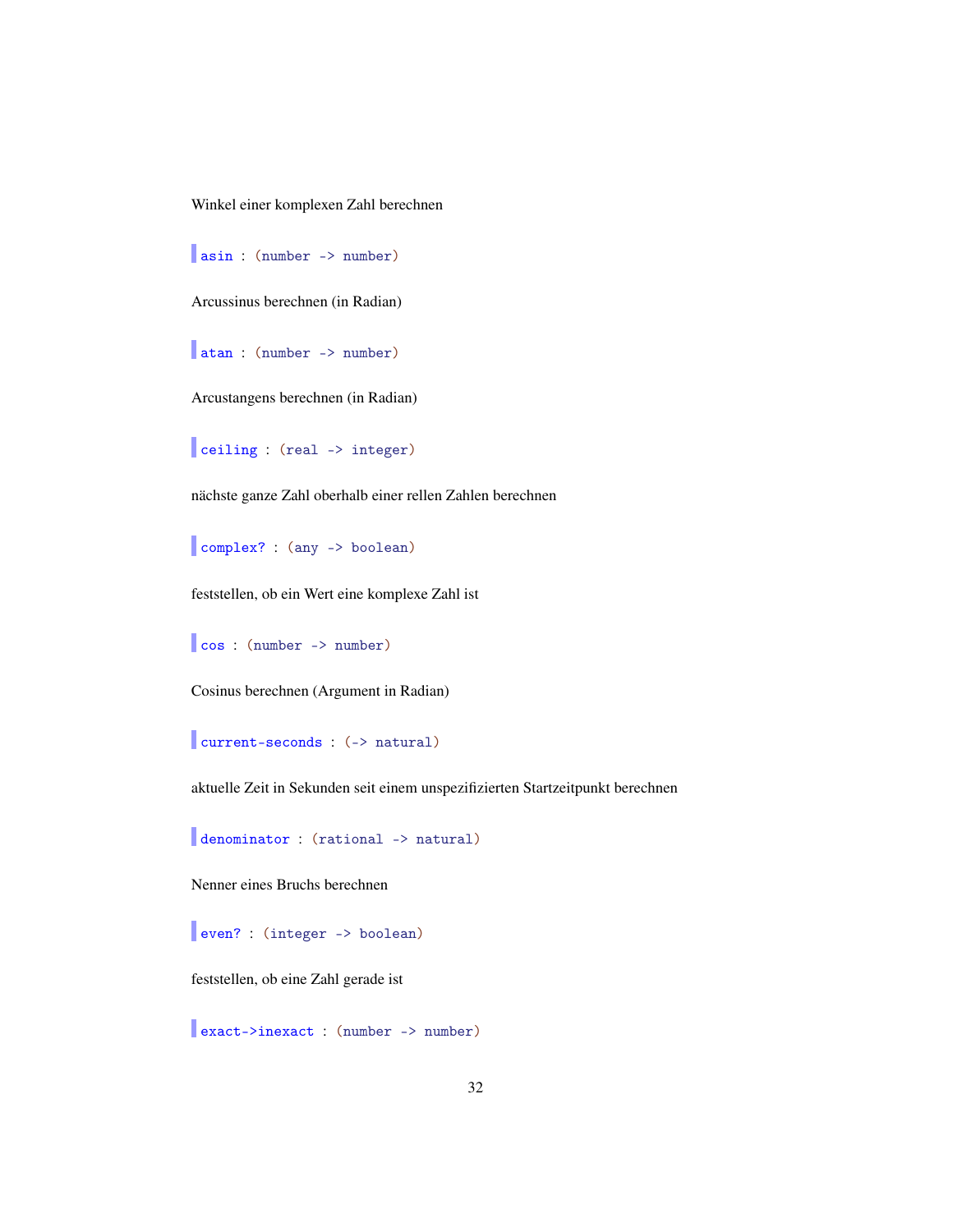eine Zahl durch eine inexakte Zahl annähern

exact? : (number -> boolean)

feststellen, ob eine Zahl exakt ist

exp : (number -> number)

Exponentialfunktion berechnen (e hoch Argument)

expt : (number number -> number)

Potenz berechnen (erstes Argument hoch zweites Argument)

floor : (real -> integer)

nächste ganze Zahl unterhalb einer rellen Zahlen berechnen

gcd : (integer integer ... -> natural)

größten gemeinsamen Teiler berechnen

imag-part : (number -> real)

imaginären Anteil einer komplexen Zahl extrahieren

inexact->exact : (number -> number)

eine Zahl durch eine exakte Zahl annähern

inexact? : (number -> boolean)

feststellen, ob eine Zahl inexakt ist

integer? : (any -> boolean)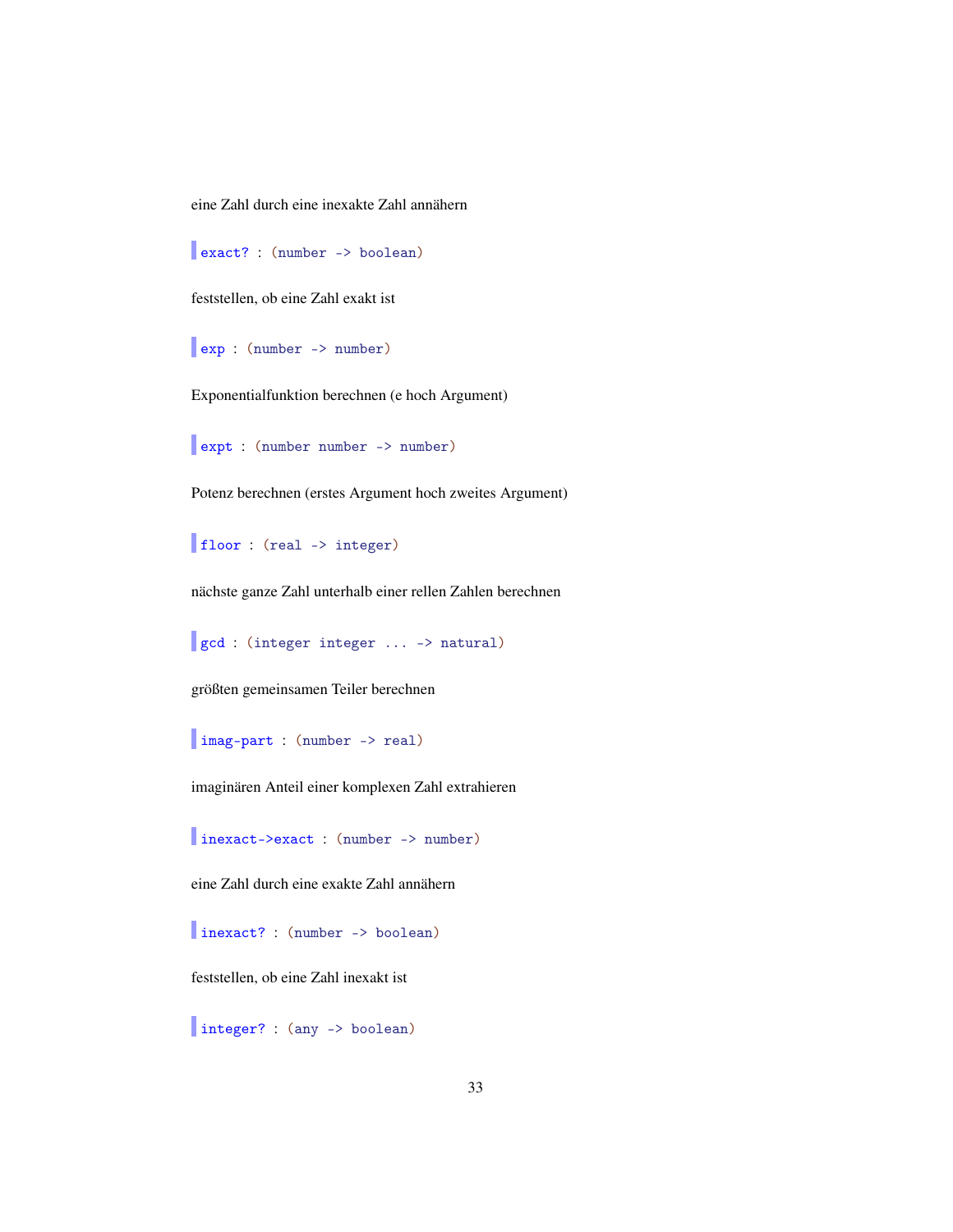feststellen, ob ein Wert eine ganze Zahl ist

```
lcm : (integer integer ... -> natural)
```
kleinstes gemeinsames Vielfaches berechnen

log : (number -> number)

natürlichen Logarithmus (Basis e) berechnen

```
magnitude : (number -> real)
```
Abstand zum Ursprung einer komplexen Zahl berechnen

make-polar : (real real -> number)

komplexe Zahl aus Abstand zum Ursprung und Winkel berechnen

max : (real real ... -> real)

Maximum berechnen

min : (real real ... -> real)

Minimum berechnen

modulo : (integer integer -> integer)

Divisionsmodulo berechnen

natural? : (any -> boolean)

feststellen, ob ein Wert eine natürliche Zahl (inkl. 0) ist

negative? : (number -> boolean)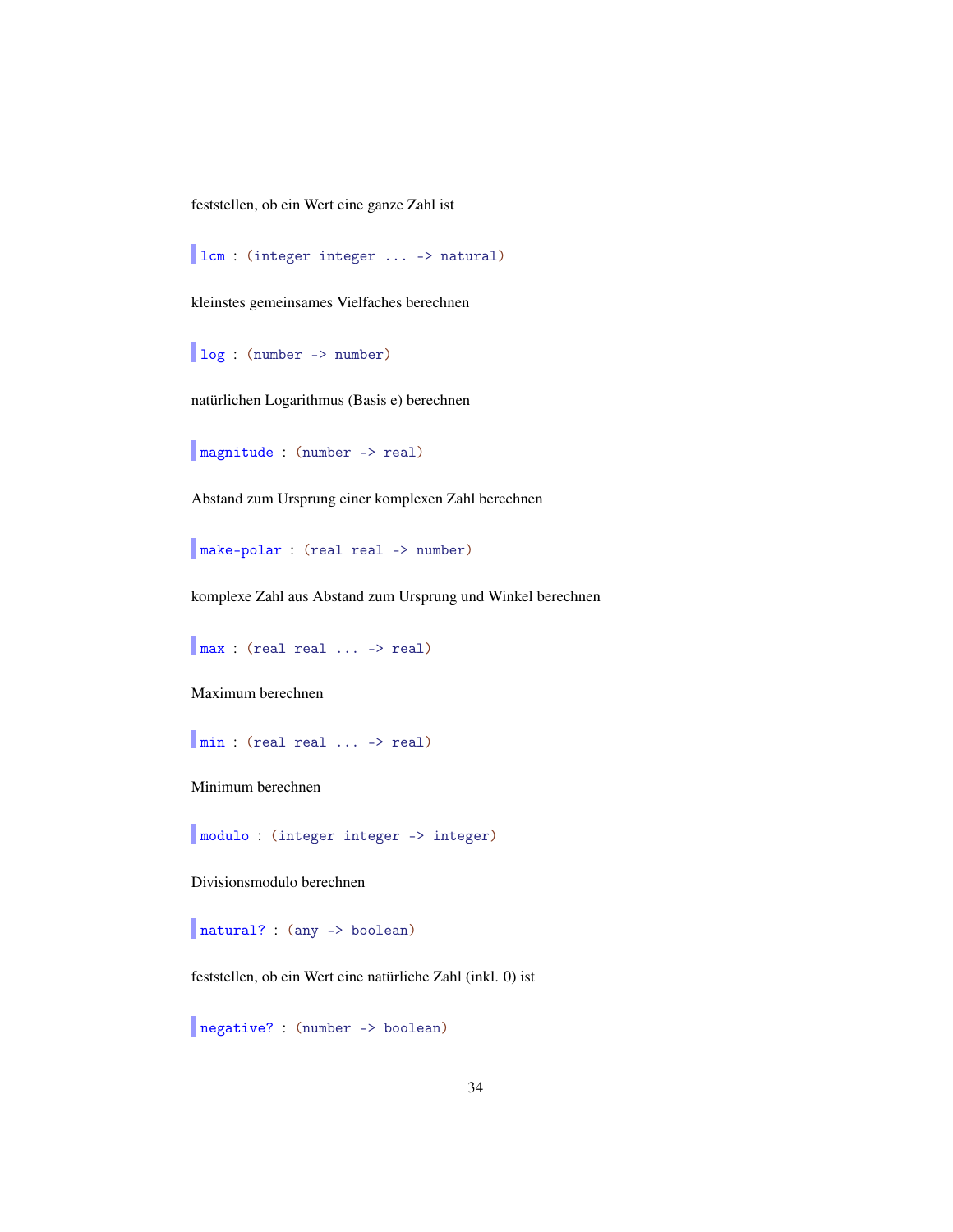feststellen, ob eine Zahl negativ ist

number->string : (number -> string)

Zahl in Zeichenkette umwandeln

number? : (any -> boolean)

feststellen, ob ein Wert eine Zahl ist

numerator : (rational -> integer)

Zähler eines Bruchs berechnen

odd? : (integer -> boolean)

feststellen, ob eine Zahl ungerade ist

positive? : (number -> boolean)

feststellen, ob eine Zahl positiv ist

quotient : (integer integer -> integer)

ganzzahlig dividieren

random : (natural -> natural)

eine natürliche Zufallszahl berechnen, die kleiner als das Argument ist

rational? : (any -> boolean)

feststellen, ob eine Zahl rational ist

real-part : (number -> real)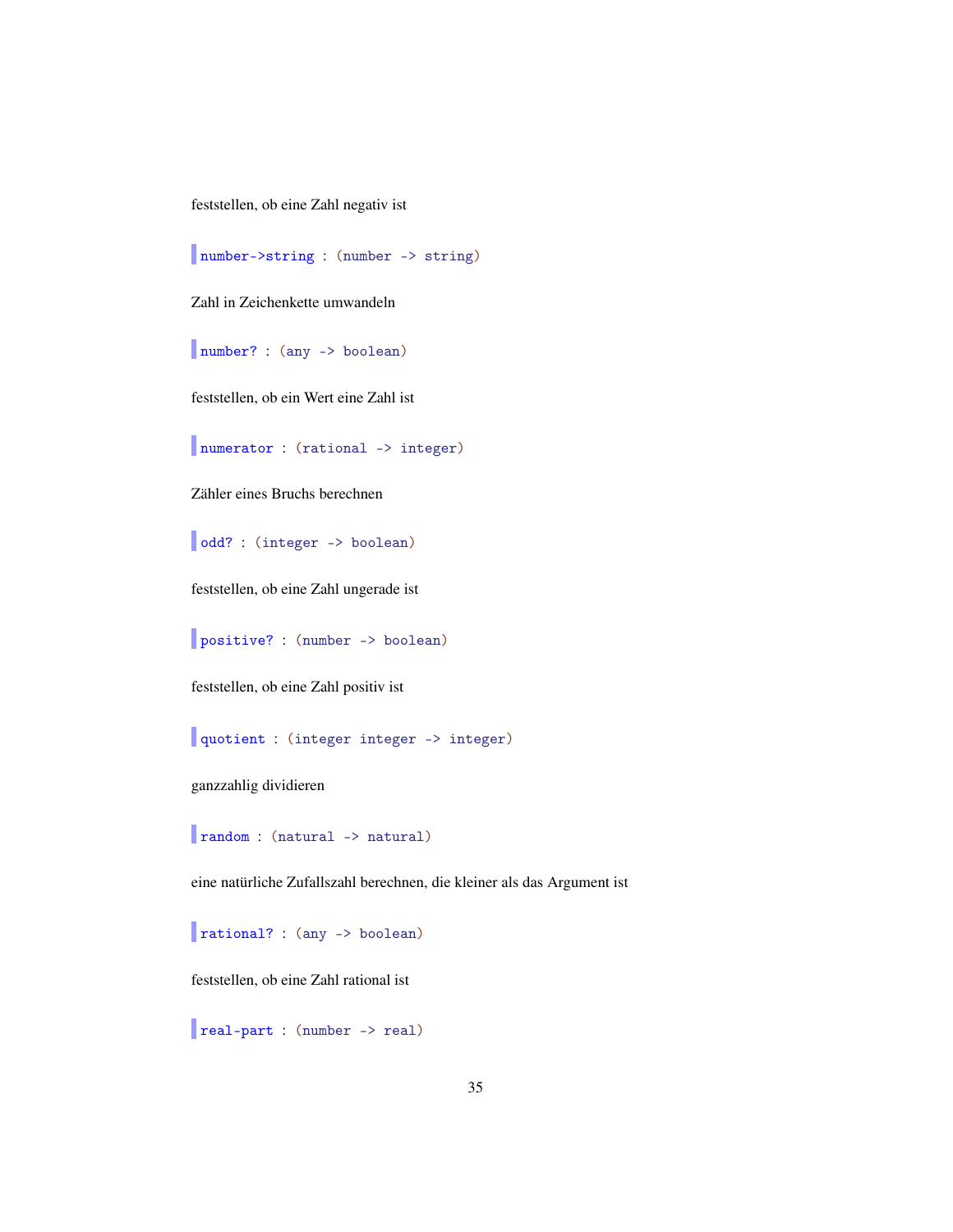reellen Anteil einer komplexen Zahl extrahieren

```
real? : (any -> boolean)
```
feststellen, ob ein Wert eine reelle Zahl ist

remainder : (integer integer -> integer)

Divisionsrest berechnen

round : (real -> integer)

relle Zahl auf eine ganze Zahl runden

sin : (number -> number)

Sinus berechnen (Argument in Radian)

sqrt : (number -> number)

Quadratwurzel berechnen

string->number : (string -> (mixed number false))

Zeichenkette in Zahl umwandeln, falls möglich

tan : (number -> number)

Tangens berechnen (Argument in Radian)

zero? : (number -> boolean)

feststellen, ob eine Zahl Null ist

boolean=? : (boolean boolean -> boolean)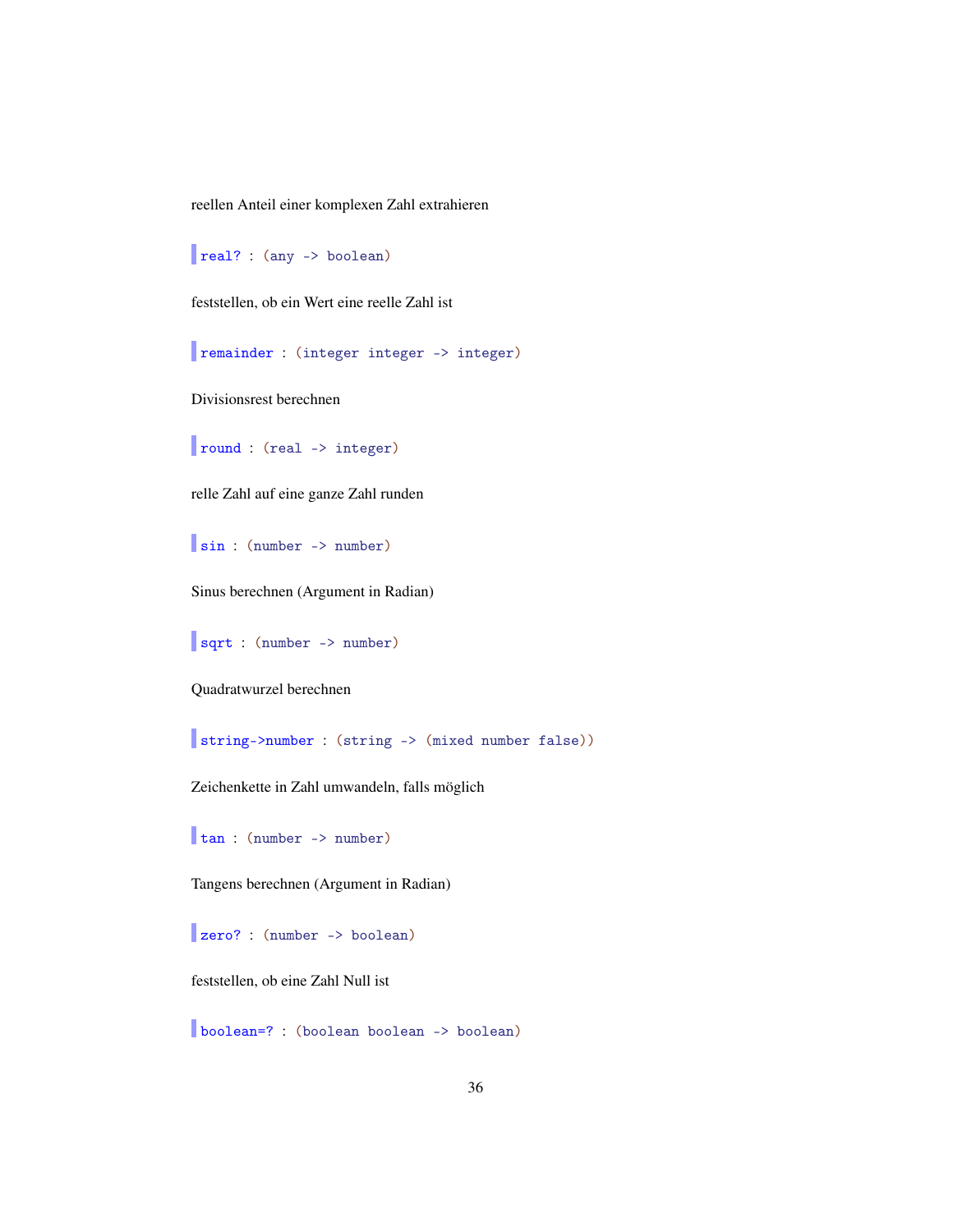Booleans auf Gleichheit testen

boolean? : (any -> boolean)

feststellen, ob ein Wert ein boolescher Wert ist

false? : (any -> boolean)

feststellen, ob ein Wert #f ist

not : (boolean -> boolean)

booleschen Wert negieren

true? : (any -> boolean)

feststellen, ob ein Wert #t ist

append :  $(\text{list-of }\%a) \dots \rightarrow (\text{list-of }\%a))$ 

mehrere Listen aneinanderhängen

cons :  $(\%a \text{ (list-of)}\&a) \rightarrow (\text{list-of)}\&a))$ 

erzeuge ein Cons aus Element und Liste

cons? : (any -> boolean)

feststellen, ob ein Wert ein Cons ist

empty : list

die leere Liste

empty? : (any -> boolean)

feststellen, ob ein Wert die leere Liste ist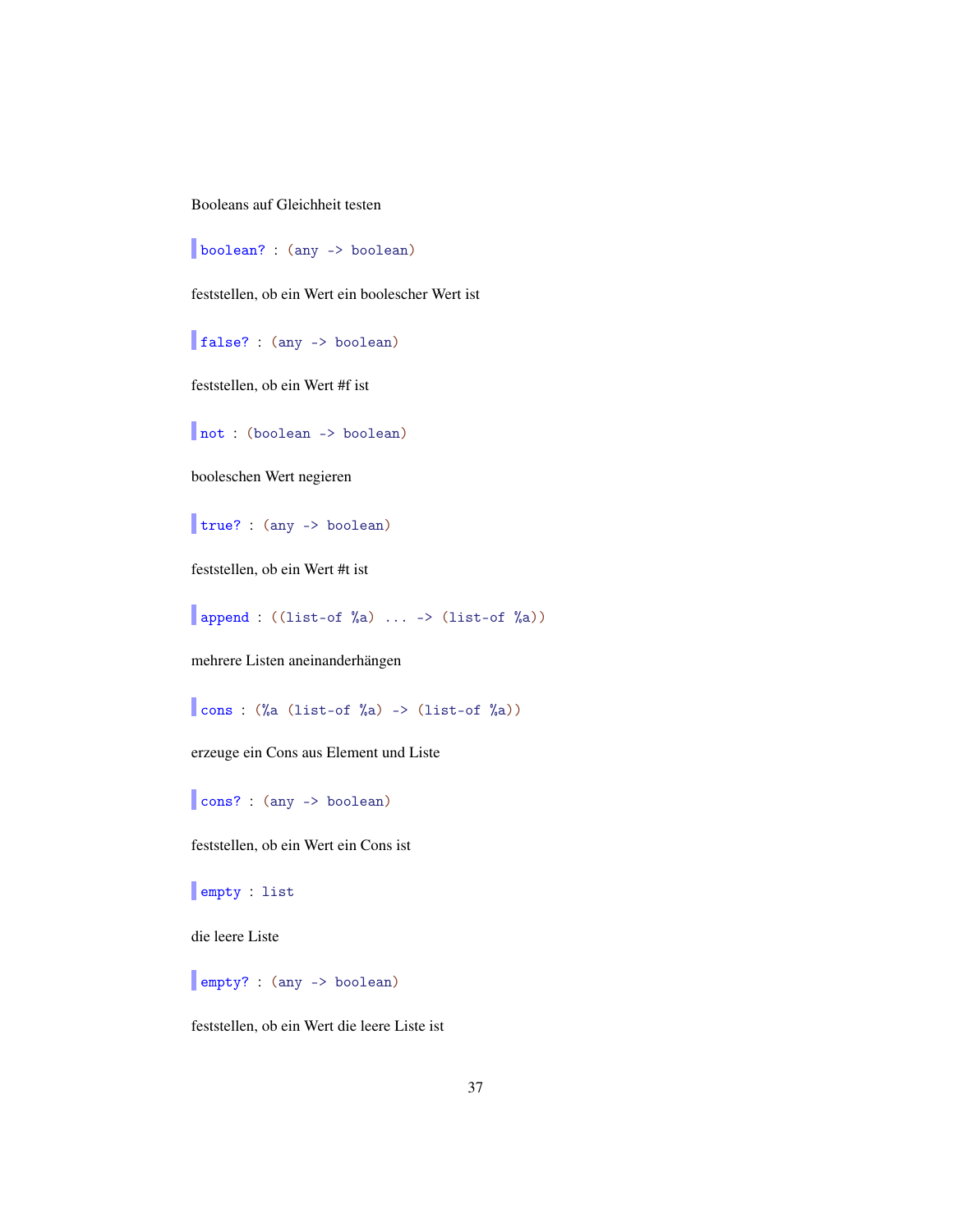filter :  $((\%a \rightarrow boolean)$  (list-of  $\%a) \rightarrow$  (list-of  $\%a)$ )

Alle Elemente einer Liste extrahieren, für welche die Funktion #t liefert.

first : ((list-of  $\%$ a) ->  $\%$ a)

erstes Element eines Cons extrahieren

fold : (%b (%a %b -> %b) (list-of %a) -> %b)

Liste einfalten.

length : ((list-of %a) -> natural)

Länge einer Liste berechnen

list :  $(\%a \dots \rightarrow (\text{list-of } %a))$ 

Liste aus den Argumenten konstruieren

list-ref : ((list-of %a) natural -> %a)

das Listenelement an der gegebenen Position extrahieren

rest :  $((list-of %a) -> (list-of %a))$ 

Rest eines Cons extrahieren

reverse : ((list-of %a) -> (list-of %a))

Liste in umgekehrte Reihenfolge bringen

string->strings-list : (string -> (list string))

Eine Zeichenkette in eine Liste von Zeichenketten mit einzelnen Zeichen umwandeln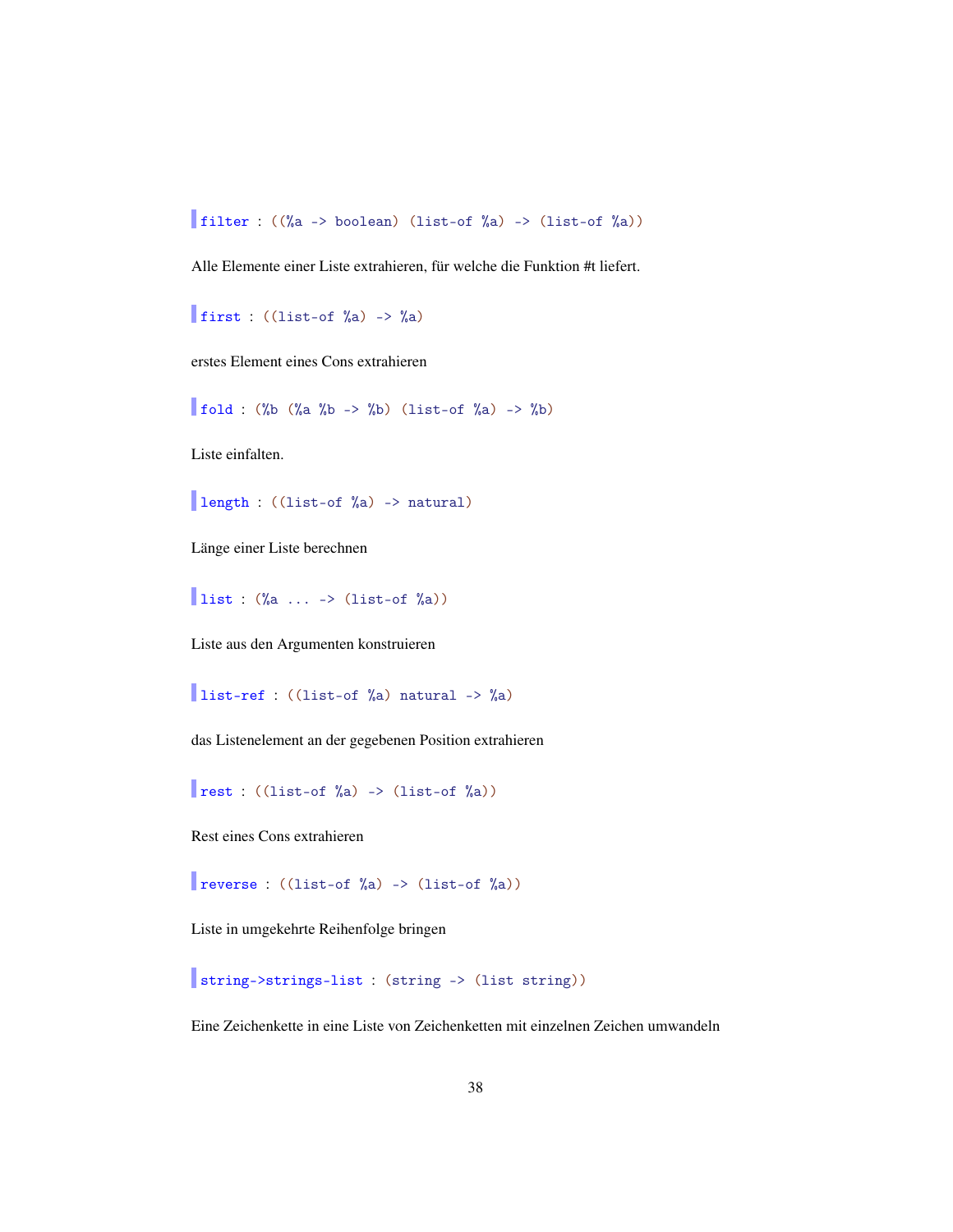string-append : (string string ... -> string)

Hängt Zeichenketten zu einer Zeichenkette zusammen

string-length : (string -> natural)

Liefert Länge einer Zeichenkette

string<=? : (string string string ... -> boolean)

Zeichenketten lexikografisch auf kleiner-gleich testen

string<? : (string string string ... -> boolean)

Zeichenketten lexikografisch auf kleiner-als testen

string=? : (string string string ... -> boolean)

Zeichenketten auf Gleichheit testen

string>=? : (string string string ... -> boolean)

Zeichenketten lexikografisch auf größer-gleich testen

string>? : (string string string ... -> boolean)

Zeichenketten lexikografisch auf größer-als testen

string? : (any -> boolean)

feststellen, ob ein Wert eine Zeichenkette ist

strings-list->string : ((list string) -> string)

Eine Liste von Zeichenketten in eine Zeichenkette umwandeln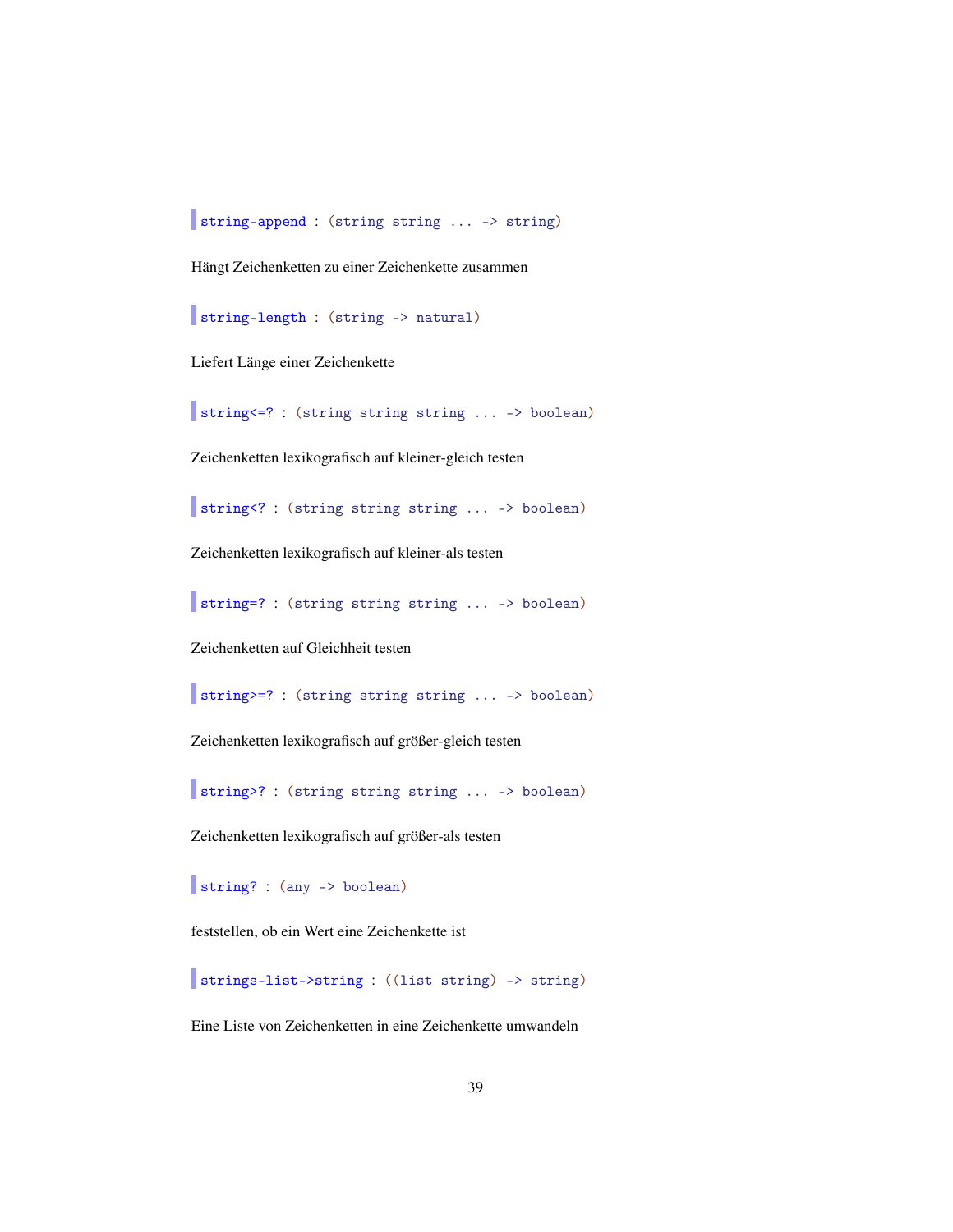for-each :  $((\%a \rightarrow \%b)$  (list  $\%a) \rightarrow$  unspecific)

Funktion von vorn nach hinten auf alle Elemente einer Liste anwenden

 $\Box$  map : ((%a -> %b) (list %a) -> (list %b))

Funktion auf alle Elemente einer Liste anwenden, Liste der Resultate berechnen

 $\vert$  read : (-> any)

Externe Repräsentation eines Werts in der REPL einlesen und den zugehörigen Wert liefern

violation : (string -> unspecific)

Programmm mit Fehlermeldung abbrechen

write-newline : (-> unspecific)

Zeilenumbruch ausgeben

write-string : (string -> unspecific)

Zeichenkette in REPL ausgeben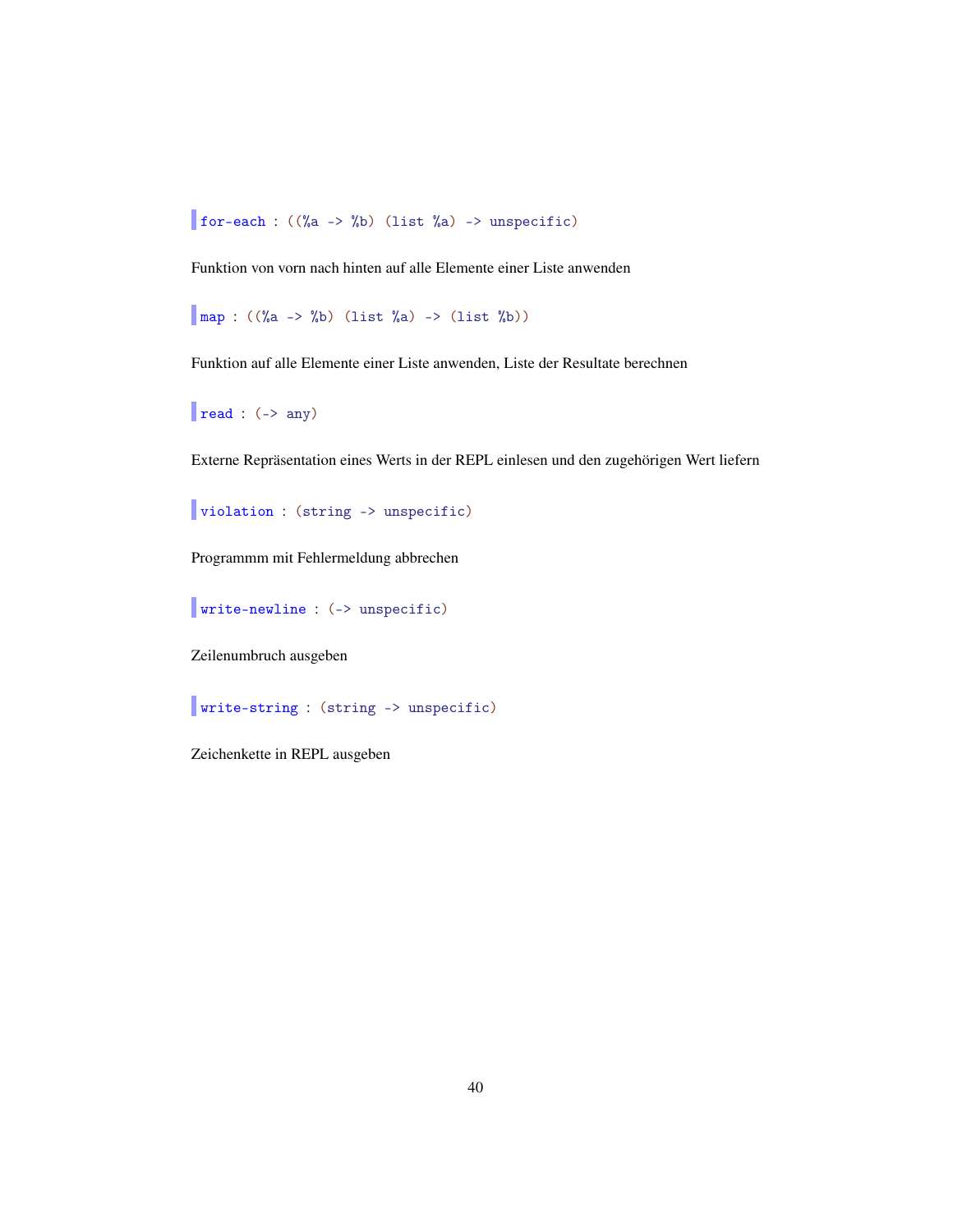## <span id="page-40-0"></span>3 Schreibe Dein Programm! - fortgeschritten

This is documentation for the language level *Schreibe Dein Programm - fortgeschritten* that goes with the German textbook *Schreibe Dein Programm!*.

```
program = def-or-expr ...def-cr-expr = definition| expr
            | test-case
 definition = (define id expr)
             (define-record-procedures id id id (field ...))
             | (define-record-procedures id id (field ...))
            | (define-record-procedures-parametric (id id ...) id id (id ...))
            | (: id sig)
 field-spec = id| (id id)
     quoted = id| number
             | string
              | character
             | symbol
             | (quoted ...)
            | 'quoted
       expr = (expr expr ...) ; Prozedurapplikation
             | #t
             | #f
              | number
             | string
             \vert (lambda (id ...) expr)
             ( \lambda (id ...) expr)
             | id ; Name
             | (cond (expr expr) (expr expr) ...)
             | (cond (expr expr) ... (else expr))
             (if expr expr)
              (and \; expr \ldots)(or expr ...)
              (match expr (pattern expr) ...)
              (signature sig)
              (for-all ((id sig) ...) expr)( == > expr expr)
```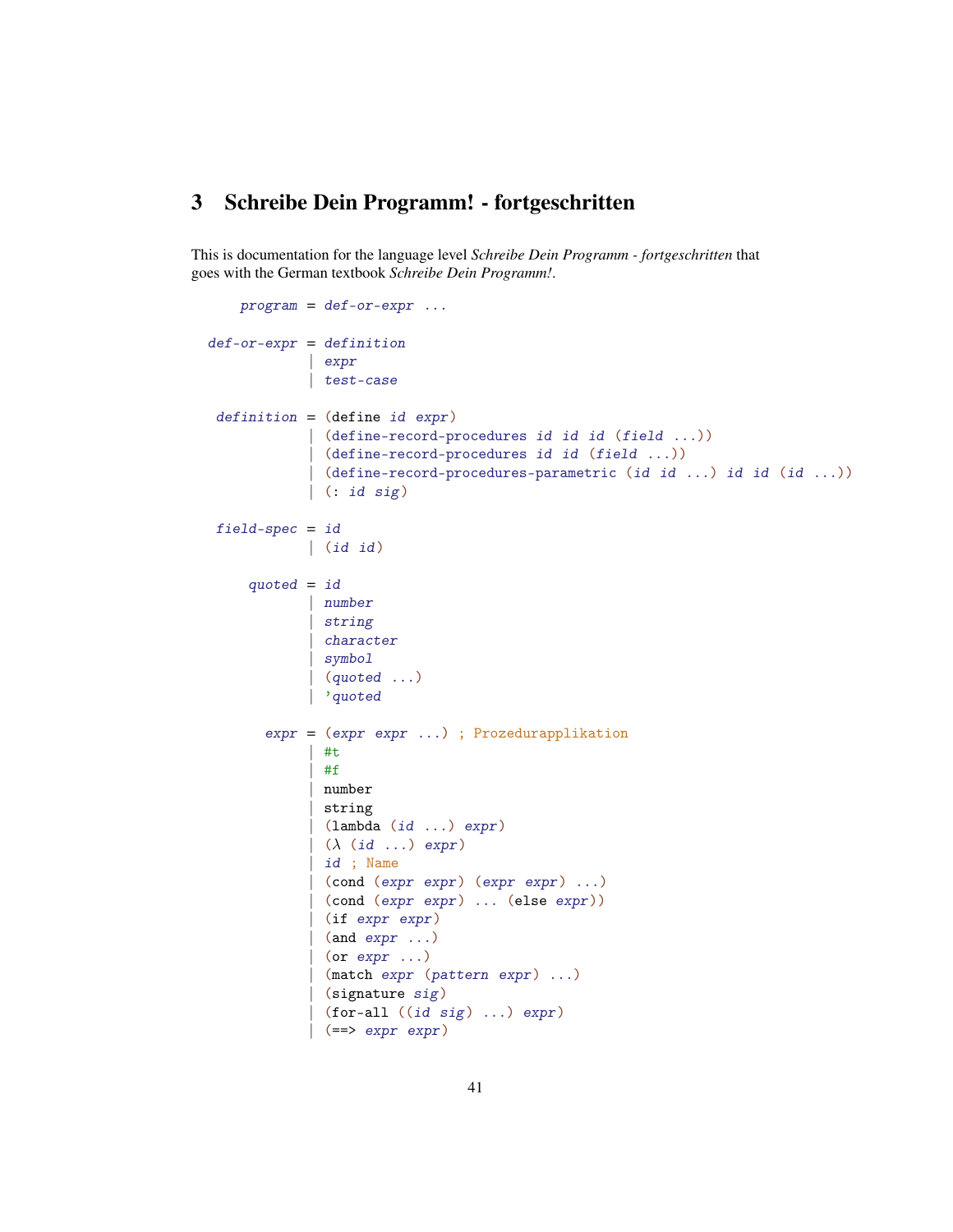```
| (let ((id expr) (... ...)) expr)
            (letrec ((id expr) (... ...)) expr)
          | (let* ((id expr) (... ...)) expr)
            | quoted
            'quoted ; Quote-Literal
   field = id| (id id)
      sig = id| (predicate expr)
          | (one-of expr ...)
           | (mixed sig ...)
          | (sig ... -> sig) ; Prozedur-Signatur
          | (list-of sig)
           | (nonempty-list-of sig)
          | %a %b %c ; Signatur-Variable
          | (combined sig ...)
          | (list-of sig)
          | (nonempty-list-of sig)
 pattern = #t| #f
          | number
          | string
          | id
          | (constructor pattern ...)
          | (make-pair pattern pattern)
          | (list pattern ...)
          | 'quoted
test-case = (check-expect expr expr)| (check-within expr expr expr)
          | (check-member-of expr expr ...)
           (check-satisfied expr expr)
           | (check-range expr expr expr)
           | (check-error expr expr)
          | (check-property expr)
```
Ein id ist eine Folge von Zeichen, die weder Leerzeichen noch eins der folgenden Zeichen enthält:

 $" , '': () []$  { } | ; #

Ein number ist eine Zahl wie z.B. 123, 3/2 oder 5.5.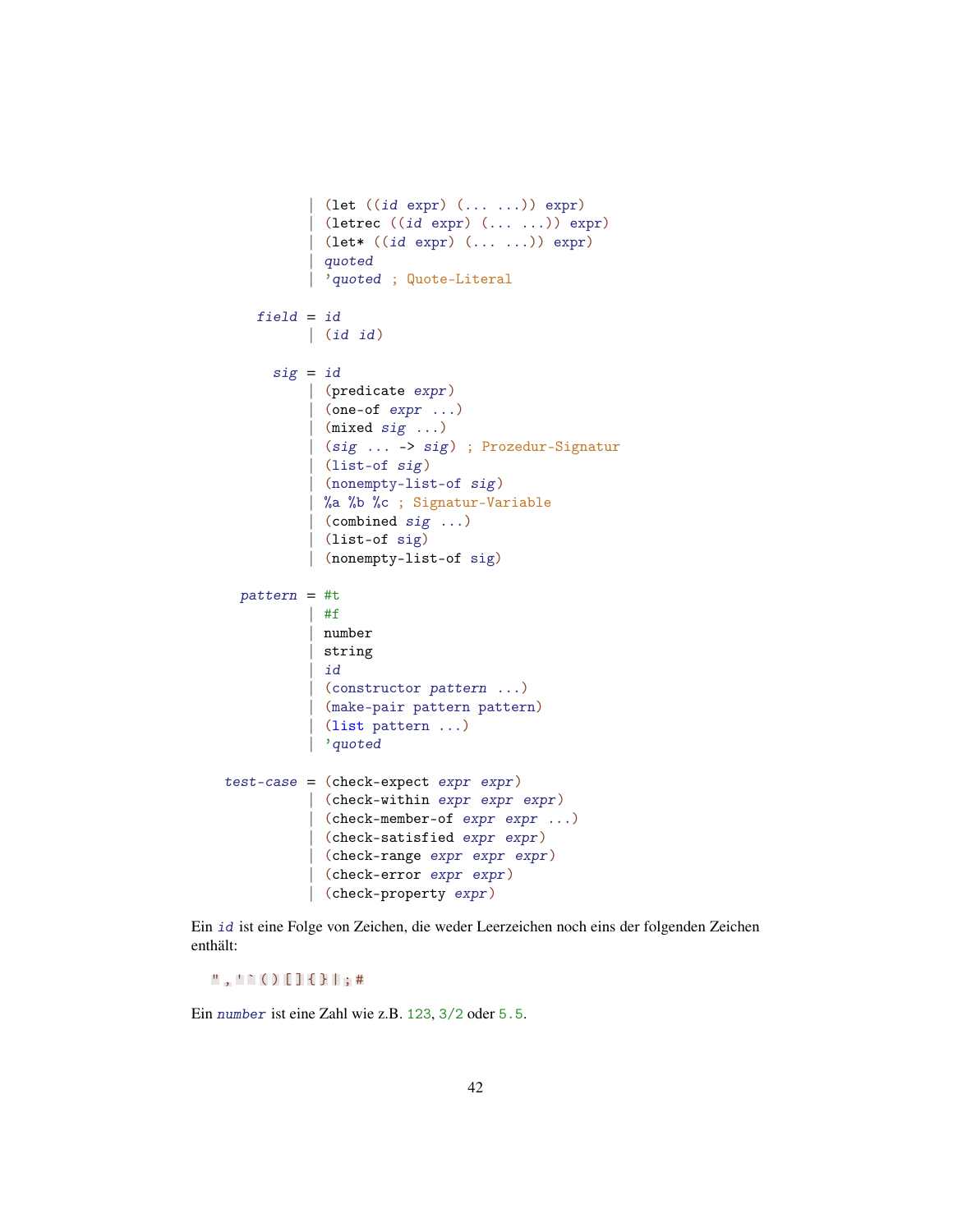Ein string ist eine Zeichenkette, und durch ein Paar von " umschlossen. So sind z.B. "abcdef", "This is a string" und "Dies ist eine Zeichenkette, die \" enthält." Zeichenketten.

#### Zahlen

\* : (number number number ... -> number) + : (number number number ... -> number) - : (number number ... -> number) / : (number number number ... -> number) < : (real real real ... -> boolean) <= : (real real real ... -> boolean) = : (number number number ... -> boolean) > : (real real real ... -> boolean) >= : (real real real ... -> boolean) abs : (real -> real) acos : (number -> number) angle : (number -> real) asin : (number -> number) atan : (number -> number) ceiling : (real -> integer) complex? : (any -> boolean) cos : (number -> number) current-seconds : (-> natural) denominator : (rational -> natural) even? : (integer -> boolean) exact->inexact : (number -> number) exact? : (number -> boolean) exp : (number -> number) expt : (number number -> number) floor : (real -> integer) gcd : (integer integer ... -> natural) imag-part : (number -> real) inexact->exact : (number -> number) inexact? : (number -> boolean) integer? : (any -> boolean) lcm : (integer integer ... -> natural) log : (number -> number) magnitude : (number -> real) make-polar : (real real -> number) max : (real real ... -> real) min : (real real ... -> real) modulo : (integer integer -> integer) natural? : (any -> boolean) negative? : (number -> boolean) number->string : (number -> string) number? : (any -> boolean)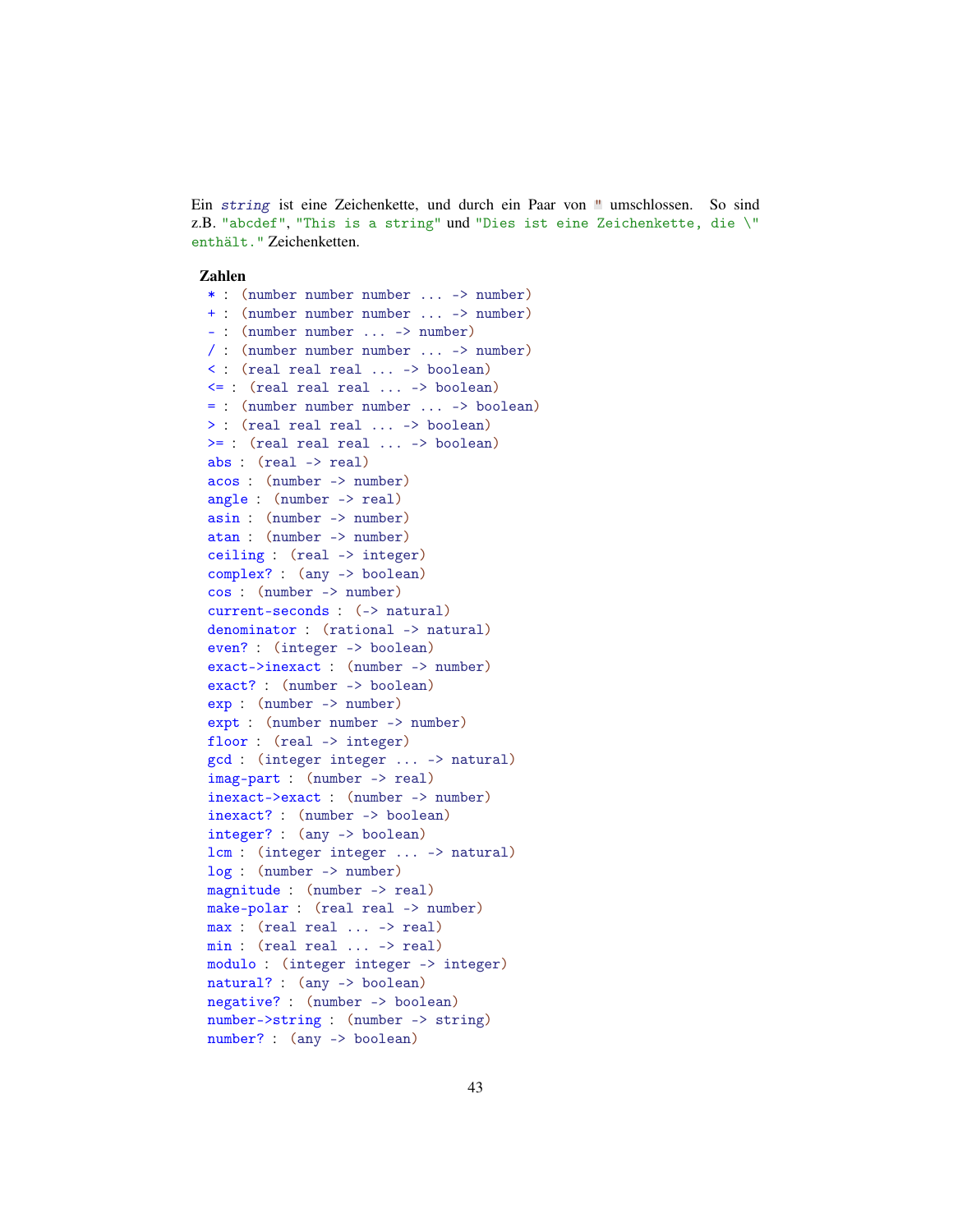```
numerator : (rational -> integer)
 odd? : (integer -> boolean)
 positive? : (number -> boolean)
 quotient : (integer integer -> integer)
 random : (natural -> natural)
 rational? : (any -> boolean)
 real-part : (number -> real)
 real? : (any -> boolean)
 remainder : (integer integer -> integer)
 round : (real -> integer)
 sin : (number -> number)
 sqrt : (number -> number)
 string->number : (string -> (mixed number false))
 tan : (number -> number)
 zero? : (number -> boolean)
boolesche Werte
 boolean=? : (boolean boolean -> boolean)
 boolean? : (any -> boolean)
 false? : (any -> boolean)
 not : (boolean -> boolean)
 true? : (any -> boolean)
Listen
 append : ((list-of %a) ... \rightarrow (list-of %a))cons : (\%a \text{ (list-of)}\&a) \rightarrow (\text{list-of)}\&a))cons? : (any -> boolean)
 empty : list
 empty? : (any -> boolean)
 filter : ((\%a \rightarrow boolean) (list-of \%a) \rightarrow (list-of \%a))
 first : ((list-of) %a) \rightarrow %a)fold : (\%b \ (\%a \ \%b \ -> \%) (list-of \%a) -> \%b)length : ((list-of %a) -> natural)
 list : (\%a \dots \rightarrow (\text{list-of }\%a))list-ref : ((list-of %a) natural -> %a)rest : ((list-of %a) -> (list-of %a))reverse : ((list-of %a) -> (list-of %a))Zeichenketten
 string->strings-list : (string -> (list string))
 string-append : (string string ... -> string)
 string-length : (string -> natural)
 string<=? : (string string string ... -> boolean)
 string<? : (string string string ... -> boolean)
 string=? : (string string string ... -> boolean)
 string>=? : (string string string ... -> boolean)
 string>? : (string string string ... -> boolean)
 string? : (any -> boolean)
 strings-list->string : ((list string) -> string)
```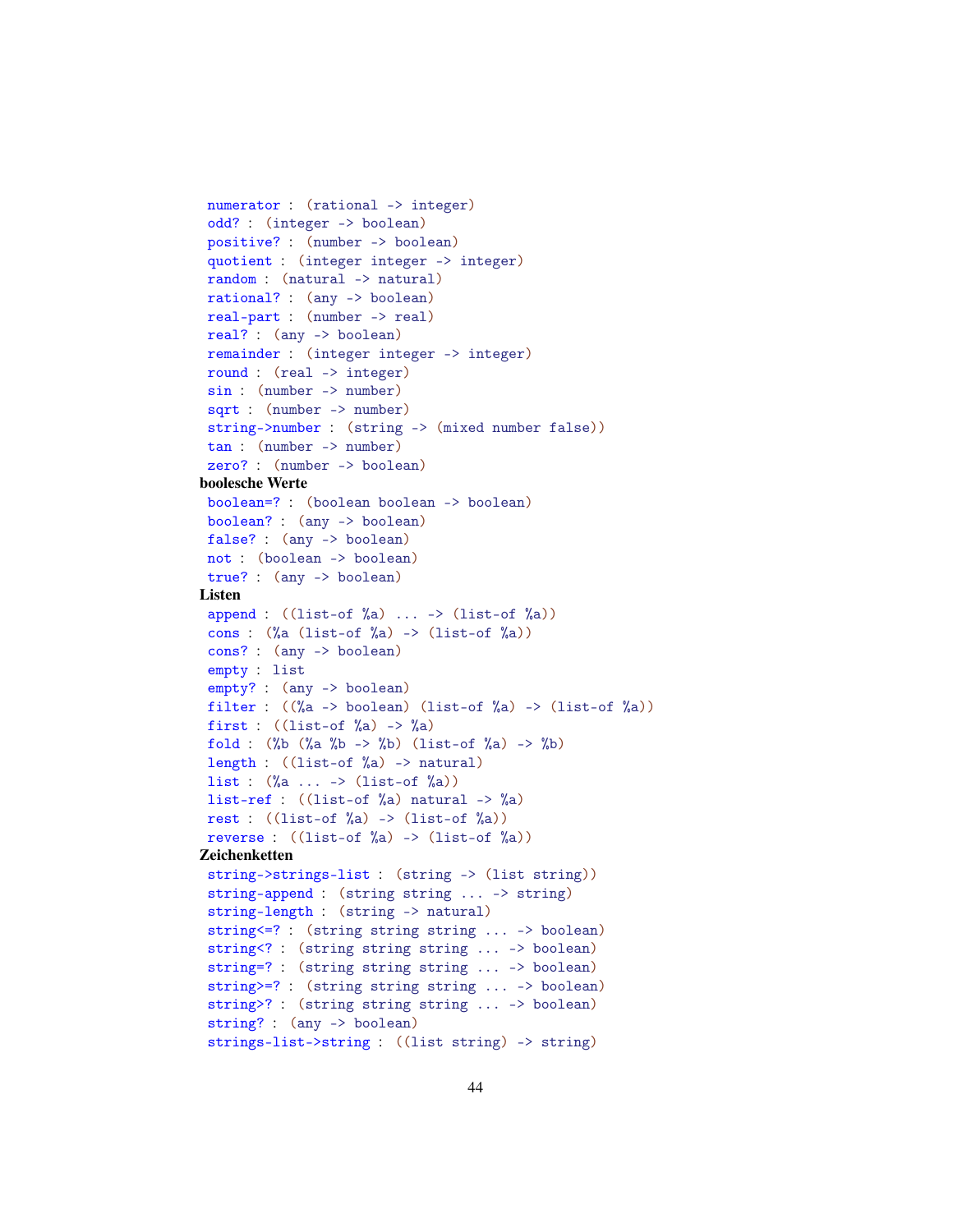```
Symbole
 string->symbol : (string -> symbol)
symbol->string : (symbol -> string)
 symbol=? : (symbol symbol -> boolean)
 symbol? : (any -> boolean)
Verschiedenes
 apply : (function (list \%a) -> \%b)
eq? : (%a %b -> boolean)
 equal? : (%a %b -> boolean)
for-each : ((\%a \rightarrow \%b) (list \%a) \rightarrow unspecific)
map : ((\%a \ -> \%) (list a) \ -> (list (b)))
read : (-) any)
violation : (string -> unspecific)
write-newline : (-> unspecific)
write-string : (string -> unspecific)
```
## <span id="page-44-0"></span>3.1 Quote-Literal

'quoted (quote quoted)

Der Wert eines Quote-Literals hat die gleiche externe Repräsentation wie quoted.

### <span id="page-44-1"></span>3.2 Signaturen

symbol

Signatur für Symbole.

#### <span id="page-44-2"></span>3.3 Pattern-Matching

```
(match expr (pattern expr) ...)
pattern = ...| 'quoted
```
Zu den Patterns kommt noch eins hinzu:

• Das Pattern 'quoted paßt auf genau auf Werte, welche die gleiche externe Repräsentation wie quoted haben.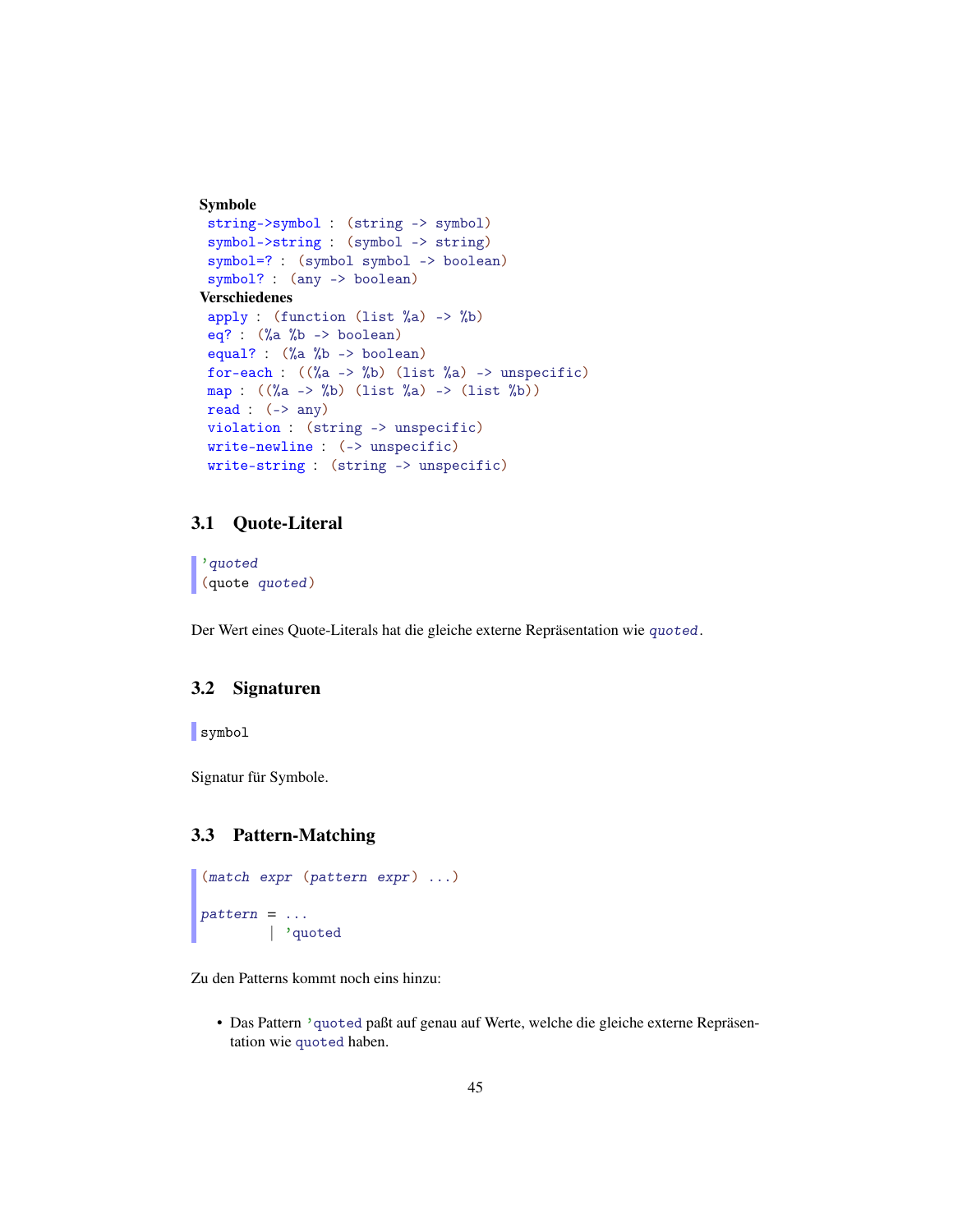## <span id="page-45-0"></span>3.4 Definitionen

(define id expr)

Diese Form ist wie in den unteren Sprachebenen.

<span id="page-45-1"></span>**3.5** lambda /  $\lambda$ 

(lambda (id id ... . id) expr)

Bei lambda ist in dieser Sprachebene in einer Form zulässig, die es erlaubt, eine Prozedur mit einer variablen Anzahl von Paramern zu erzeugen: Alle Parameter vor dem Punkt funktionieren wie gewohnt und werden jeweils an die entsprechenden Argumente gebunden. Alle restlichen Argumente werden in eine Liste verpackt und an den Parameter nach dem Punkt gebunden.

 $\big[ (\lambda \text{ (id id } ... \text{ .}) \text{ expr})$ 

 $\lambda$  ist ein anderer Name für lambda.

## <span id="page-45-2"></span>3.6 Primitive Operationen

```
* : (number number number ... -> number)
```
Produkt berechnen

+ : (number number number ... -> number)

Summe berechnen

 $\vert \cdot \vert$  : (number number ... -> number)

bei mehr als einem Argument Differenz zwischen der ersten und der Summe aller weiteren Argumente berechnen; bei einem Argument Zahl negieren

/ : (number number number ... -> number)

das erste Argument durch das Produkt aller weiteren Argumente berechnen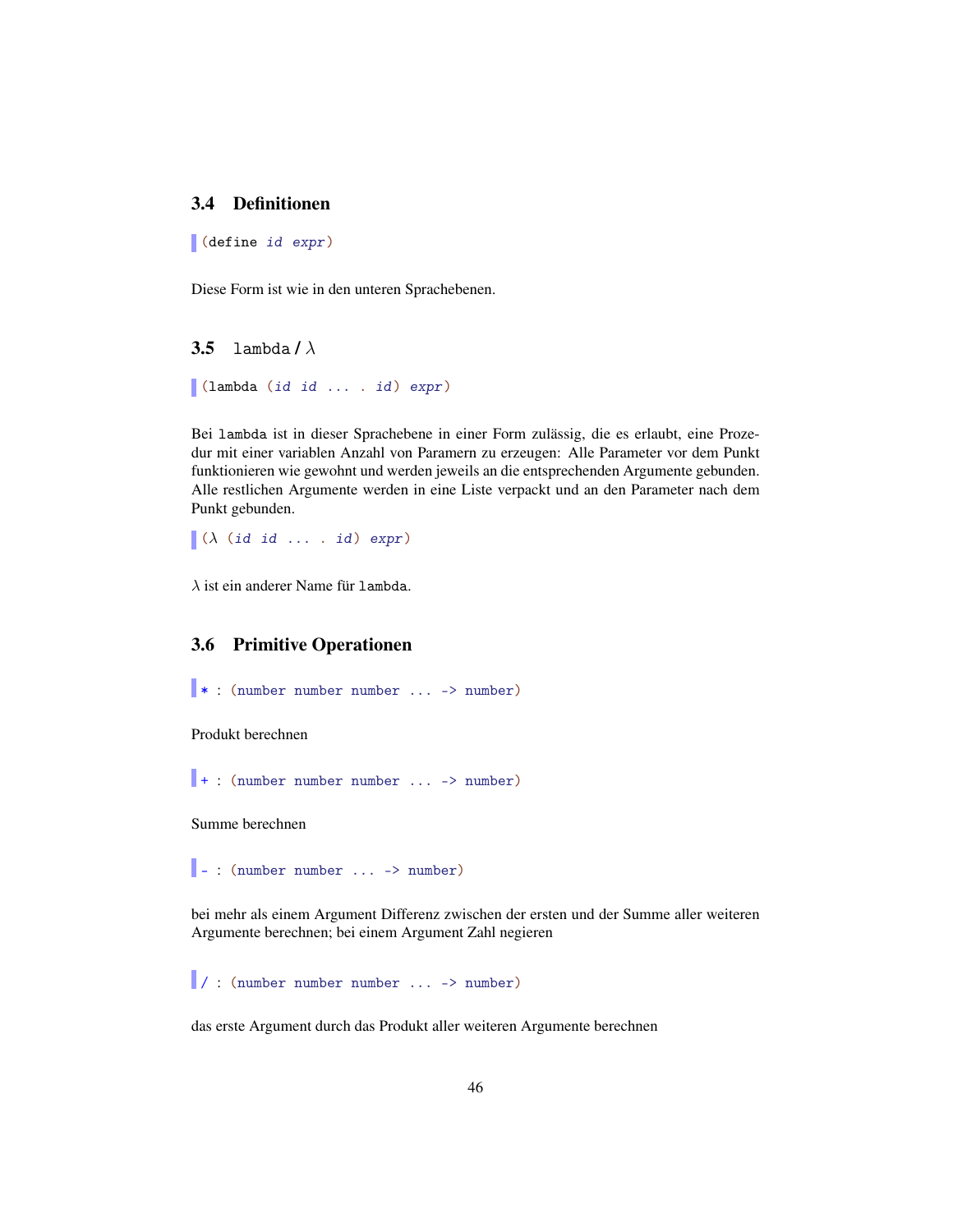< : (real real real ... -> boolean)

Zahlen auf kleiner-als testen

 $\vert \vert$  <= : (real real real ... -> boolean)

Zahlen auf kleiner-gleich testen

 $\vert$  = : (number number number ... -> boolean)

Zahlen auf Gleichheit testen

> : (real real real ... -> boolean)

Zahlen auf größer-als testen

 $\Rightarrow$  : (real real real ... -> boolean)

Zahlen auf größer-gleich testen

abs : (real -> real)

Absolutwert berechnen

acos : (number -> number)

Arcuscosinus berechnen (in Radian)

angle : (number -> real)

Winkel einer komplexen Zahl berechnen

asin : (number -> number)

Arcussinus berechnen (in Radian)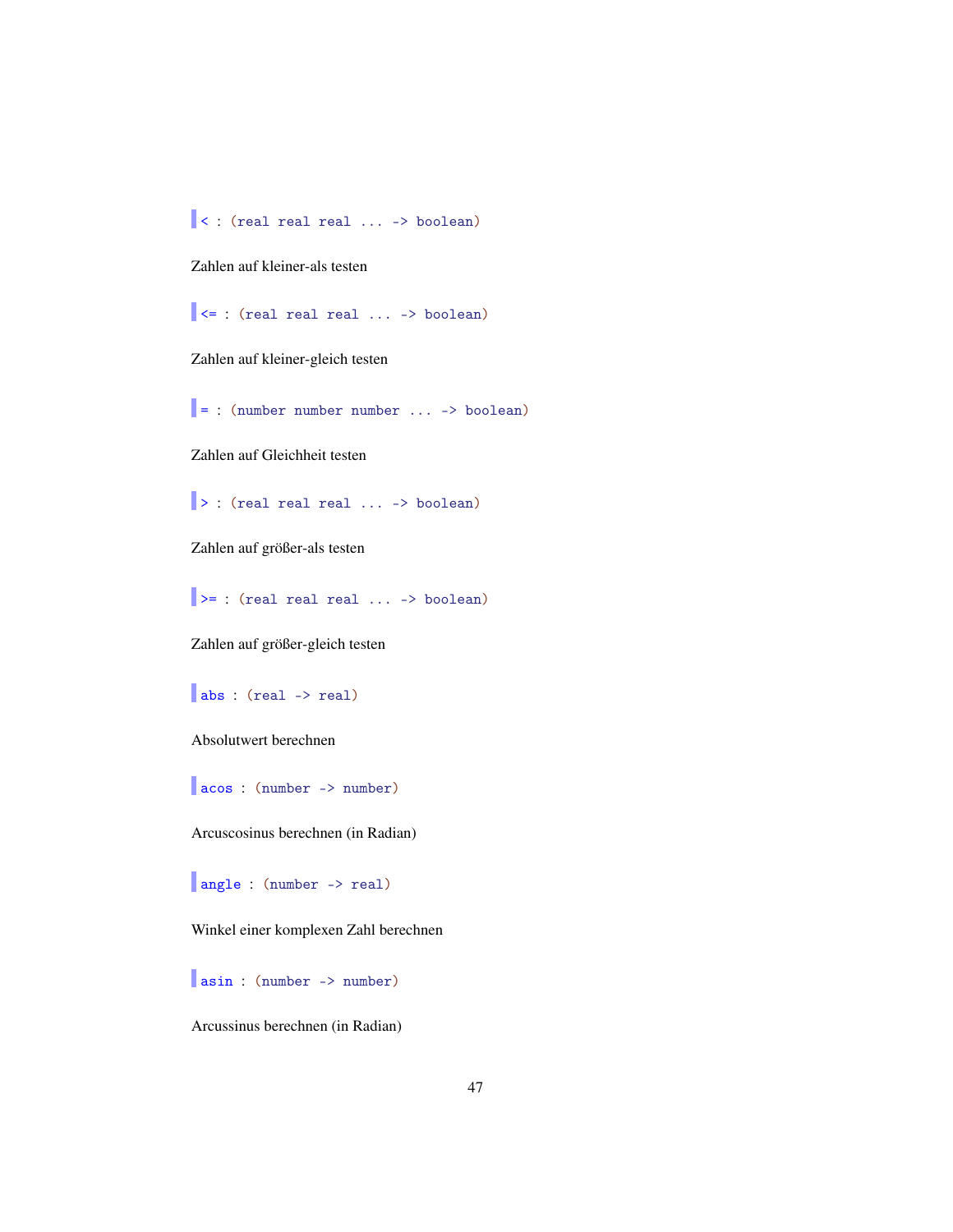atan : (number -> number)

Arcustangens berechnen (in Radian)

ceiling : (real -> integer)

nächste ganze Zahl oberhalb einer rellen Zahlen berechnen

complex? : (any -> boolean)

feststellen, ob ein Wert eine komplexe Zahl ist

cos : (number -> number)

Cosinus berechnen (Argument in Radian)

current-seconds : (-> natural)

aktuelle Zeit in Sekunden seit einem unspezifizierten Startzeitpunkt berechnen

denominator : (rational -> natural)

Nenner eines Bruchs berechnen

even? : (integer -> boolean)

feststellen, ob eine Zahl gerade ist

exact->inexact : (number -> number)

eine Zahl durch eine inexakte Zahl annähern

exact? : (number -> boolean)

feststellen, ob eine Zahl exakt ist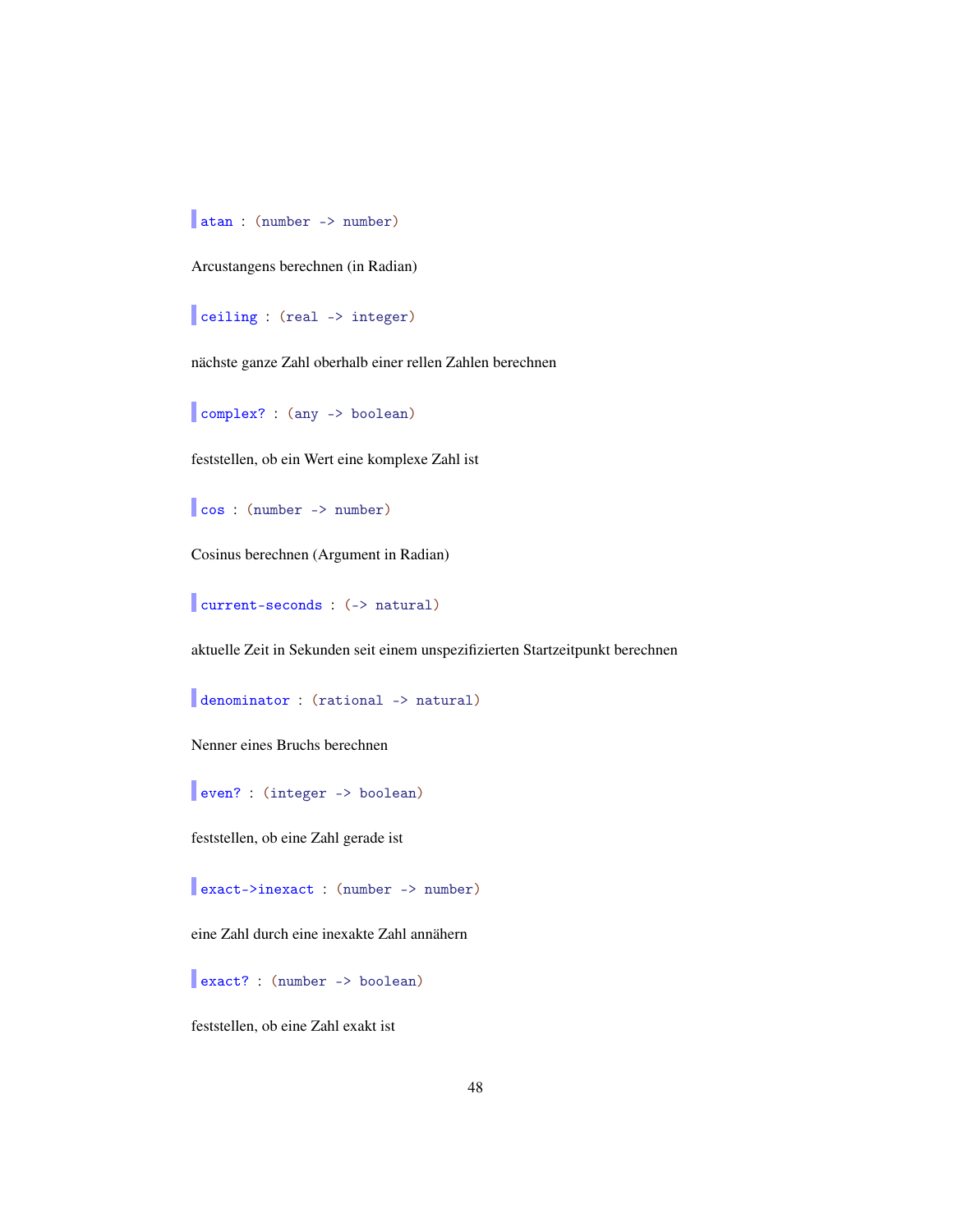exp : (number -> number)

Exponentialfunktion berechnen (e hoch Argument)

expt : (number number -> number)

Potenz berechnen (erstes Argument hoch zweites Argument)

floor : (real -> integer)

nächste ganze Zahl unterhalb einer rellen Zahlen berechnen

gcd : (integer integer ... -> natural)

größten gemeinsamen Teiler berechnen

imag-part : (number -> real)

imaginären Anteil einer komplexen Zahl extrahieren

inexact->exact : (number -> number)

eine Zahl durch eine exakte Zahl annähern

inexact? : (number -> boolean)

feststellen, ob eine Zahl inexakt ist

integer? : (any -> boolean)

feststellen, ob ein Wert eine ganze Zahl ist

lcm : (integer integer ... -> natural)

kleinstes gemeinsames Vielfaches berechnen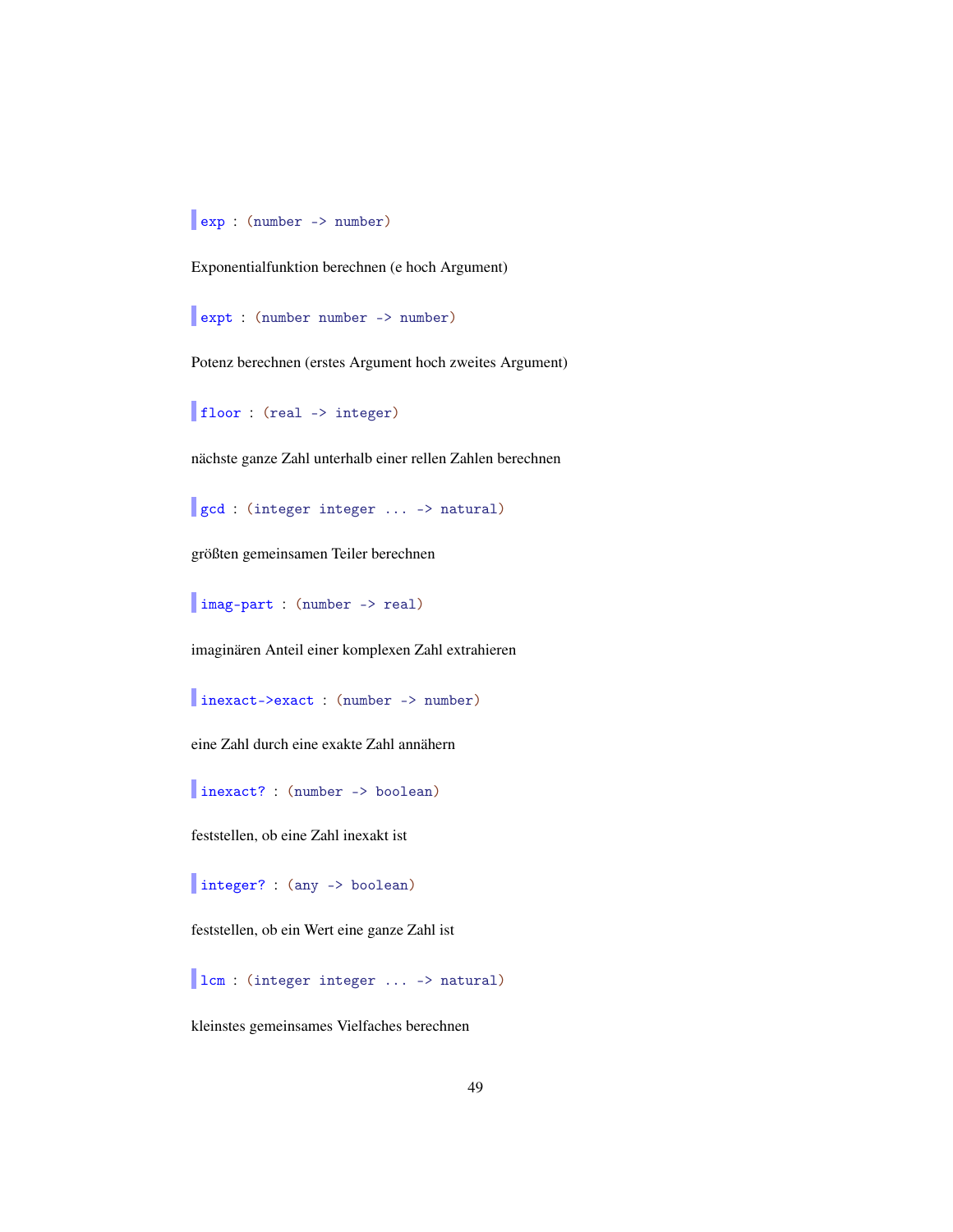log : (number -> number)

natürlichen Logarithmus (Basis e) berechnen

magnitude : (number -> real)

Abstand zum Ursprung einer komplexen Zahl berechnen

make-polar : (real real -> number)

komplexe Zahl aus Abstand zum Ursprung und Winkel berechnen

max : (real real ... -> real)

Maximum berechnen

min : (real real ... -> real)

Minimum berechnen

modulo : (integer integer -> integer)

Divisionsmodulo berechnen

natural? : (any -> boolean)

feststellen, ob ein Wert eine natürliche Zahl (inkl. 0) ist

negative? : (number -> boolean)

feststellen, ob eine Zahl negativ ist

number->string : (number -> string)

Zahl in Zeichenkette umwandeln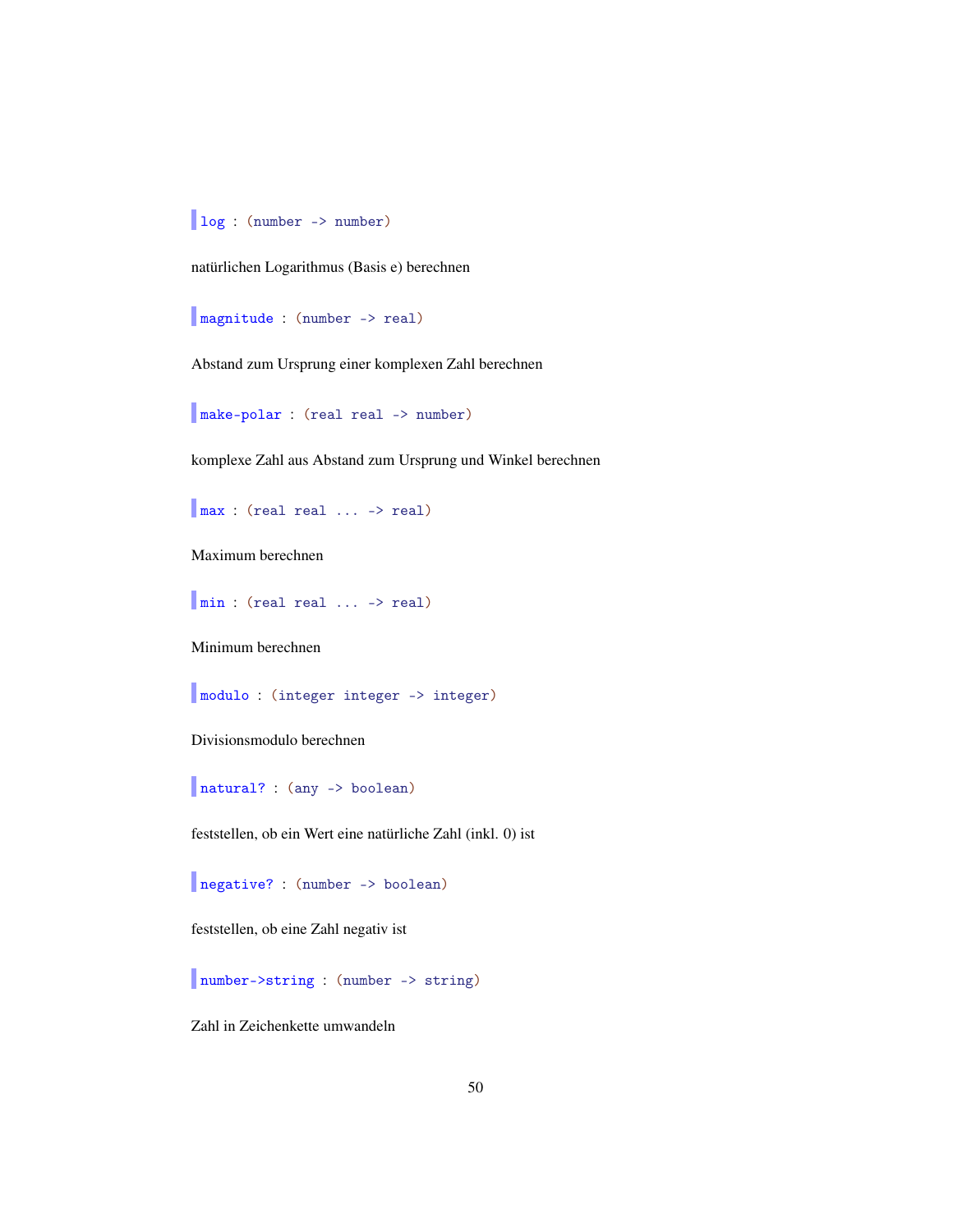number? : (any -> boolean)

feststellen, ob ein Wert eine Zahl ist

numerator : (rational -> integer)

Zähler eines Bruchs berechnen

odd? : (integer -> boolean)

feststellen, ob eine Zahl ungerade ist

positive? : (number -> boolean)

feststellen, ob eine Zahl positiv ist

quotient : (integer integer -> integer)

ganzzahlig dividieren

random : (natural -> natural)

eine natürliche Zufallszahl berechnen, die kleiner als das Argument ist

rational? : (any -> boolean)

feststellen, ob eine Zahl rational ist

real-part : (number -> real)

reellen Anteil einer komplexen Zahl extrahieren

real? : (any -> boolean)

feststellen, ob ein Wert eine reelle Zahl ist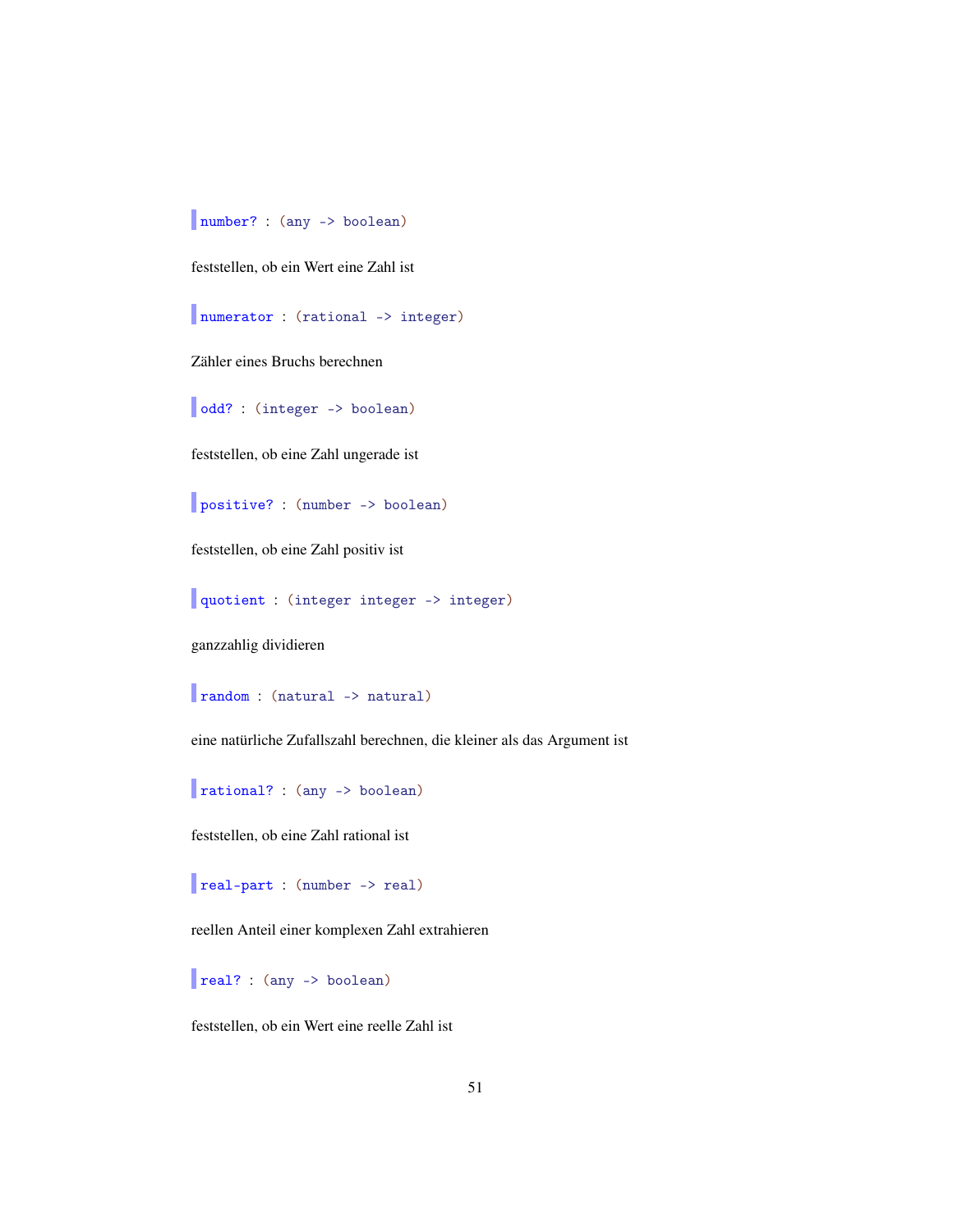remainder : (integer integer -> integer)

Divisionsrest berechnen

round : (real -> integer)

relle Zahl auf eine ganze Zahl runden

sin : (number -> number)

Sinus berechnen (Argument in Radian)

sqrt : (number -> number)

Quadratwurzel berechnen

string->number : (string -> (mixed number false))

Zeichenkette in Zahl umwandeln, falls möglich

tan : (number -> number)

Tangens berechnen (Argument in Radian)

zero? : (number -> boolean)

feststellen, ob eine Zahl Null ist

boolean=? : (boolean boolean -> boolean)

Booleans auf Gleichheit testen

boolean? : (any -> boolean)

feststellen, ob ein Wert ein boolescher Wert ist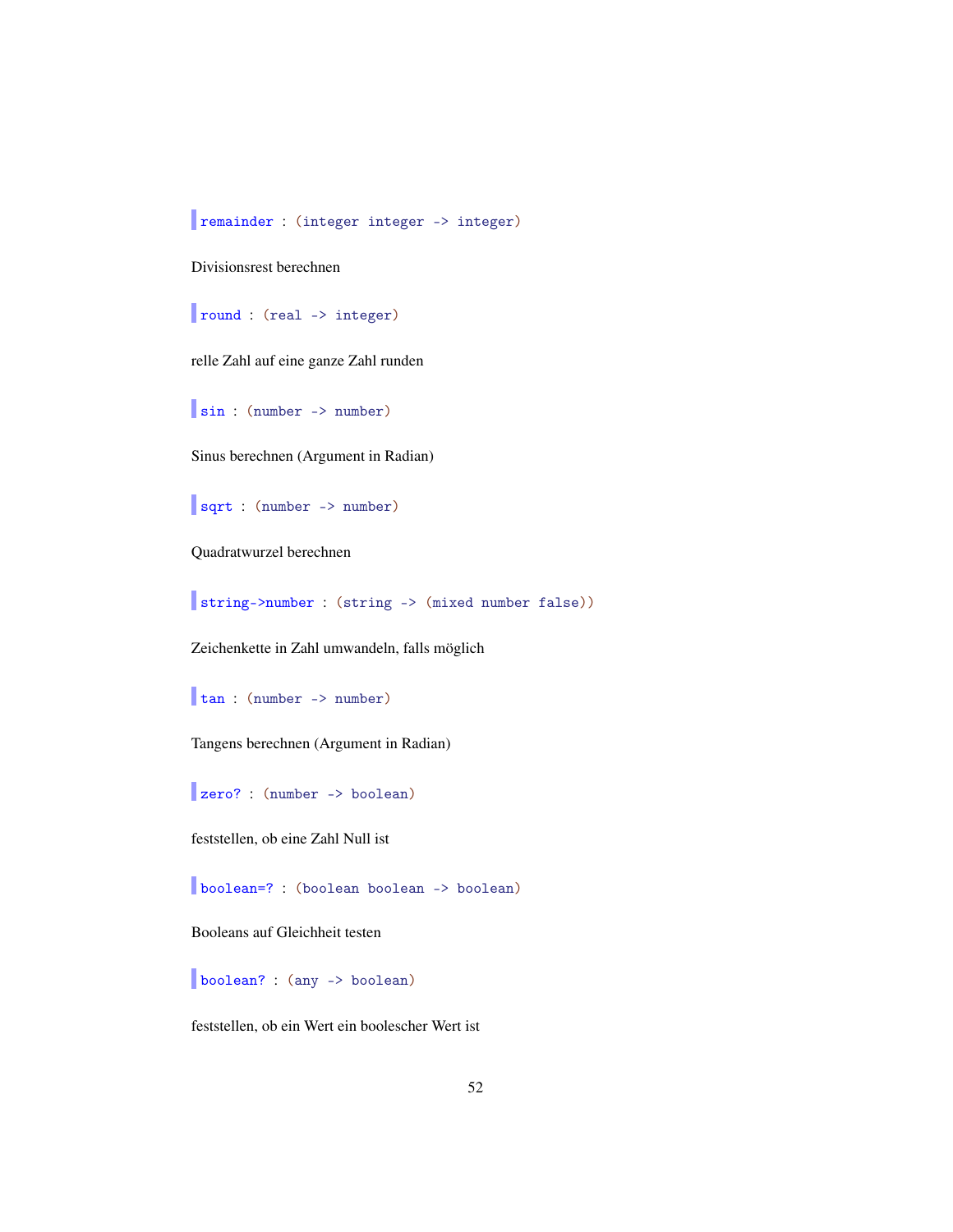false? : (any -> boolean)

feststellen, ob ein Wert #f ist

not : (boolean -> boolean)

booleschen Wert negieren

true? : (any -> boolean)

feststellen, ob ein Wert #t ist

append :  $((list-of %a) ... > (list-of %a))$ 

mehrere Listen aneinanderhängen

cons :  $(\%a \text{ (list-of)}\&a) \rightarrow (\text{list-of)}\&a))$ 

erzeuge ein Cons aus Element und Liste

```
cons? : (any -> boolean)
```
feststellen, ob ein Wert ein Cons ist

empty : list

die leere Liste

empty? : (any -> boolean)

feststellen, ob ein Wert die leere Liste ist

filter :  $(\%a \rightarrow boolean)$  (list-of  $a) \rightarrow (list-of \%)$ )

Alle Elemente einer Liste extrahieren, für welche die Funktion #t liefert.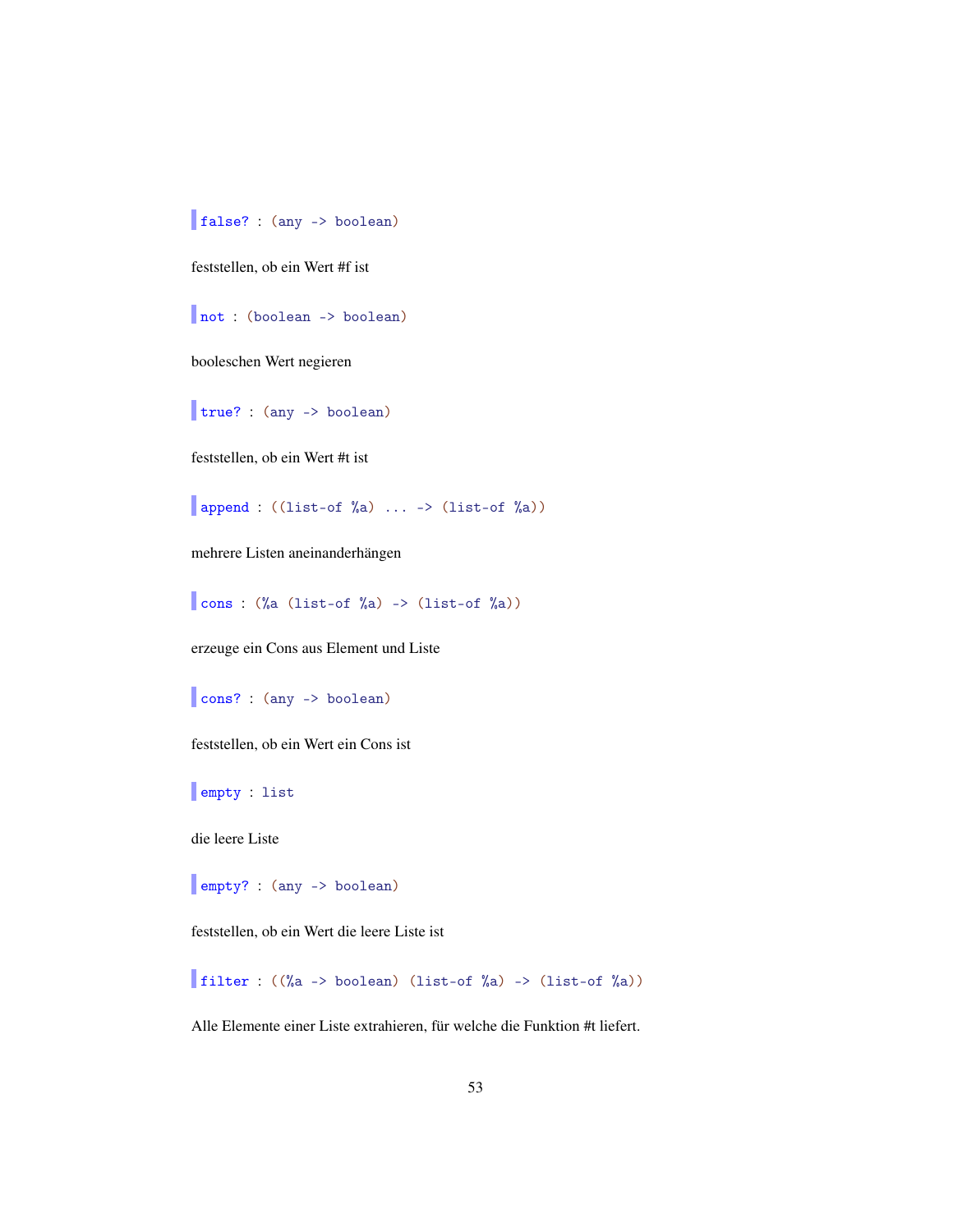## first : ((list-of  $\%$ a) ->  $\%$ a)

erstes Element eines Cons extrahieren

fold : (%b (%a %b -> %b) (list-of %a) -> %b)

Liste einfalten.

length : ((list-of %a) -> natural)

Länge einer Liste berechnen

list :  $(\%a \ldots \rightarrow (\text{list-of }\%a))$ 

Liste aus den Argumenten konstruieren

list-ref : ((list-of %a) natural -> %a)

das Listenelement an der gegebenen Position extrahieren

rest :  $(\text{list-of }\%a) \rightarrow (\text{list-of }\%a))$ 

Rest eines Cons extrahieren

**reverse** :  $((list-of  $\lambda a) \rightarrow (list-of  $\lambda a)$ )$$ 

Liste in umgekehrte Reihenfolge bringen

string->strings-list : (string -> (list string))

Eine Zeichenkette in eine Liste von Zeichenketten mit einzelnen Zeichen umwandeln

string-append : (string string ... -> string)

Hängt Zeichenketten zu einer Zeichenkette zusammen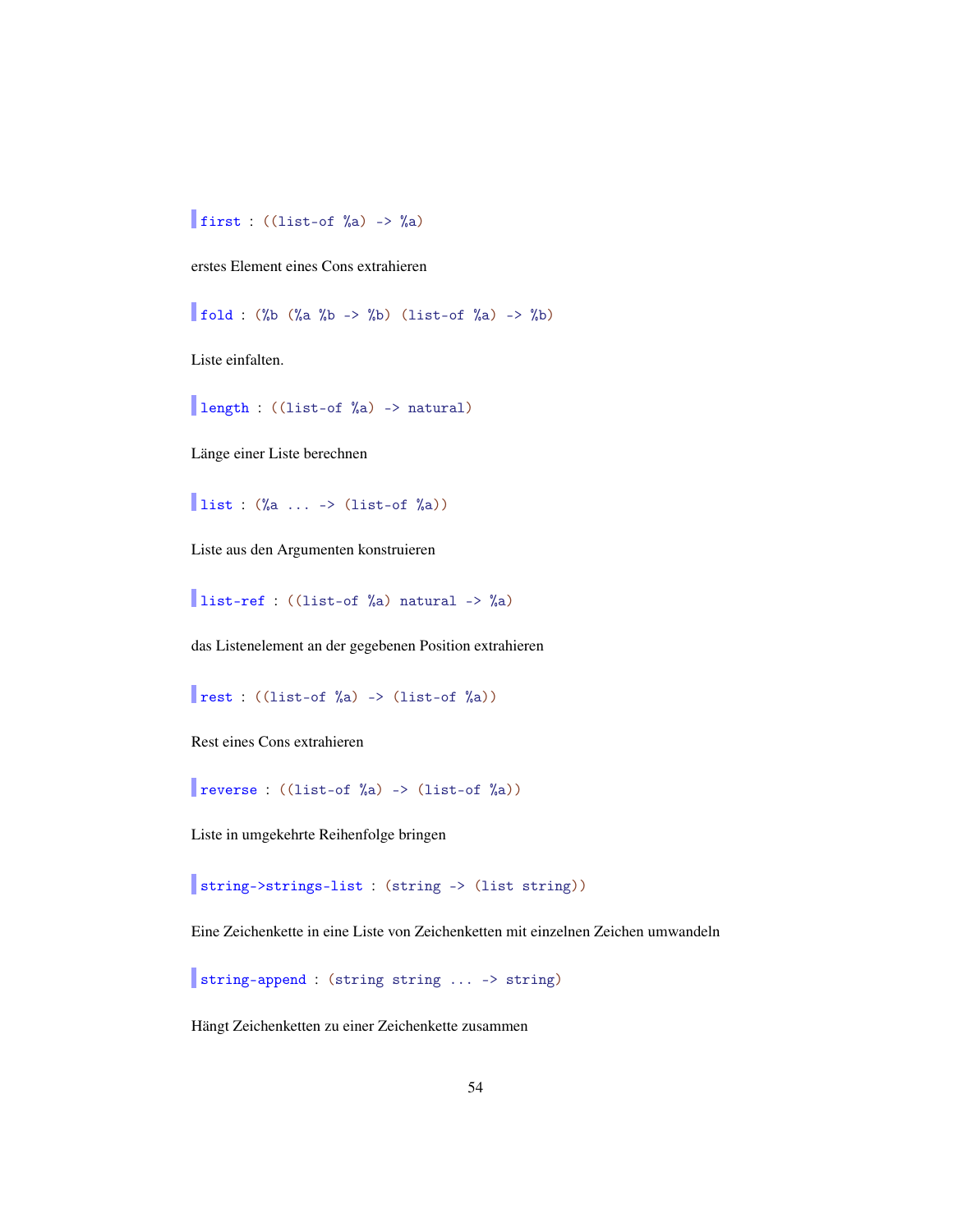string-length : (string -> natural)

Liefert Länge einer Zeichenkette

string<=? : (string string string ... -> boolean)

Zeichenketten lexikografisch auf kleiner-gleich testen

string<? : (string string string ... -> boolean)

Zeichenketten lexikografisch auf kleiner-als testen

string=? : (string string string ... -> boolean)

Zeichenketten auf Gleichheit testen

string>=? : (string string string ... -> boolean)

Zeichenketten lexikografisch auf größer-gleich testen

string>? : (string string string ... -> boolean)

Zeichenketten lexikografisch auf größer-als testen

string? : (any -> boolean)

feststellen, ob ein Wert eine Zeichenkette ist

strings-list->string : ((list string) -> string)

Eine Liste von Zeichenketten in eine Zeichenkette umwandeln

string->symbol : (string -> symbol)

Zeichenkette in Symbol umwandeln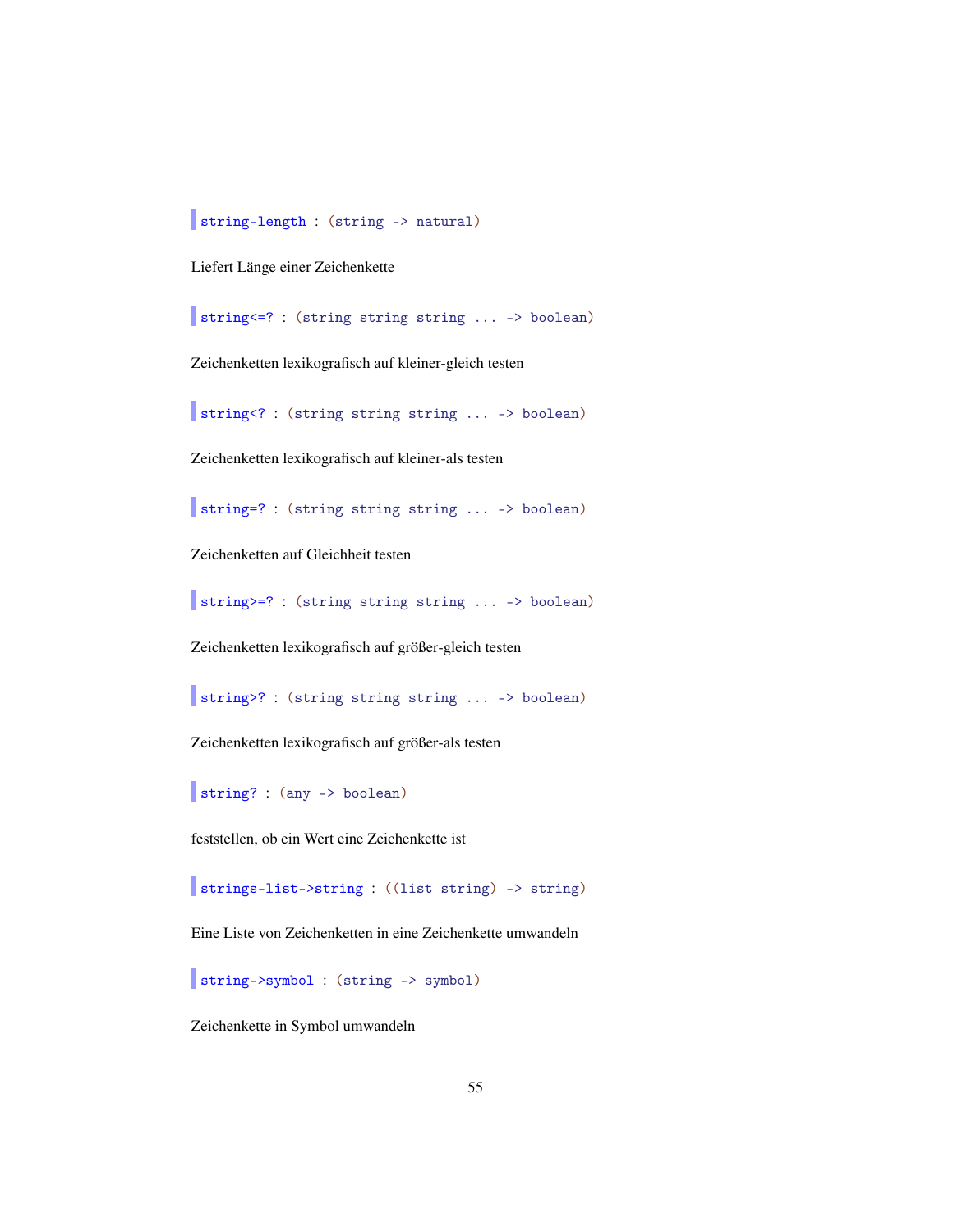symbol->string : (symbol -> string)

Symbol in Zeichenkette umwandeln

symbol=? : (symbol symbol -> boolean)

Sind zwei Symbole gleich?

symbol? : (any -> boolean)

feststellen, ob ein Wert ein Symbol ist

apply : (function (list %a) -> %b)

Funktion auf Liste ihrer Argumente anwenden

eq? :  $(\%a \ \%b \rightarrow boolean)$ 

zwei Werte auf Selbheit testen

equal? : (%a %b -> boolean)

zwei Werte auf Gleichheit testen

for-each :  $((\%a \rightarrow \%b)$  (list  $\%a) \rightarrow$  unspecific)

Funktion von vorn nach hinten auf alle Elemente einer Liste anwenden

 $\boxed{\text{map} : ((\%a -> \%b) \text{ (list } \%a) -> (\text{list } \%b))}$ 

Funktion auf alle Elemente einer Liste anwenden, Liste der Resultate berechnen

 $\vert$  read : (-> any)

Externe Repräsentation eines Werts in der REPL einlesen und den zugehörigen Wert liefern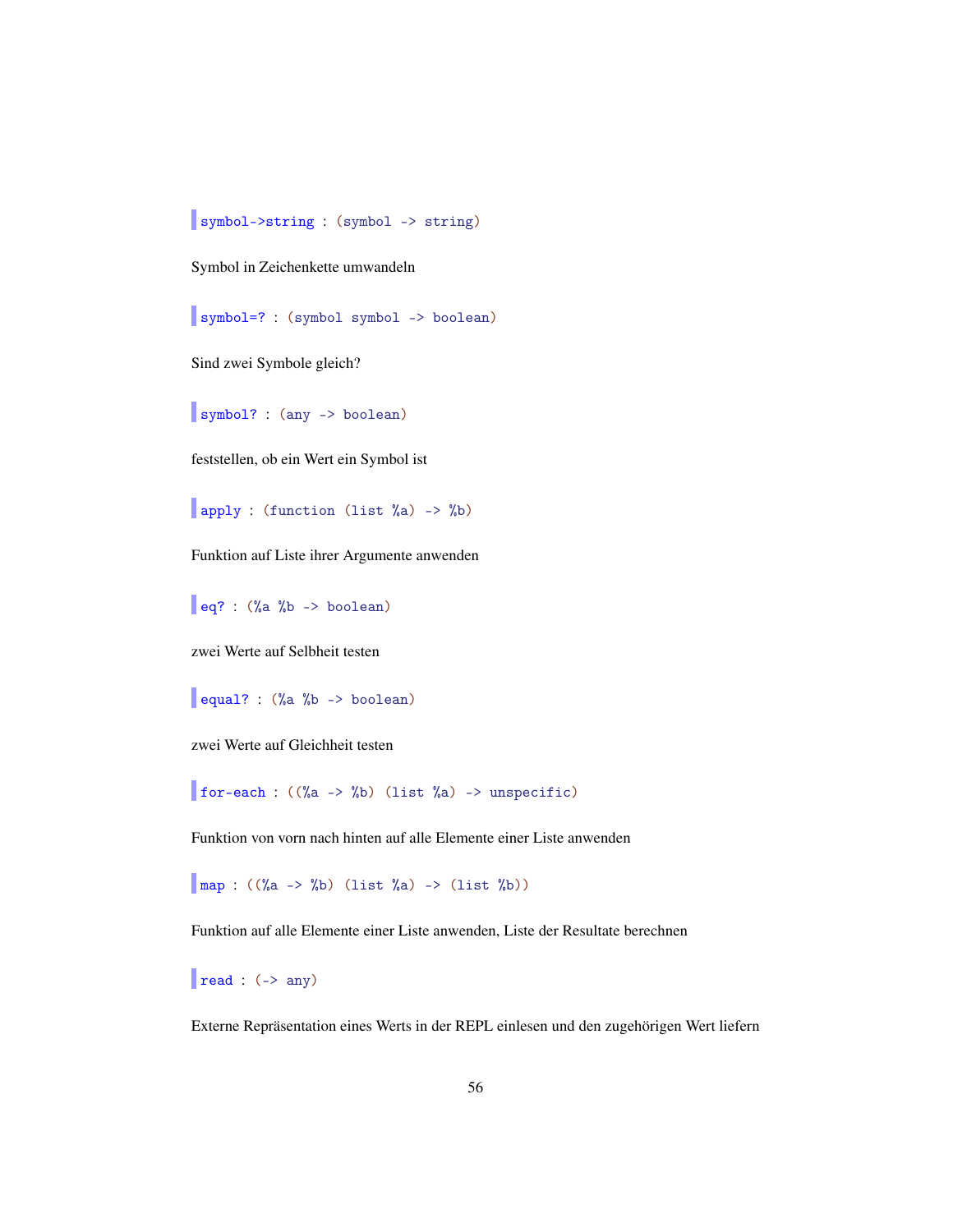# violation : (string -> unspecific)

Programmm mit Fehlermeldung abbrechen

write-newline : (-> unspecific)

Zeilenumbruch ausgeben

write-string : (string -> unspecific)

Zeichenkette in REPL ausgeben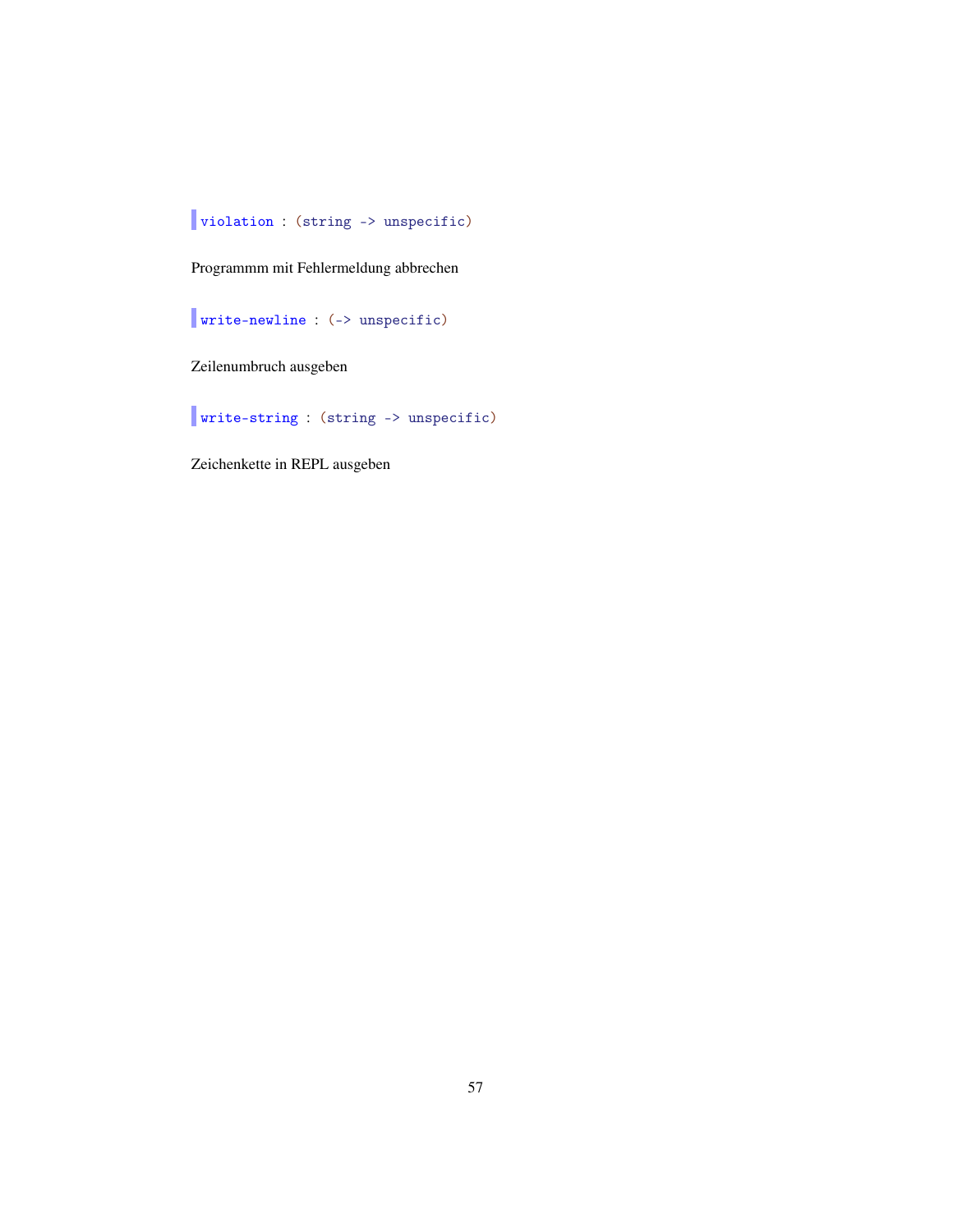# <span id="page-57-0"></span>4 Konstruktionsanleitungen 1 bis 10

This documents the design recipes of the German textbook *Schreibe Dein Programm!*.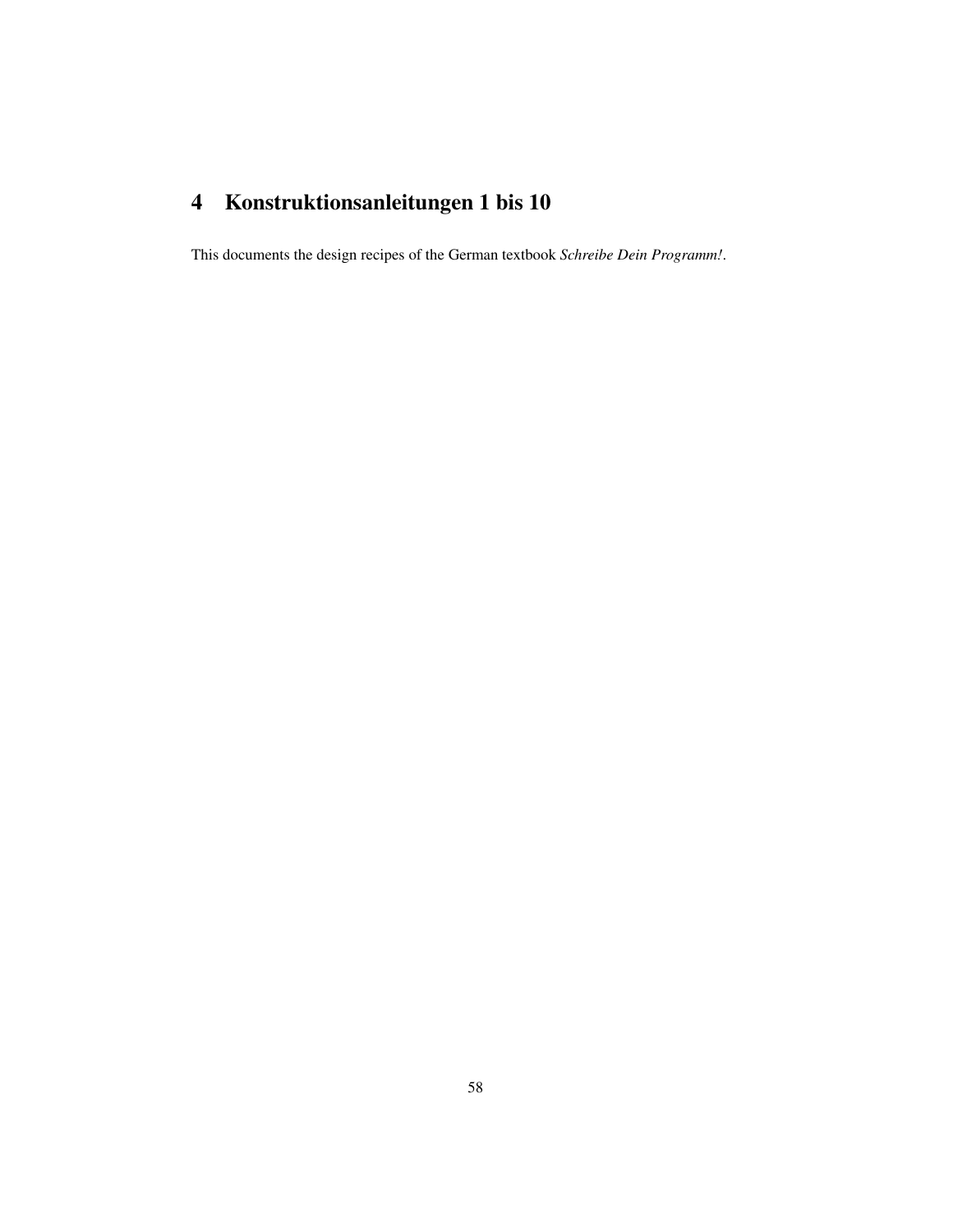# **Contents**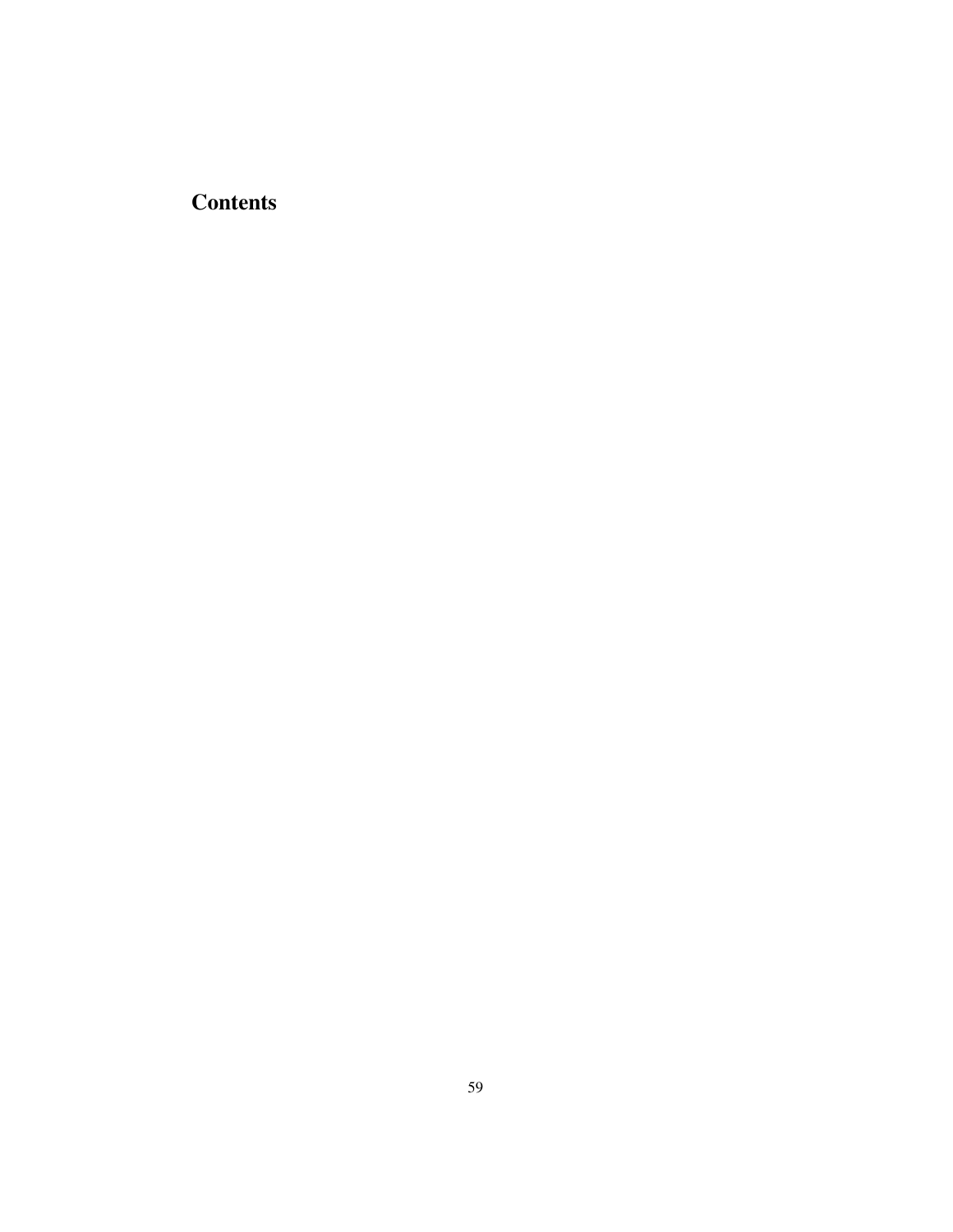#### <span id="page-59-0"></span>4.1 Konstruktion von Prozeduren

Gehen Sie bei der Konstruktion einer Prozedur in folgender Reihenfolge vor:

- Kurzbeschreibung Schreiben Sie eine einzeilige Kurzbeschreibung.
- Datenanalyse Führen Sie eine Analyse der beteiligten Daten durch. Stellen Sie dabei fest, zu welcher Sorte die Daten gehören, ob Daten mit Fallunterscheidung vorliegen und ob zusammengesetzte oder gemischte Daten vorliegen.
- Signatur (im Buch "Vertrag") Wählen Sie einen Namen und schreiben Sie eine Signatur für die Prozedur.
- Testfälle Schreiben Sie einige Testfälle.
- Gerüst Leiten Sie direkt aus der Signatur das Gerüst der Prozedur her.
- Schablone Leiten Sie aus der Signatur und der Datenanalyse mit Hilfe der Konstruktionsanleitungen eine Schablone her.
- Rumpf Vervollständigen Sie den Rumpf der Prozedur.
- Test Vergewissern Sie sich, daß die Tests erfolgreich laufen.

## <span id="page-59-1"></span>4.2 Fallunterscheidung

Wenn ein Argument einer Prozedur zu einer Fallunterscheidung gehört, die möglichen Werte also in feste Kategorien sortiert werden können, steht im Rumpf eine Verzweigung. Die Anzahl der Zweige entspricht der Anzahl der Kategorien.

Die Schablone für eine Prozedur proc, deren Argument zu einer Sorte gehört, die *n* Kategorien hat, sieht folgendermaßen aus:

```
(: proc (sig -> ...))
(define proc
  (lambda (a)
    (cond
      (test_1 \dots)...
      (test<sub>n</sub> ...)))
```
Dabei ist sig die Signatur, den die Elemente der Sorte erfüllen müssen. Die test<sub>i</sub> müssen Tests sein, welche die einzelnen Kategorien erkennen. Sie sollten alle Kategorien abdecken. Der letzte Zweig kann auch ein else-Zweig sein, falls klar ist, daß a zum letzten Fall gehört, wenn alle vorherigen test<sup>i</sup> #f ergeben haben. Anschließend werden die Zweige vervollständigt.

Bei Fallunterscheidungen mit zwei Kategorien kann auch if statt cond verwendet werden.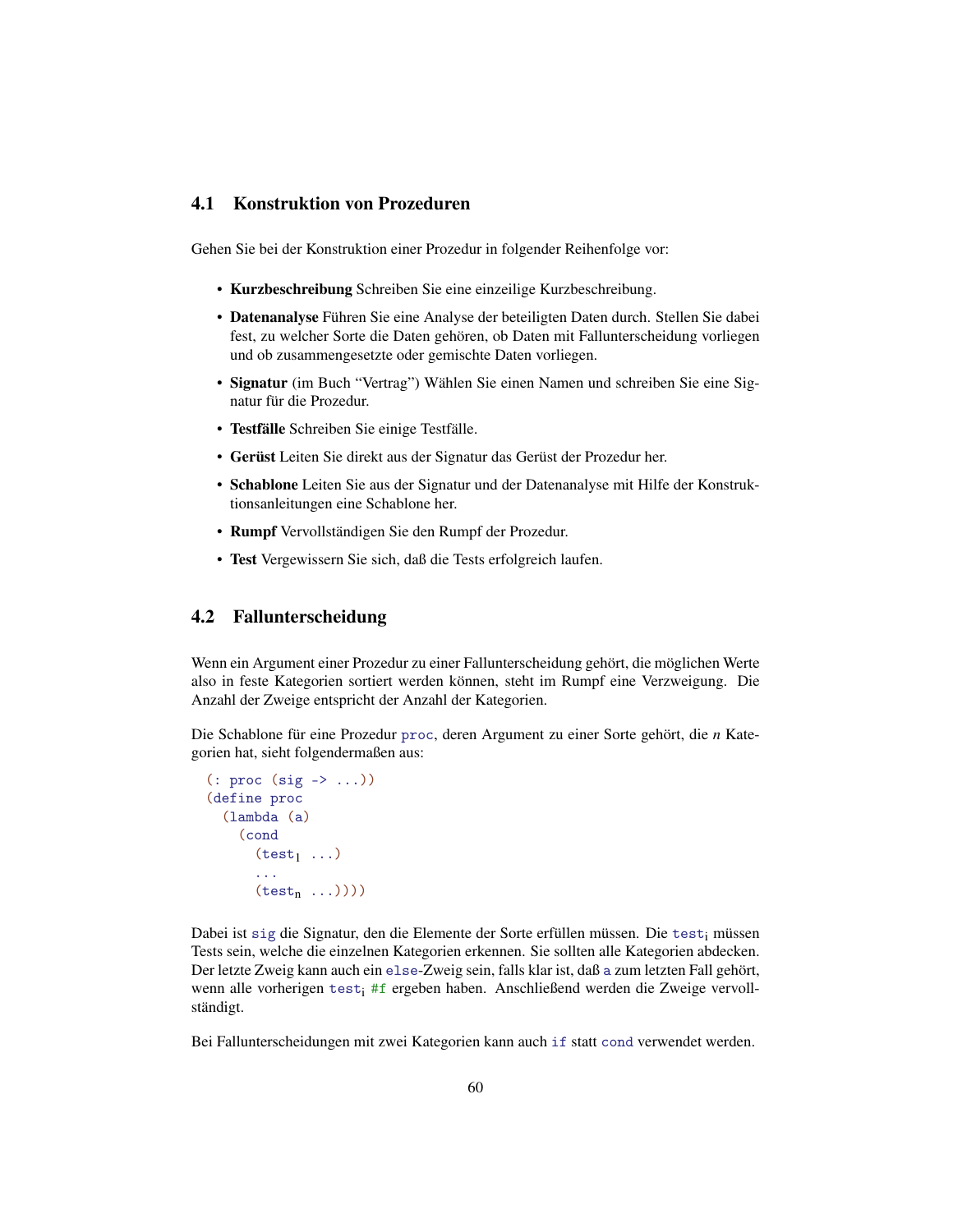#### <span id="page-60-0"></span>4.3 zusammengesetzte Daten

Wenn bei der Datenanalyse zusammengesetzte Daten vorkommen, stellen Sie zunächst fest, welche Komponenten zu welchen Sorten gehören. Schreiben Sie dann eine Datendefinition, die mit folgenden Worten anfängt:

; Ein x besteht aus / hat: ;  $-Feld_1$  (sig<sub>1</sub>)  $; \ldots$ ;  $-Feld_n (sig_n)$ 

Dabei ist x ein umgangssprachlicher Name für die Sorte ("Schokokeks"), die Feld<sub>i</sub> sind umgangssprachliche Namen und kurze Beschreibungen der Komponenten und die sig<sup>i</sup> die dazugehörigen Signaturen.

Übersetzen Sie die Datendefinition in eine Record-Definition, indem Sie auch Namen für die Record-Signatur sig, Konstruktor constr. Prädikat pred? und die Selektoren select<sub>i</sub> wählen:

```
(define-record-functions sig
  constr pred?
  (self, sign)...
  (select<sub>n</sub> sig<sub>n</sub>))
```
Schreiben Sie außerdem eine Signatur für den Konstruktor der Form:

```
(: constr (sig_1 \ldots sig_n \rightarrow sig))
```
Ggf. schreiben Sie außerdem Signaturen für das Prädikat und die Selektoren:

```
(: pred? (any -> boolean))
(: select<sub>1</sub> (sig -> sig<sub>1</sub>))
...
(: select<sub>n</sub> (sig -> sig<sub>n</sub>))
```
## <span id="page-60-1"></span>4.4 zusammengesetzte Daten als Argumente

Wenn ein Argument einer Prozedur zusammengesetzt ist, stellen Sie zunächst fest, von welchen Komponenten des Records das Ergebnis der Prozeduren abhängt.

Schreiben Sie dann für jede Komponente (select a) in die Schablone, wobei select der Selektor der Komponente und a der Name des Parameters der Prozedur ist.

Vervollständigen Sie die Schablone, indem Sie einen Ausdruck konstruieren, in dem die Selektor-Anwendungen vorkommen.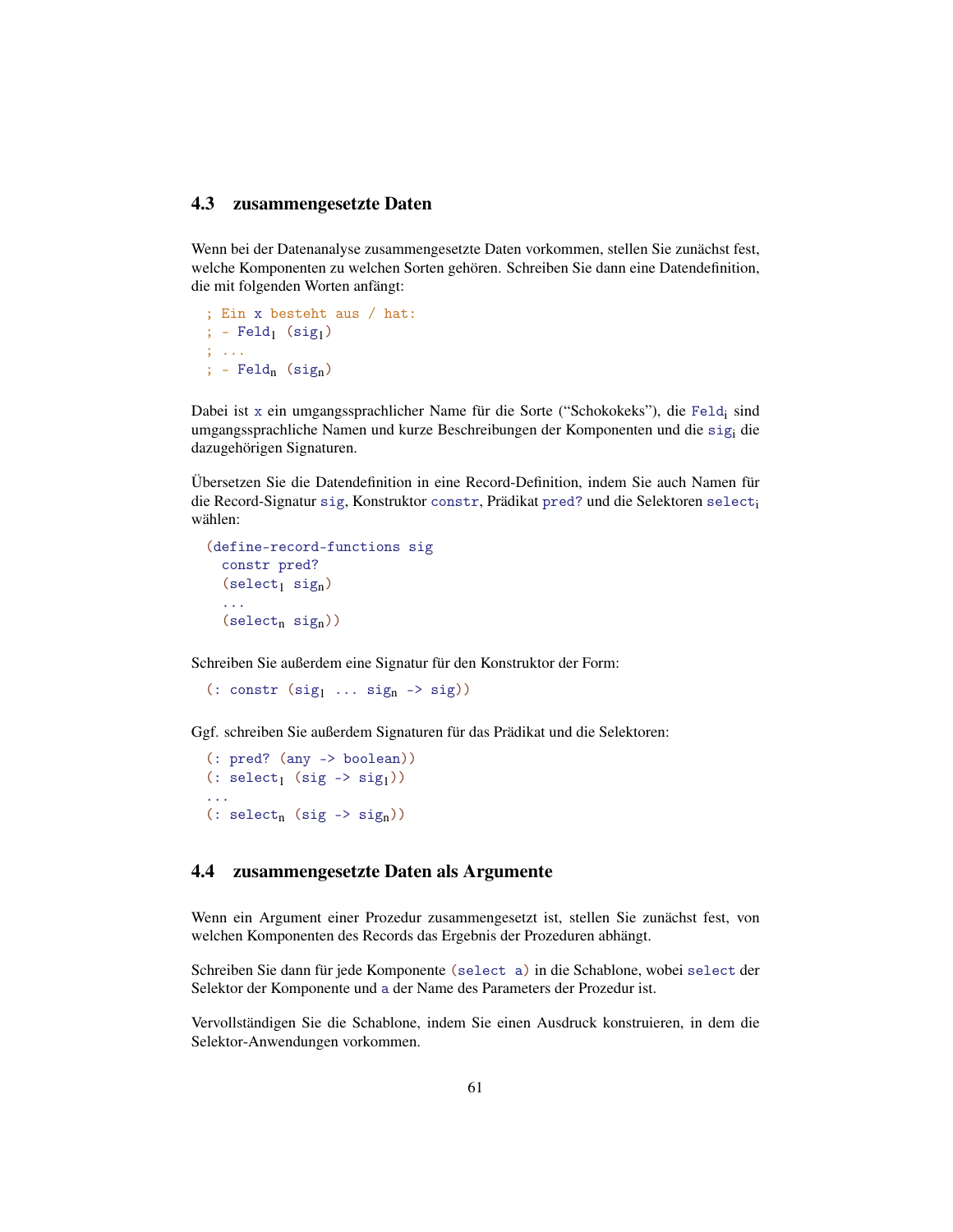#### <span id="page-61-0"></span>4.5 zusammengesetzte Daten als Ausgabe

Eine Prozedur, die einen neuen zusammengesetzten Wert zurückgibt, enthält einen Aufruf des Konstruktors des zugehörigen Record-Typs.

### <span id="page-61-1"></span>4.6 gemischte Daten

Wenn bei der Datenanalyse gemischte Daten auftauchen, schreiben Sie eine Datendefinition der Form:

```
; Ein x ist eins der Folgenden:
; - Sorte<sub>1</sub> (sig<sub>1</sub>)
; ...
; - Sorte<sub>n</sub> (sig<sub>n</sub>)
; Name: sig
```
Dabei sind die Sorte<sup>i</sup> umgangssprachliche Namen für die möglichen Sorten, die ein Wert aus diesen gemischten Daten annehmen kann. Die sig<sup>i</sup> sind die zu den Sorten gehörenden Signaturen. Der Name sig ist für die Verwendung als Signatur.

Aus der Datendefinition entsteht eine Signaturdefinition folgender Form:

```
(define sig
 (signature
    (mixed sig1
           ...
           sign))
```
Wenn die Prädikate für die einzelnen Sorten pred? $1 \dots$  pred?<sub>n</sub> heißen, hat die Schablone für eine Prozedur, die gemischte Daten konsumiert, die folgende Form:

```
(: proc (sig -> ...))
(define proc
  (lambda (a)
     (cond
       ((pred?<sub>1</sub> a) ...)...
       ((pred?<sub>n</sub> a) ...)))
```
Die rechten Seiten der Zweige werden dann nach den Konstruktionsanleitungen der einzelnen Sorten ausgefüllt.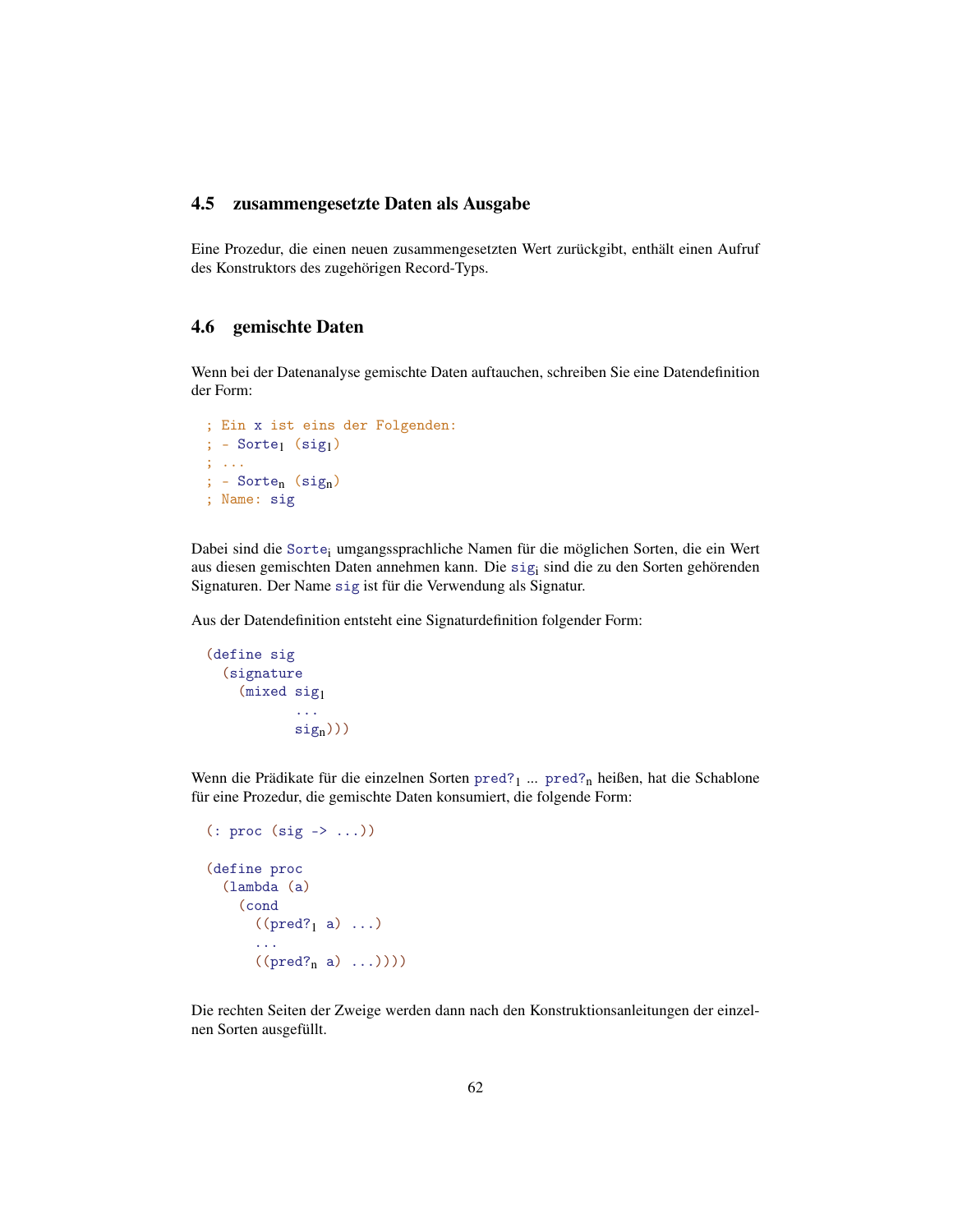#### <span id="page-62-0"></span>4.7 Listen

Eine Prozedur, die eine Liste konsumiert, hat die folgende Schablone:

```
(: proc ((list-of elem) -> ...))
(define proc
  (lambda (lis)
    (cond
      ((empty? lis) ...)
      ((pair? lis)
       ... (first lis)
       ... (proc (rest lis)) ...))))
```
Dabei ist elem die Signatur für die Elemente der Liste. Dies kann eine Signaturvariable (%a, %b, ...) sein, falls die Prozedur unabhängig von der Signatur der Listenelemente ist.

Füllen Sie in der Schablone zuerst den empty?-Zweig aus. Vervollständigen Sie dann den anderen Zweig unter der Annahme, daß der rekursive Aufruf (proc (rest lis)) das gewünschte Ergebnis für den Rest der Liste liefert.

Beispiel:

```
(: list-sum ((list-of number) -> number))
(define list-sum
 (lambda (lis)
    (cond
      ((empty? lis) 0)
     ((pair? lis)
       (+ (first lis)
          (list-sum (rest lis))))))
```
## <span id="page-62-1"></span>4.8 natürliche Zahlen

Eine Prozedur, die natürliche Zahlen konsumiert, hat die folgende Schablone:

```
(: proc (natural -> ...))
(define proc
  (lambda (n)
    (if (= n 0)
         ...
         ... (\text{proc} (- n 1)) \dots ))
```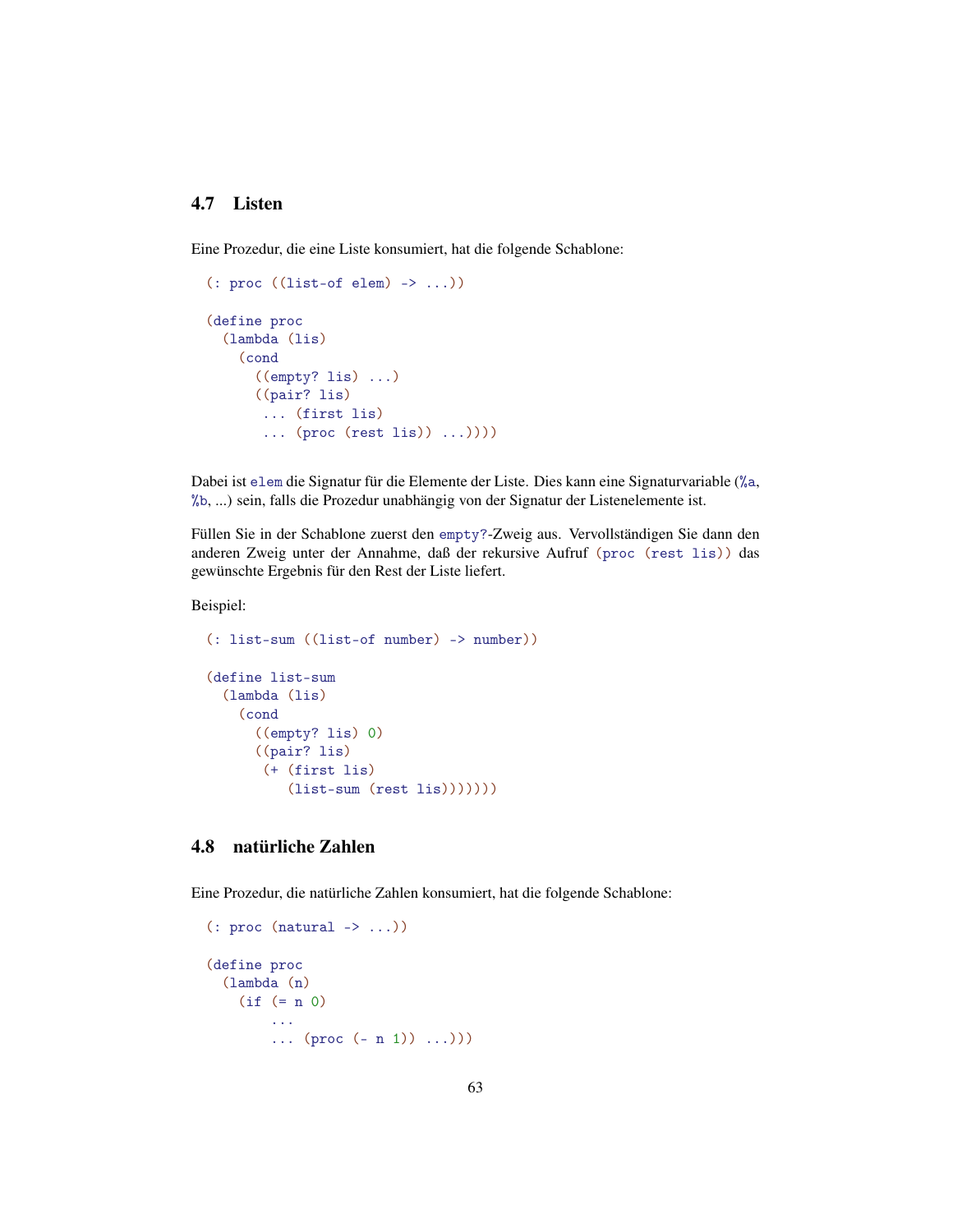Füllen Sie in der Schablone zuerst den 0-Zweig aus. Vervollständigen Sie dann den anderen Zweig unter der Annahme, daß der rekursive Aufruf (proc (- n 1)) das gewünschte Ergebnis für n-1 liefert.

Beispiel:

```
(: factorial (natural -> natural))
(define factorial
 (lambda (n)
   (if (= n 0)1
        (* n (factorial (- n 1)))))
```
### <span id="page-63-0"></span>4.9 Prozeduren mit Akkumulatoren

Eine Prozedur mit Akkumulator, die Listen konsumiert, hat die folgende Schablone:

```
(: proc ((list-of elem) -> ...))
(define proc
  (lambda (lis)
    (proc-helper lis z)))
(: proc ((list-of elem) sig -> ...))
(define proc-helper
  (lambda (lis acc)
   (cond
      ((empty? lis) acc)
      ((pair? lis)
       (proc-helper (rest lis)
                    (... (first lis) ... acc ...))))
```
Hier ist proc der Name der zu definierenden Prozedur und proc-helper der Name der Hilfsprozedur mit Akkumulator. Der Anfangswert für den Akkumulator ist der Wert von z. Die Signatur sig ist die Signatur für den Akkumulator. Der Ausdruck (... (first lis) ... acc ...) macht aus dem alten Zwischenergebnis acc das neue Zwischenergebnis.

Beispiel:

```
(: invert ((list-of <math>\sqrt[n]{a}) \rightarrow (list-of <math>\sqrt[n]{a})</math>))(define invert
   (lambda (lis)
```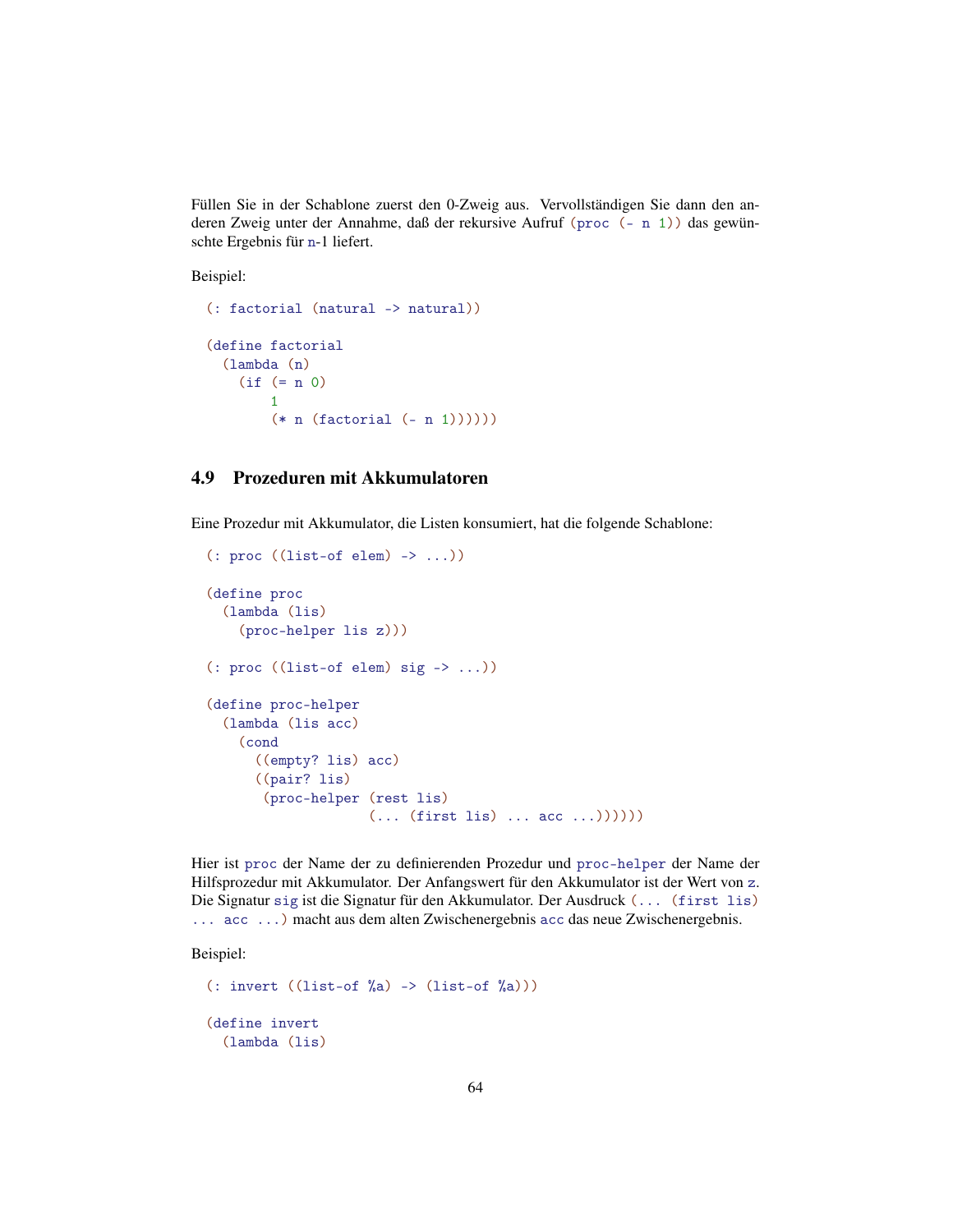```
(invert-helper lis empty)))
(: invert ((list-of \%a) (list-of \%a) -> (list-of \%a)))
(define invert-helper
  (lambda (lis acc)
    (cond
      ((empty? lis) acc)
      ((pair? lis)
       (invert-helper (rest lis)
                       (make-pair (first lis) acc))))))
```
Eine Prozedur mit Akkumulator, die natürliche Zahlen konsumiert, hat die folgende Schablone:

```
(: proc (natural -> ...))
(define proc
  (lambda (n)
    (proc-helper n z)))
(define proc-helper
  (lambda (n acc)
    (if (= n 0)
        acc
        (proc-helper (- n 1) (... acc ...)))))
```
Dabei ist z das gewünschte Ergebnis für n = 0. Der Ausdruck (... acc ...) muß den neuen Wert für den Akkumulator berechnen.

Beispiel:

```
(: ! (natural -> natural))
(define !
  (lambda (n)
    (!-helper n 1)))
(define !-helper
  (lambda (n acc)
    (if (= n 0)
        acc
        (!-helper (- n 1) (* n acc)))))
```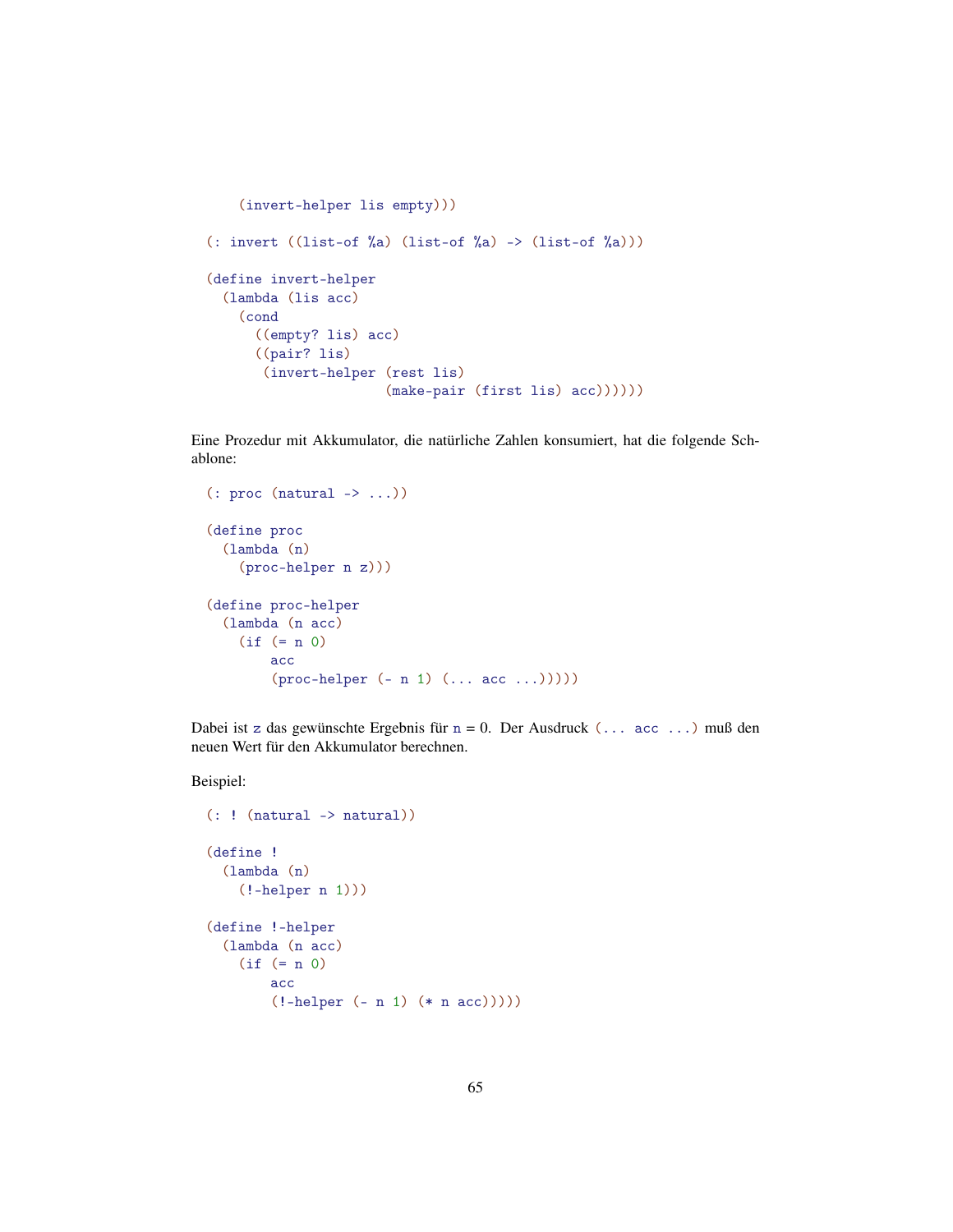## <span id="page-65-0"></span>5 sdp: Sprachen als Libraries

Note: This is documentation for the language levels that go with the German textbook *[Schreibe Dein Programm](http://www.deinprogramm.de/sdp/)*!.

#### <span id="page-65-1"></span>5.1 *Schreibe Dein Programm* - Anfänger

```
(require deinprogramm/sdp/beginner)
                   package: deinprogramm
```
Das Modul deinprogramm/sdp/beginner implementiert die Anfängersprache für *Schreibe Dein Programm!*; siehe [§1 "Schreibe Dein Programm! - Anfänger".](#page-3-0)

#### <span id="page-65-2"></span>5.2 *Schreibe Dein Programm!*

(require deinprogramm/sdp/vanilla) package: [deinprogramm](https://pkgs.racket-lang.org/package/deinprogramm)

Das Modul deinprogramm/sdp/vanilla implementiert die Standardsprache für *Schreibe Dein Programm!*; siehe [§2 "Schreibe Dein Programm!".](#page-24-0)

## <span id="page-65-3"></span>5.3 *Schreibe Dein Programm!* - fortgeschritten

(require deinprogramm/sdp/advanced) package: [deinprogramm](https://pkgs.racket-lang.org/package/deinprogramm)

Das Modul deinprogramm/sdp/advanced implementiert die fortgeschittene Sprachebene für *Schreibe Dein Programm!*; siehe [§3 "Schreibe Dein Programm! - fortgeschritten".](#page-40-0)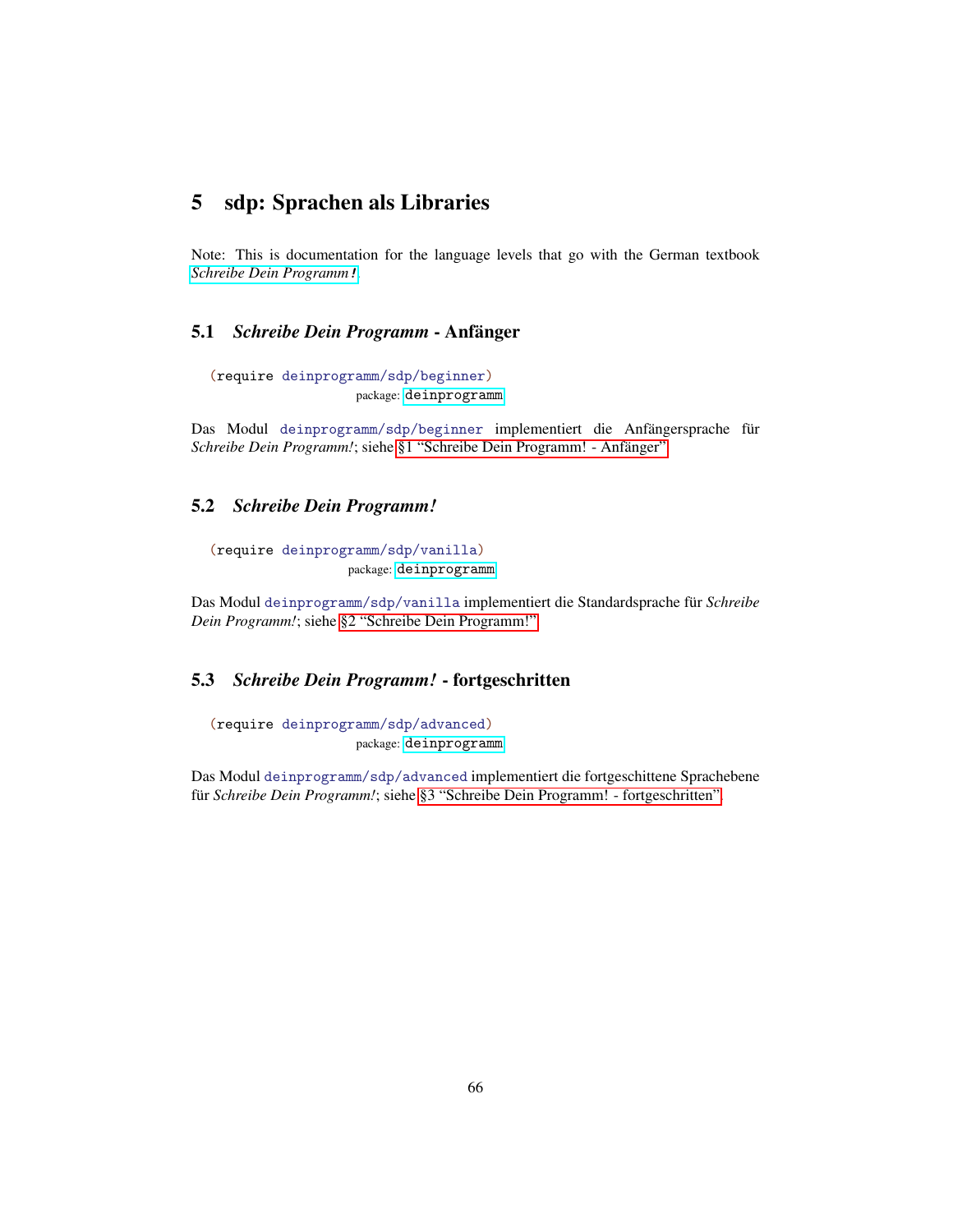# Index

<span id="page-66-0"></span>

| Index                | and, $9$               |
|----------------------|------------------------|
|                      | angle, 31              |
| #f, 8                | angle, 47              |
| #t, 8                | angle, 17              |
| #t and $#f$ , 8      | any, 11                |
| $*, 46$              | append, 53             |
| $*, 30$              | append, 37             |
| $*, 15$              | apply, 56              |
| $+, 16$              | asin, 17               |
| $+, 30$              | asin, 32               |
| $+, 46$              | asin, 47               |
| $-$ , 30             | atan, 48               |
| $-$ , 16             | atan, 32               |
| $-, 46$              | atan, 17               |
| $\Rightarrow$ , 12   | Bezeichner, 8          |
| /, 46                | boolean, 10            |
| $/$ , 16             | boolean= $?, 36$       |
| $/$ , 31             | boolean= $?$ , 22      |
| : 10                 | boolean= $?$ , 52      |
| $\leq$ , 31          | boolean?, 37           |
| $\leq$ , 47          | boolean?, 52           |
| $\leq$ , 16          | boolean?, 22           |
| $\leq$ = 31          | ceiling, 32            |
| $\leq$ , 16          | ceiling, 17            |
| $\leq$ = 47          | ceiling, 48            |
| $=,47$               | check-error, 13        |
| $=$ , 31             | check-expect, 12       |
| $=, 16$              | $check$ -member-of, 13 |
| $==$ , 15            | check-property, 13     |
| $\ge$ , 31           | check-range, 13        |
| > 16                 | check-satisfied, 13    |
| > 47                 | $check-within, 13$     |
| $>=, 16$             | combined, 12           |
| $>=, 31$             | combined, 12           |
| $>=, 47$             | complex?, 48           |
| abs, 31              | complex?, 32           |
| abs, 16              | complex?, 17           |
| abs, 47              | cond, 8                |
| acos, 47<br>acos, 17 | cond, 8                |
|                      | cons, 53               |
| acos, 31             | cons, 37               |
| and, $9$             | cons?, 53              |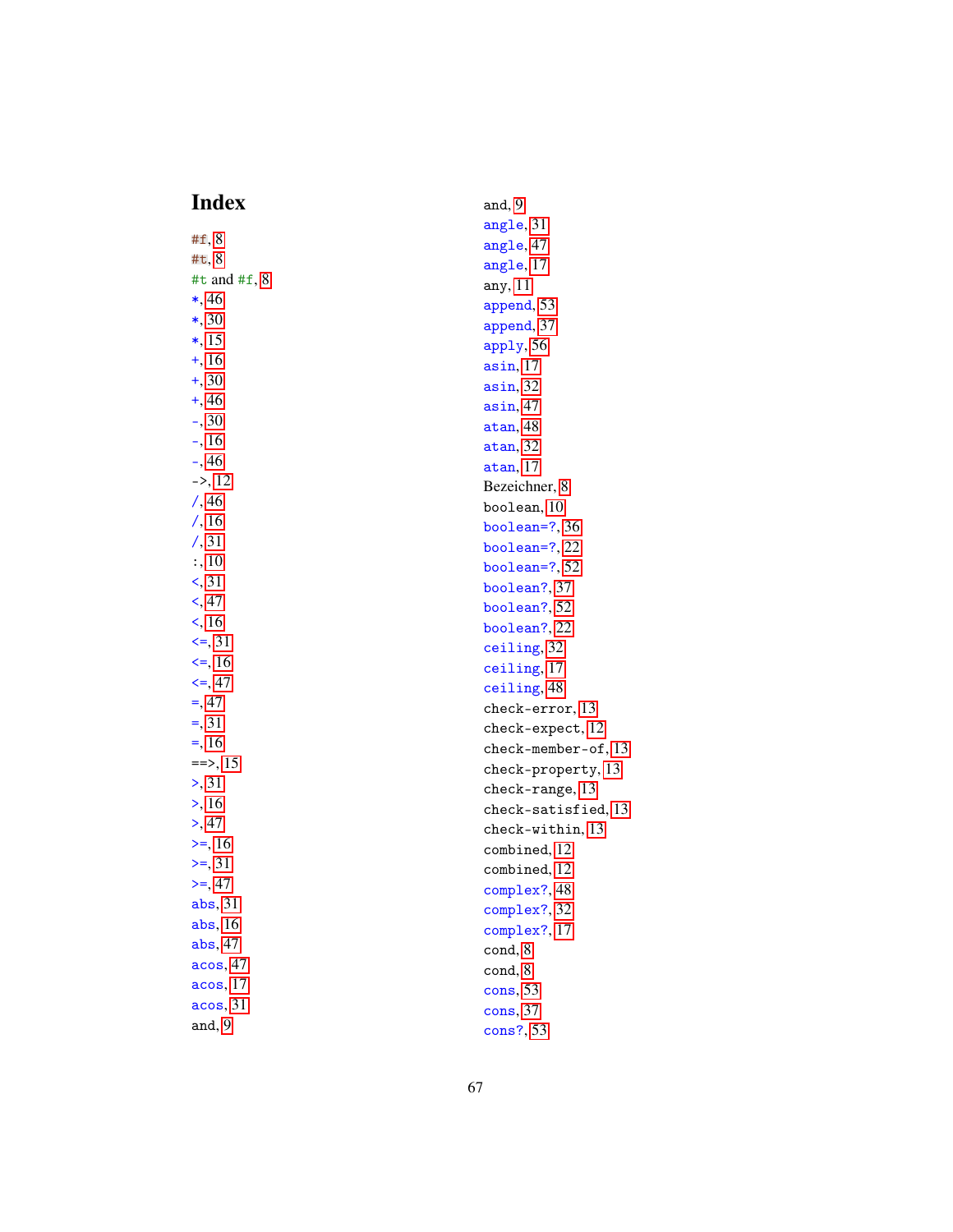cons?, [37](#page-29-1) cos, [48](#page-45-2) cos, [32](#page-29-1) cos, [17](#page-14-0) current-seconds, [48](#page-45-2) current-seconds, [32](#page-29-1) current-seconds, [17](#page-14-0) define, [46](#page-45-0) define, [7](#page-6-0) define-record-functions, [7](#page-6-1) Definitionen, [7](#page-6-0) Definitionen, [46](#page-45-0) deinprogramm/sdp/advanced, [66](#page-65-3) deinprogramm/sdp/beginner, [66](#page-65-1) deinprogramm/sdp/vanilla, [66](#page-65-2) denominator, [48](#page-45-2) denominator, [17](#page-14-0) denominator, [32](#page-29-1) *Eigenschaft*, [14](#page-13-1) Eigenschaften, [14](#page-13-1) Eingebaute Signaturen, [10](#page-9-2) else, [9](#page-7-3) empty, [37](#page-29-1) empty, [53](#page-45-2) empty-list, [29](#page-27-0) empty?, [37](#page-29-1) empty?, [53](#page-45-2) eq?, [56](#page-45-2) equal?, [56](#page-45-2) even?, [48](#page-45-2) even?, [18](#page-14-0) even?, [32](#page-29-1) exact->inexact, [18](#page-14-0) exact->inexact, [32](#page-29-1) exact->inexact, [48](#page-45-2) exact?, [48](#page-45-2) exact?, [33](#page-29-1) exact?, [18](#page-14-0) exp, [49](#page-45-2) exp, [33](#page-29-1) exp, [18](#page-14-0)

expect, [15](#page-13-1)

expect-member-of, [15](#page-13-1) expect-range, [15](#page-13-1) expect-within, [15](#page-13-1) expt, [18](#page-14-0) expt, [49](#page-45-2) expt, [33](#page-29-1) Fallunterscheidung, [60](#page-59-1) false, [11](#page-9-2) false?, [37](#page-29-1) false?, [53](#page-45-2) false?, [22](#page-14-0) filter, [53](#page-45-2) filter, [38](#page-29-1) first, [54](#page-45-2) first, [38](#page-29-1) floor, [33](#page-29-1) floor, [49](#page-45-2) floor, [18](#page-14-0) fold, [38](#page-29-1) fold, [54](#page-45-2) for-all, [14](#page-13-1) for-each, [40](#page-29-1) for-each, [56](#page-45-2) gcd, [18](#page-14-0) gcd, [49](#page-45-2) gcd, [33](#page-29-1) gemischte Daten, [62](#page-61-1) if, [9](#page-8-0) if, [9](#page-8-0) imag-part, [49](#page-45-2) imag-part, [33](#page-29-1) imag-part, [18](#page-14-0) inexact->exact, [18](#page-14-0) inexact->exact, [33](#page-29-1) inexact->exact, [49](#page-45-2) inexact?, [33](#page-29-1) inexact?, [49](#page-45-2) inexact?, [19](#page-14-0) integer, [10](#page-9-2) integer?, [19](#page-14-0) integer?, [33](#page-29-1) integer?, [49](#page-45-2)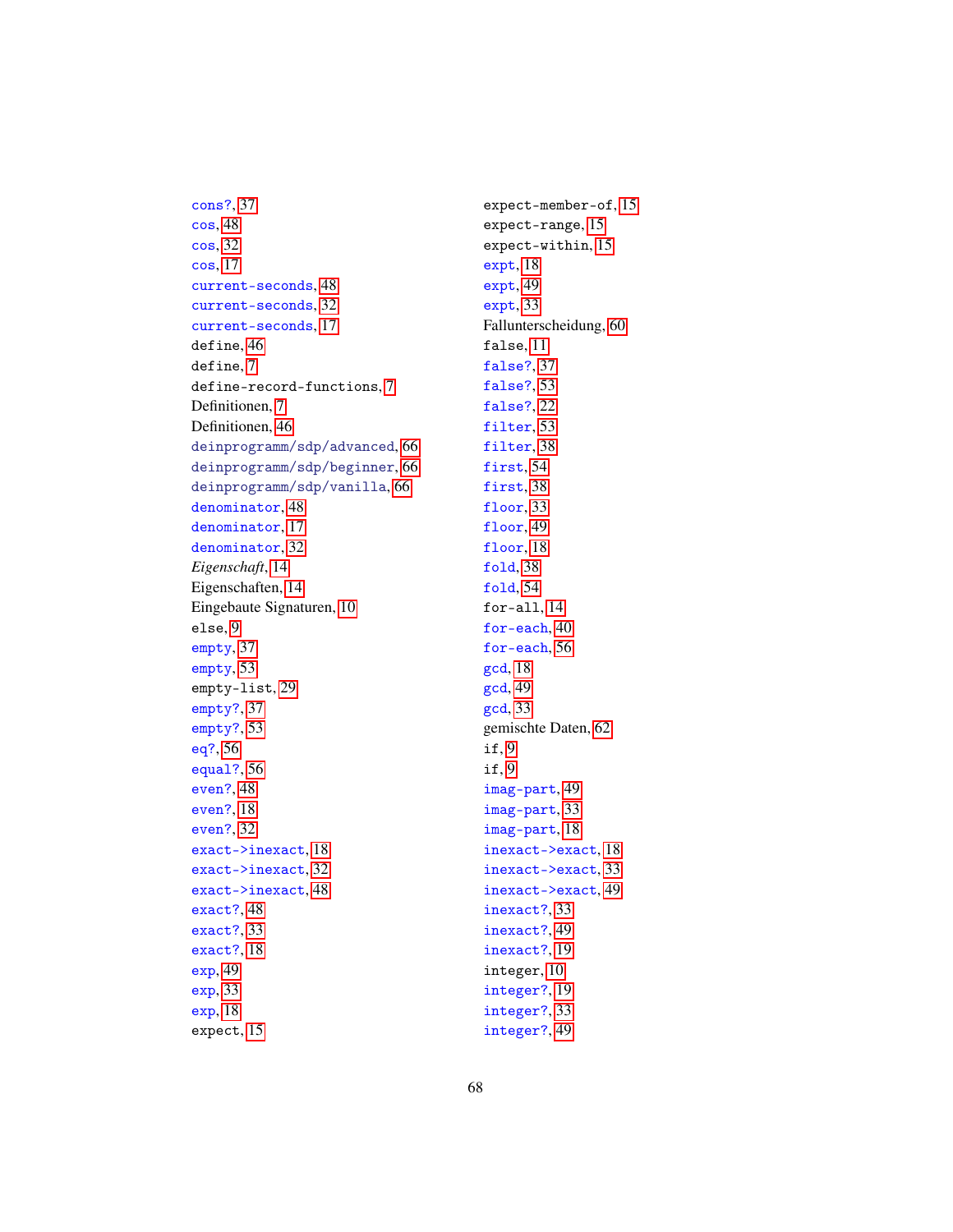Konstruktion von Prozeduren, [60](#page-59-0) Konstruktionsanleitungen 1 bis 10, [58](#page-57-0) lambda, [8](#page-7-1) lambda, [46](#page-45-1) lambda /  $\lambda$ , [46](#page-45-1) lambda /  $\lambda$ , [8](#page-7-1) lcm, [49](#page-45-2) lcm, [34](#page-29-1) lcm, [19](#page-14-0) length, [54](#page-45-2) length, [38](#page-29-1) let, [29](#page-28-0) let\*, [29](#page-28-0) let, letrec und let\*, [29](#page-28-0) letrec, [29](#page-28-0) list, [54](#page-45-2) list, [38](#page-29-1) list-of, [29](#page-27-0) list-ref, [38](#page-29-1) list-ref, [54](#page-45-2) Listen, [63](#page-62-0) log, [19](#page-14-0) log, [34](#page-29-1) log, [50](#page-45-2) magnitude, [19](#page-14-0) magnitude, [50](#page-45-2) magnitude, [34](#page-29-1) make-polar, [19](#page-14-0) make-polar, [50](#page-45-2) make-polar, [34](#page-29-1) map, [40](#page-29-1) map, [56](#page-45-2) match, [14](#page-13-0) max, [50](#page-45-2) max, [34](#page-29-1) max, [19](#page-14-0) min, [19](#page-14-0) min, [50](#page-45-2) min, [34](#page-29-1) mixed, [11](#page-10-2) mixed, [11](#page-10-2) modulo, [50](#page-45-2)

modulo, [19](#page-14-0) modulo, [34](#page-29-1) natural, [10](#page-9-2) natural?, [34](#page-29-1) natural?, [20](#page-14-0) natural?, [50](#page-45-2) natürliche Zahlen, [63](#page-62-1) negative?, [34](#page-29-1) negative?, [50](#page-45-2) negative?, [20](#page-14-0) nonempty-list-of, [29](#page-27-0) not, [37](#page-29-1) not, [53](#page-45-2) not, [22](#page-14-0) number, [10](#page-9-2) number->string, [50](#page-45-2) number->string, [35](#page-29-1) number->string, [20](#page-14-0) number?, [51](#page-45-2) number?, [20](#page-14-0) number?, [35](#page-29-1) numerator, [35](#page-29-1) numerator, [51](#page-45-2) numerator, [20](#page-14-0) odd?, [51](#page-45-2) odd?, [20](#page-14-0) odd?, [35](#page-29-1) one-of, [11](#page-10-1) one-of, [11](#page-10-1) or, [9](#page-8-2) or, [9](#page-8-2) Pattern-Matching, [14](#page-13-0) Pattern-Matching, [45](#page-44-2) Pattern-Matching, [30](#page-29-0) positive?, [51](#page-45-2) positive?, [35](#page-29-1) positive?, [20](#page-14-0) predicate, [11](#page-10-0) predicate, [11](#page-10-0) Primitive Operationen, [46](#page-45-2) Primitive Operationen, [15](#page-14-0) Primitive Operationen, [30](#page-29-1)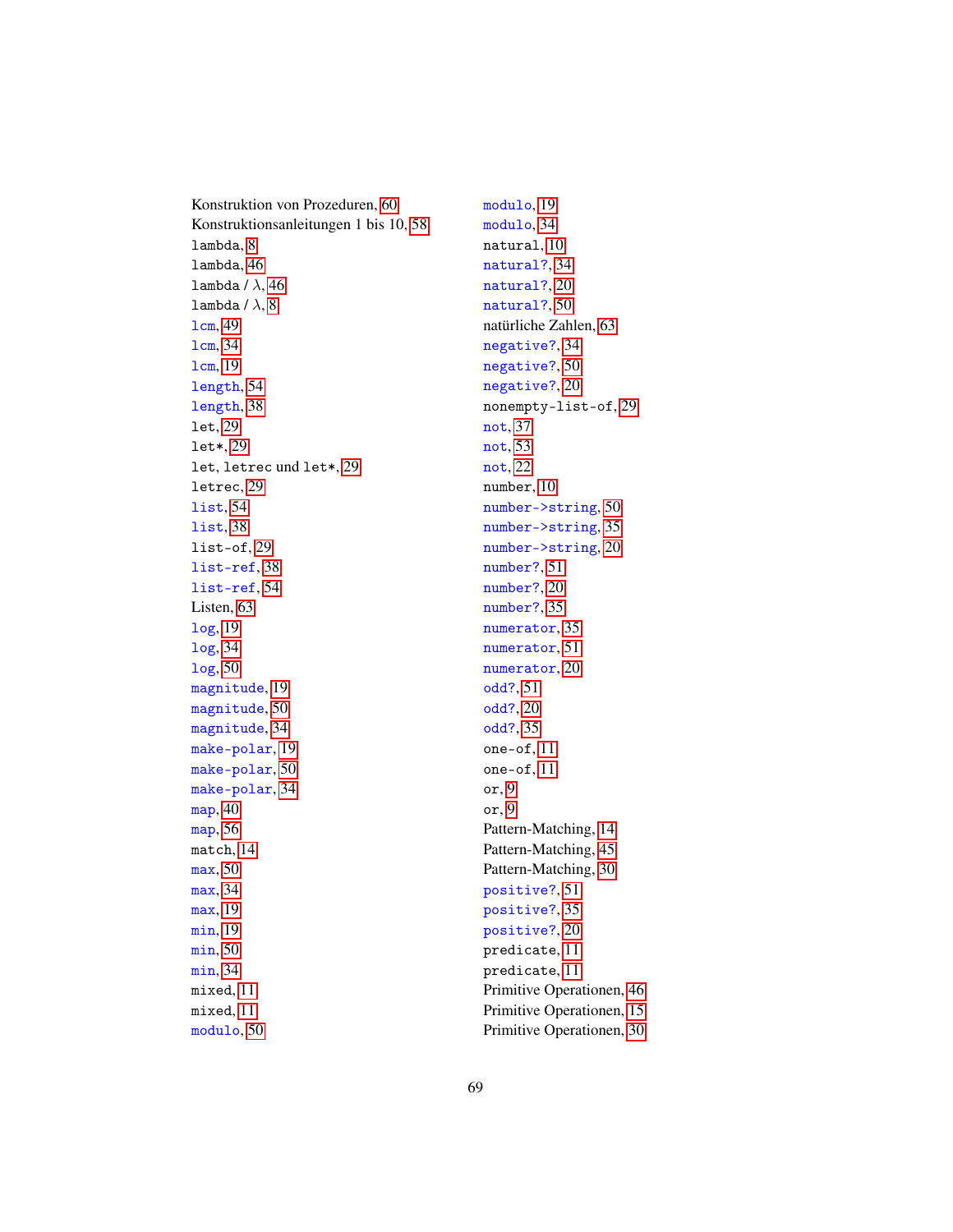property, [11](#page-9-2) Prozedur-Signatur, [12](#page-11-0) Prozedurapplikation, [7](#page-6-2) Prozeduren mit Akkumulatoren, [64](#page-63-0) *quantifiziert*, [14](#page-13-1) quote, [45](#page-44-0) Quote-Literal, [45](#page-44-0) quotient, [35](#page-29-1) quotient, [51](#page-45-2) quotient, [20](#page-14-0) random, [35](#page-29-1) random, [51](#page-45-2) random, [20](#page-14-0) rational, [10](#page-9-2) rational?, [35](#page-29-1) rational?, [51](#page-45-2) rational?, [21](#page-14-0) read, [40](#page-29-1) read, [56](#page-45-2) read, [23](#page-14-0) real, [10](#page-9-2) real-part, [21](#page-14-0) real-part, [51](#page-45-2) real-part, [35](#page-29-1) real?, [36](#page-29-1) real?, [21](#page-14-0) real?, [51](#page-45-2) Record-Typ-Definitionen, [7](#page-6-1) remainder, [36](#page-29-1) remainder, [52](#page-45-2) remainder, [21](#page-14-0) rest, [38](#page-29-1) rest, [54](#page-45-2) reverse, [54](#page-45-2) reverse, [38](#page-29-1) round, [21](#page-14-0) round, [36](#page-29-1) round, [52](#page-45-2) *Schreibe Dein Programm* - Anfänger, [66](#page-65-1) *Schreibe Dein Programm!*, [66](#page-65-2) Schreibe Dein Programm!, [25](#page-24-0) Schreibe Dein Programm! - Anfänger, [4](#page-3-0) *Schreibe Dein Programm!* - fortgeschritten, [66](#page-65-3) Schreibe Dein Programm! - fortgeschritten, [41](#page-40-0) sdp: Sprachen als Libraries, [66](#page-65-0) Signatur-Variablen, [12](#page-11-1) Signaturdeklaration, [10](#page-9-1) signature, [10](#page-9-0) signature, [10](#page-9-0) Signaturen, [9](#page-8-3) Signaturen, [45](#page-44-1) Signaturen, [28](#page-27-0) sin, [21](#page-14-0) sin, [36](#page-29-1) sin, [52](#page-45-2) Sprachebenen und Material zu *Schreibe Dein Programm!*, [1](#page-0-0) sqrt, [52](#page-45-2) sqrt, [21](#page-14-0) sqrt, [36](#page-29-1) string, [11](#page-9-2) string->number, [21](#page-14-0) string->number, [52](#page-45-2) string->number, [36](#page-29-1) string->strings-list, [54](#page-45-2) string->strings-list, [22](#page-14-0) string->strings-list, [38](#page-29-1) string->symbol, [55](#page-45-2) string-append, [54](#page-45-2) string-append, [22](#page-14-0) string-append, [39](#page-29-1) string-length, [39](#page-29-1) string-length, [55](#page-45-2) string-length, [22](#page-14-0) string<=?, [55](#page-45-2) string<=?, [23](#page-14-0) string<=?, [39](#page-29-1) string<?, [55](#page-45-2) string<?, [23](#page-14-0) string<?, [39](#page-29-1) string=?, [55](#page-45-2)

string=?, [39](#page-29-1)